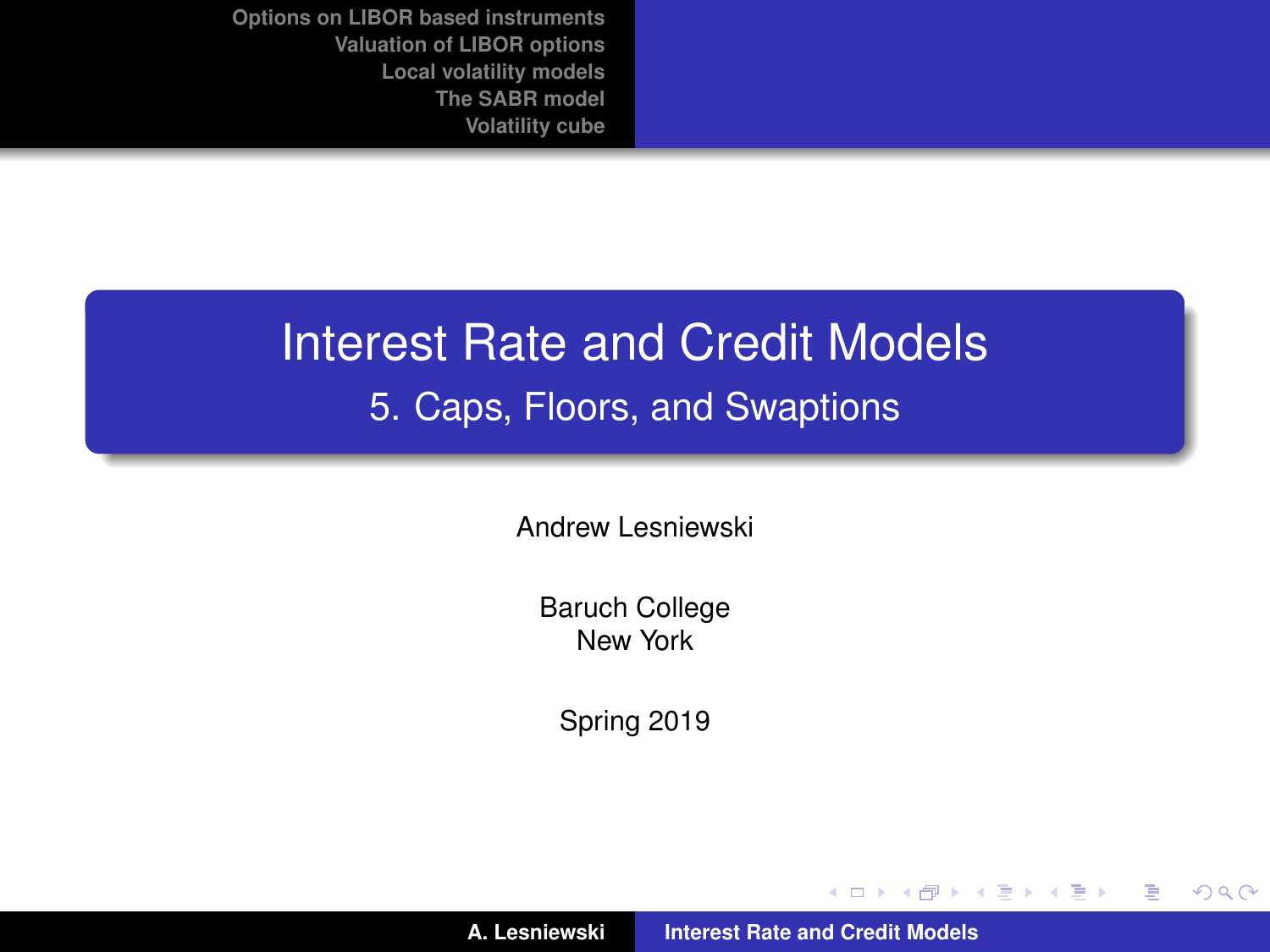



**1** [Options on LIBOR based instruments](#page-2-0)



**2** [Valuation of LIBOR options](#page-16-0)







(ロ) (包)

→ 君をす者を

 $299$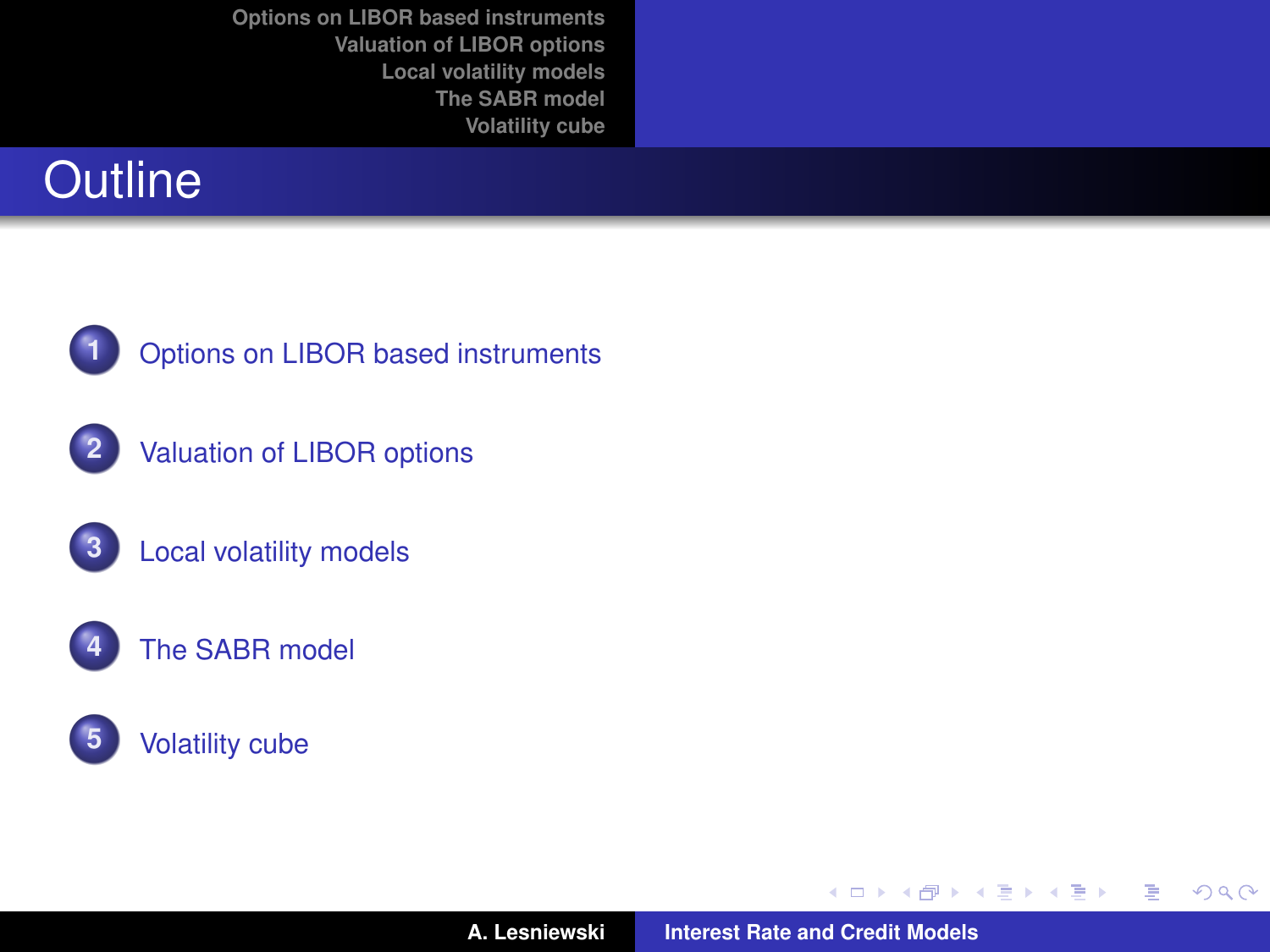**[Valuation of LIBOR options](#page-16-0) [Local volatility models](#page-34-0) [The SABR model](#page-52-0) [Volatility cube](#page-66-0)**

# Options on LIBOR based instruments

- Interest rates fluctuate as a consequence of macroeconomic conditions, central bank actions, and supply and demand.
- The existence of the *term structure of rates*, i.e. the fact that the level of a rate depends on the maturity of the underlying loan, makes the dynamics of rates is highly complex.
- While a good analogy to the price dynamics of an equity is a particle moving in a medium exerting random shocks to it, a natural way of thinking about the evolution of rates is that of a string moving in a random environment where the shocks can hit any location along its length.

<span id="page-2-0"></span>イロメ イ部メ イ君メ イ君メー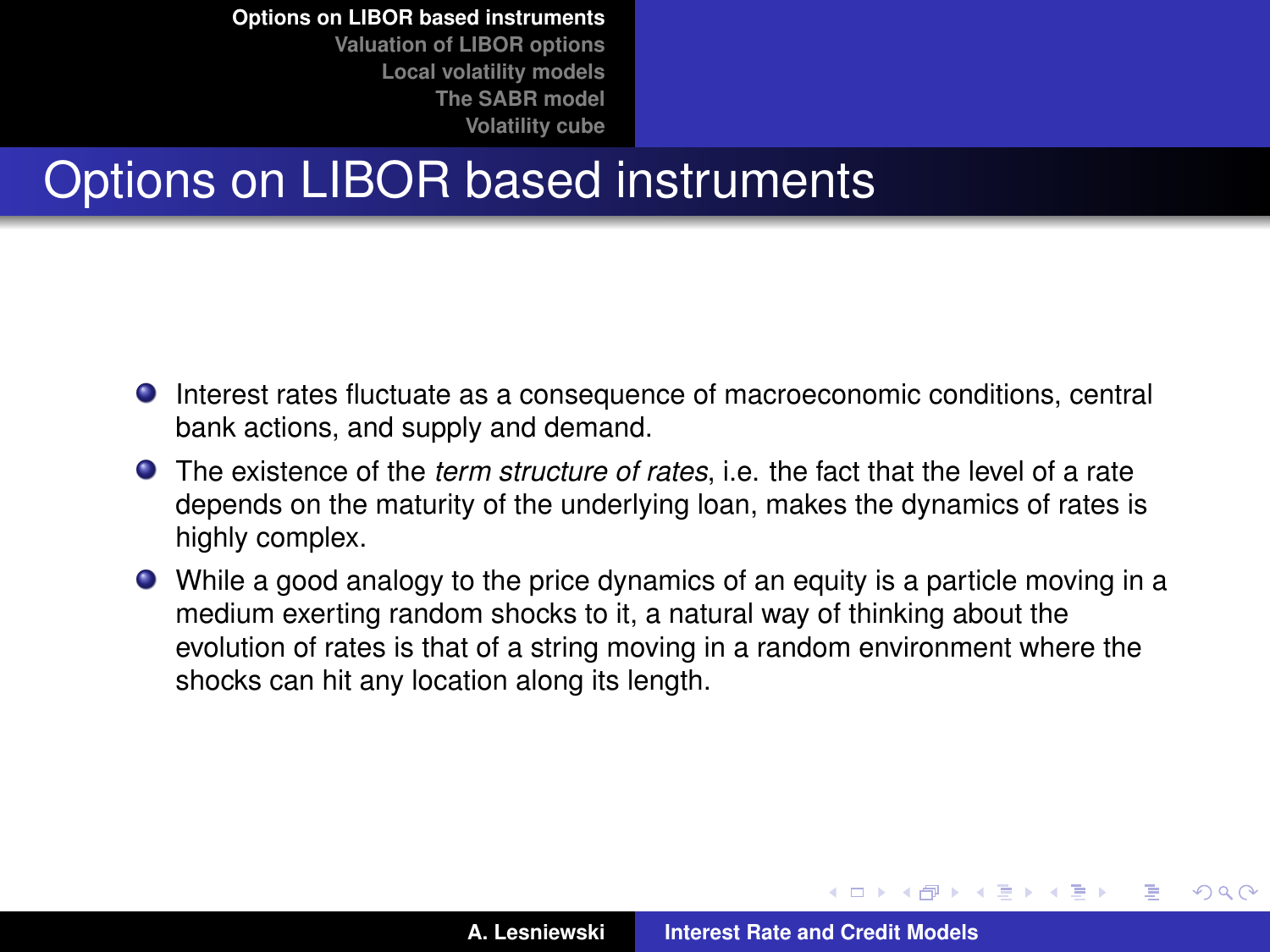# Options on LIBOR based instruments

- Additional complications arise from the presence of various spreads between rates, as discussed in Lecture Notes #1, which reflect credit quality of the borrowing entity, liquidity of the instrument, or other market conditions.
- We will describe some of the mathematical methodologies to capture and quantify this dynamics that are widely used to:
	- $(i)$  assign a value on the optionality embedded in various financial instruments,
	- (ii) help risk manage portfolios of fixed income securities,
	- (iii) help identify mispricings and trading opportunities in the fixed income markets.

イロメ イ部メ イ君メ イ君メー

<span id="page-3-0"></span>Þ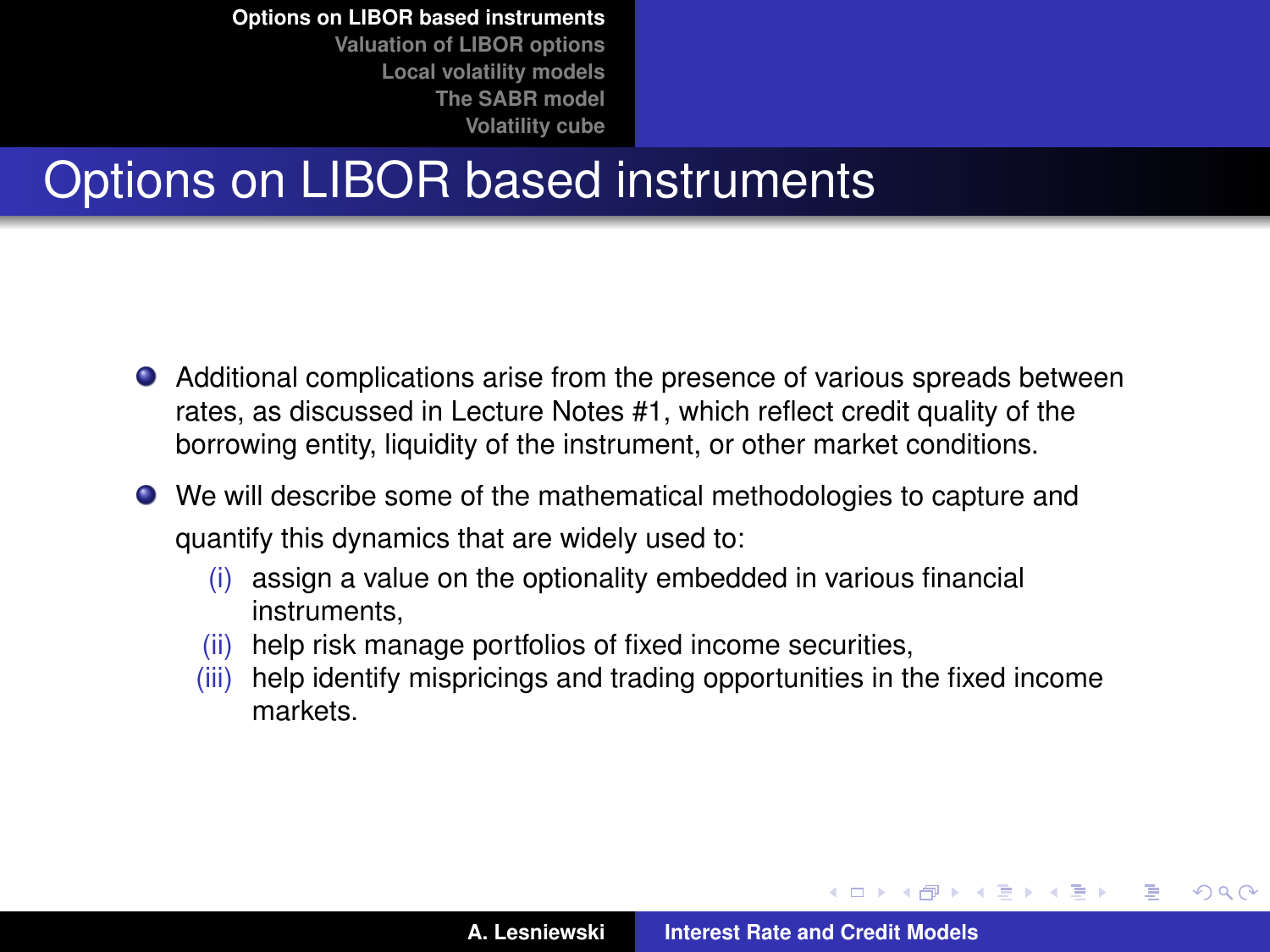**[Volatility cube](#page-66-0)**

# Options on LIBOR based instruments

- We have already taken the first step in this direction, namely learned how to construct the current snapshot of the rates market.
- This current snapshot serves as the initial value for the stochastic process describing the curve dynamics.
- The next step is to construct the *volatility cube*, which is used to model the uncertainties in the future evolution of the rates.
- The volatility cube is built out of implied volatilities of a number of liquidly trading options.
- Note that the presence of the third dimension in the volatility object<sup>1</sup> is another consequence of the presence of the term structure of interest rates.

<sup>1</sup> as compare to the volatility surface familiar from the world of equity deri[vativ](#page-3-0)e[s](#page-5-0)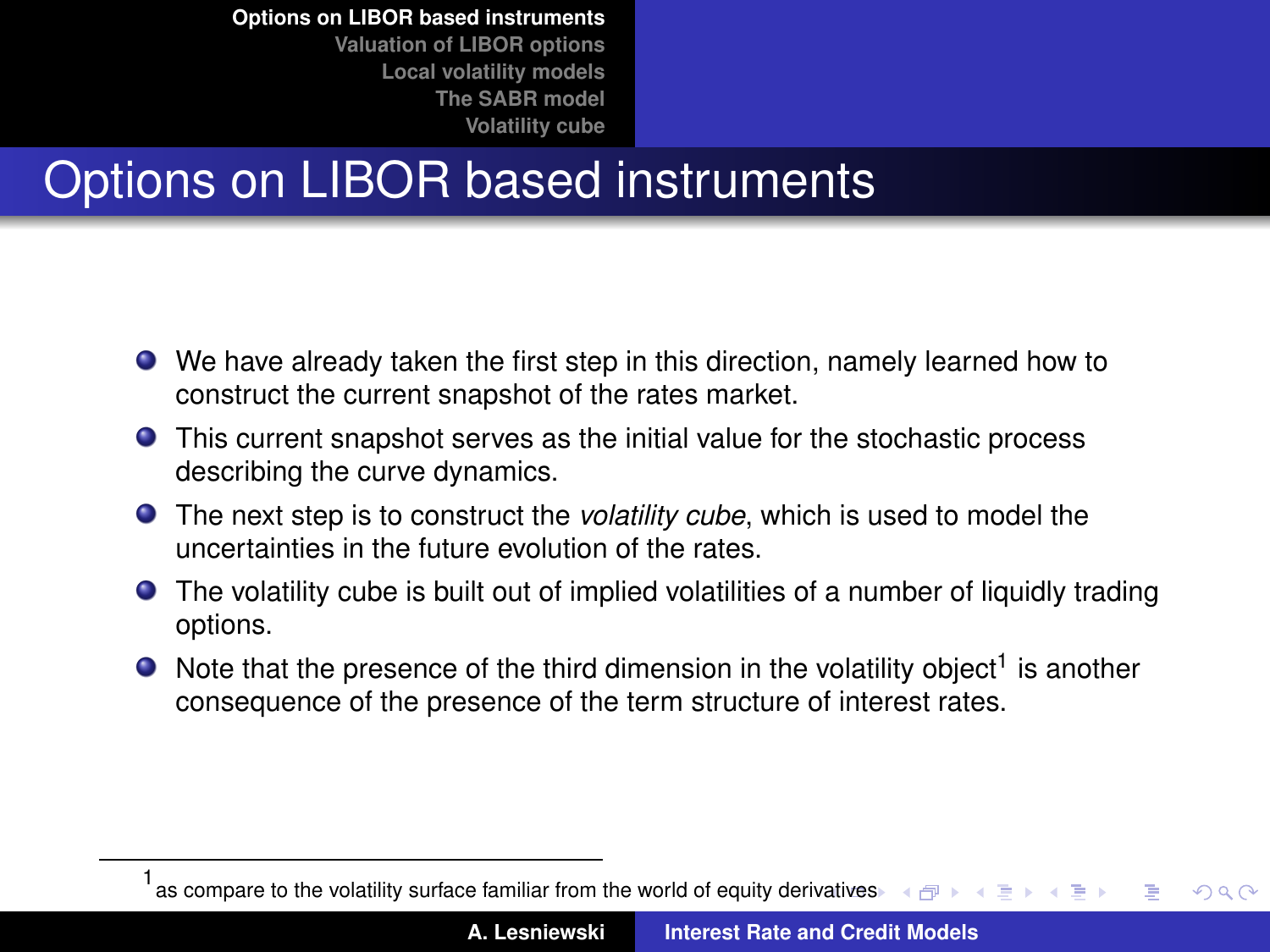**[Valuation of LIBOR options](#page-16-0) [Local volatility models](#page-34-0) [The SABR model](#page-52-0) [Volatility cube](#page-66-0)**

# Caps and floors

- *Caps* and *floors* are baskets of European calls (called *caplets*) and puts (called *floorlets*) on LIBOR forward rates. They trade over the counter.
- Let us consider, for example, a 10 year spot starting cap struck at 2.50%. It consists of 39 caplets each of which expires on the 3 month anniversary of today's date.
- A caplet pays

max(current LIBOR fixing  $- 2.50\%, 0$ ) × act/360 day count fraction.

The payment is made at the end of the 3 month period covered by the LIBOR contract, and follows the modified business day convention.

Notice that the very first period is excluded from the cap: this is because the current LIBOR fixing is already known and no optionality is left in that period.

(ロトス個) (運) (運)

<span id="page-5-0"></span> $299$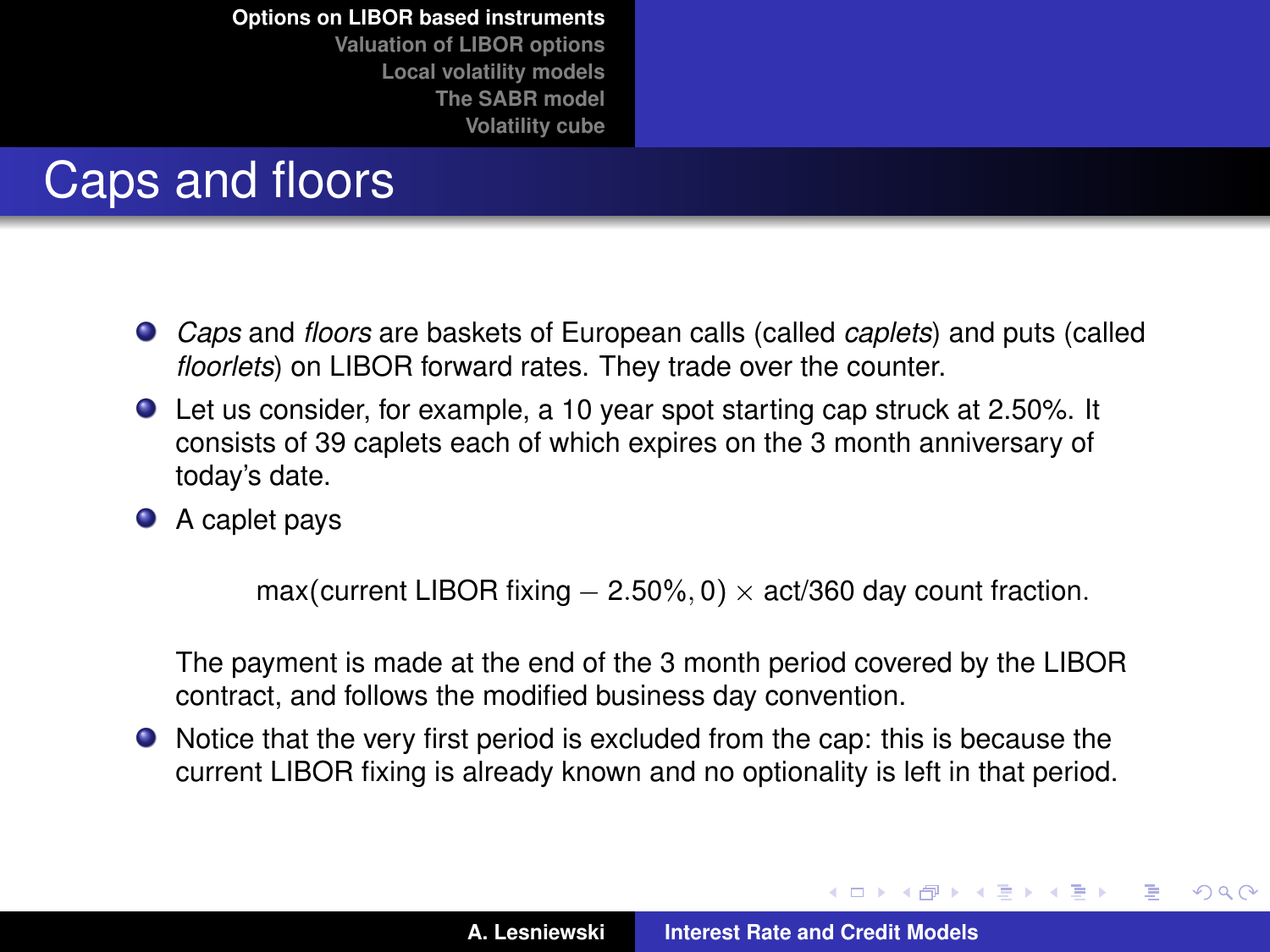**[Valuation of LIBOR options](#page-16-0) [Local volatility models](#page-34-0) [The SABR model](#page-52-0) [Volatility cube](#page-66-0)**

# Caps and floors

- In addition to spot starting caps and floors, *forward starting* instruments are traded.
- **•** For example, a 1 year  $\times$  5 years (in the market lingo: "1 by 5") cap struck at 2.50% consists of 16 caplets struck at 2.50%, the first of which matures one year from today.
- The final maturity of the contract is 5 years, meaning that the last caplets matures 4 years and 9 months from today (with appropriate business dates adjustments).
- Unlike the case of spot starting caps, the first period is included into the structure, as the first LIBOR fixing is unknown. Note that the total maturity of the  $m \times n$  cap is *n* years.
- The definitions of floors are similar with the understanding that a floorlet pays

max(strike – current LIBOR fixing, 0)  $\times$  act/360 day count fraction

at the end of the corresponding period.

イロメ イ部メ イ君メ イ君メー

 $299$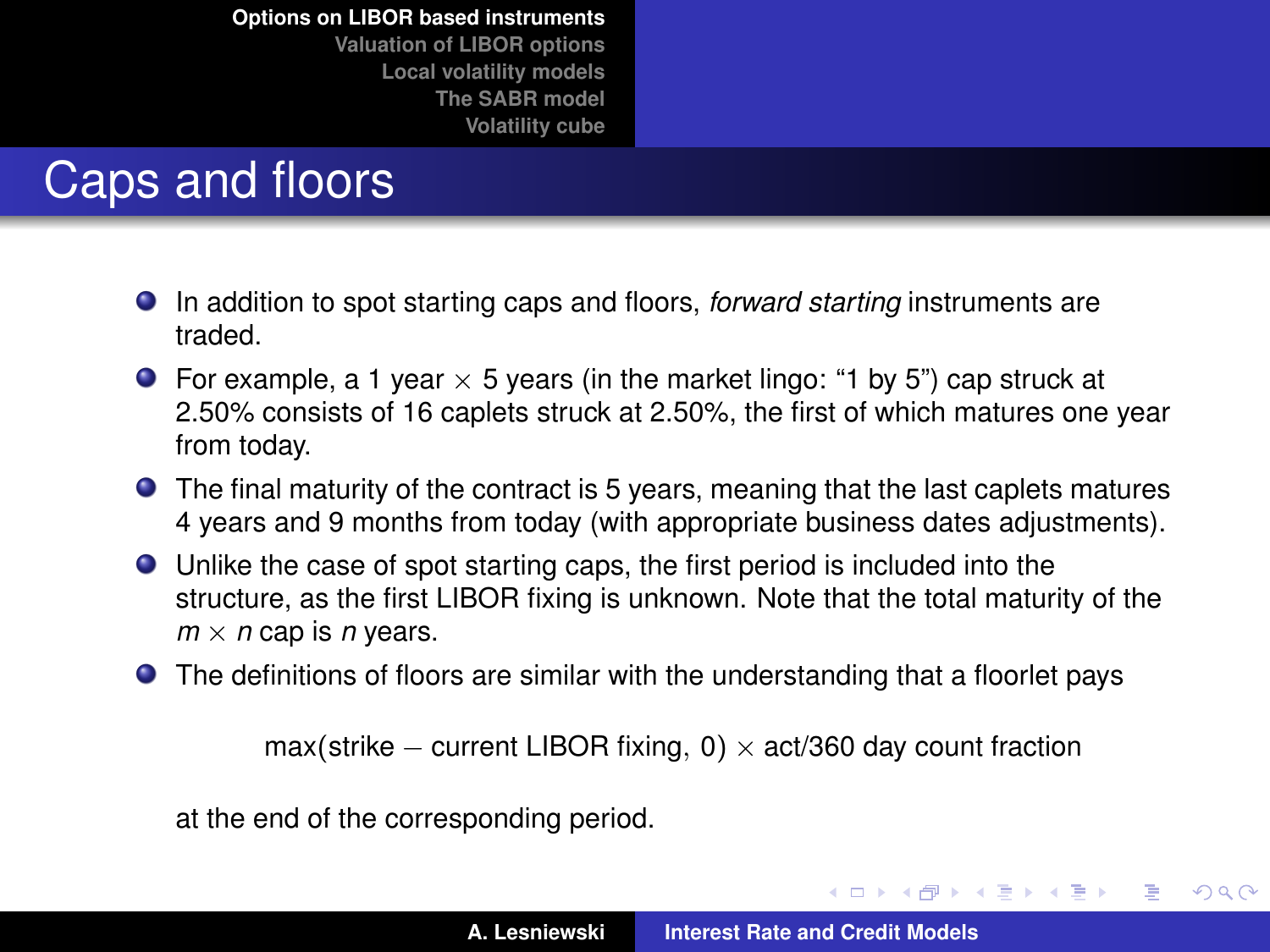**[Valuation of LIBOR options](#page-16-0) [Local volatility models](#page-34-0) [The SABR model](#page-52-0) [Volatility cube](#page-66-0)**

# Eurodollar options

- *Eurodollar options* are standardized contracts traded at the Merc. .
- These are short dated American style calls and puts on Eurodollar futures.
- At each time, options on the first eight (Fronts and Reds) quarterly Eurodollar futures contracts and on two front serial futures are listed.
- **•** Their expirations coincide with the maturity dates of the underlying Eurodollar contracts.
- The exchange sets the strikes for the options spaced every 25 basis points (or 12.5 bp for the front contracts).
- **•** The options are cash settled.

 $\overline{AB}$   $\rightarrow$   $\overline{AB}$   $\rightarrow$   $\overline{AB}$   $\rightarrow$ 

 $299$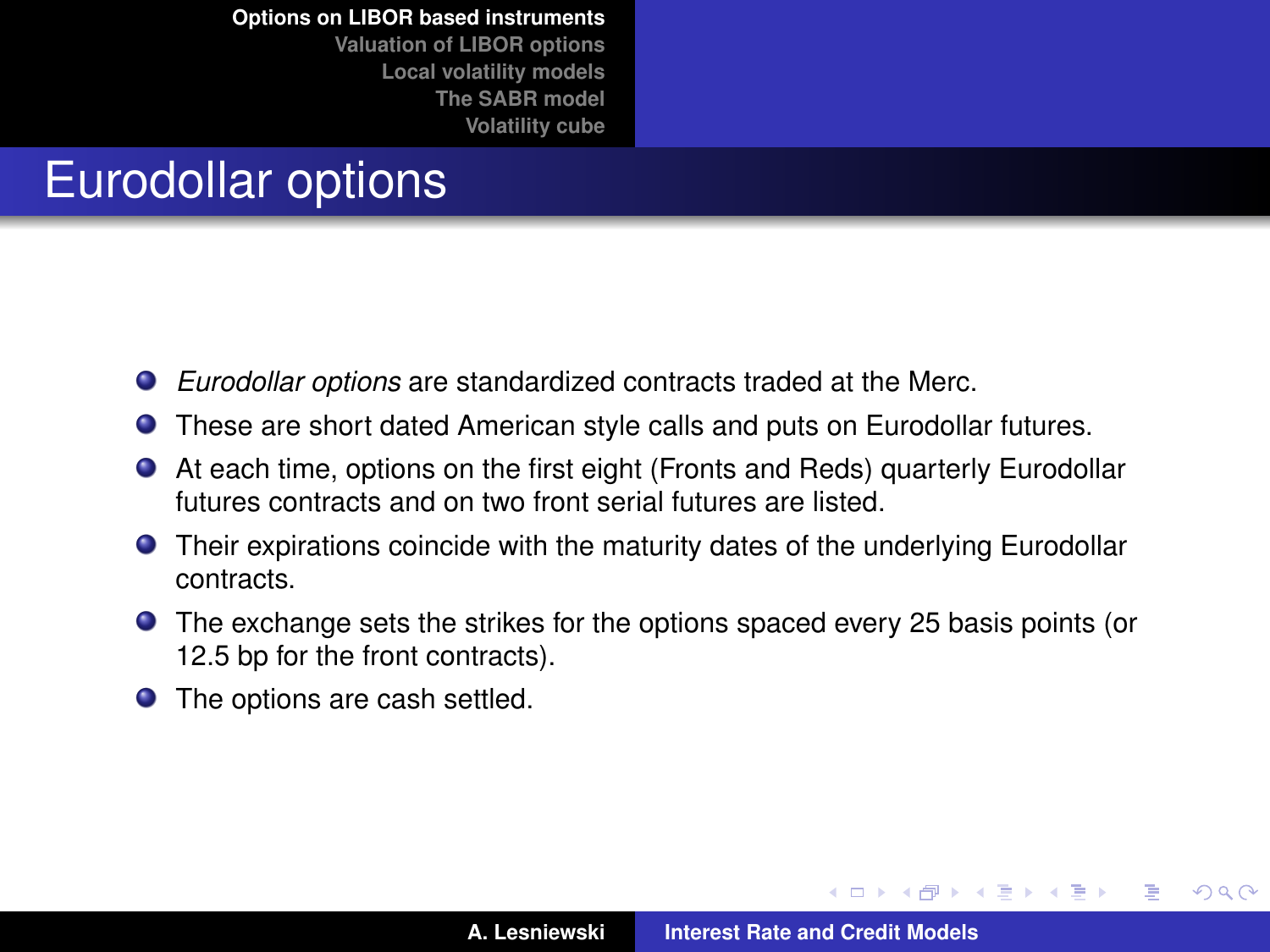**[Valuation of LIBOR options](#page-16-0) [Local volatility models](#page-34-0) [The SABR model](#page-52-0) [Volatility cube](#page-66-0)**

## Eurodollar options

● Below is a snapshot of the ED options market:

| <b>Strike</b> | Calls  | Puts   |  |  |
|---------------|--------|--------|--|--|
| 98.875        | 0.5325 | 0.0525 |  |  |
| 99.000        | 0.4175 | 0.0625 |  |  |
| 99.125        | 0.3075 | 0.0775 |  |  |
| 99.250        | 0.2025 | 0.0975 |  |  |
| 99.375        | 0.1125 | 0.1325 |  |  |
| 99.500        | 0.0450 | 0.1900 |  |  |
| 99.625        | 0.0100 | 0.2800 |  |  |
| 99.750        | 0.0025 | 0.3975 |  |  |
| 99.875        | 0.0025 | 0.5200 |  |  |

<span id="page-8-0"></span>Table: [1.](#page-8-0) ED options: March 2012 expirations. Price of the underlying 99.355

イロメ イ部メ イ君メ イ君メー

 $299$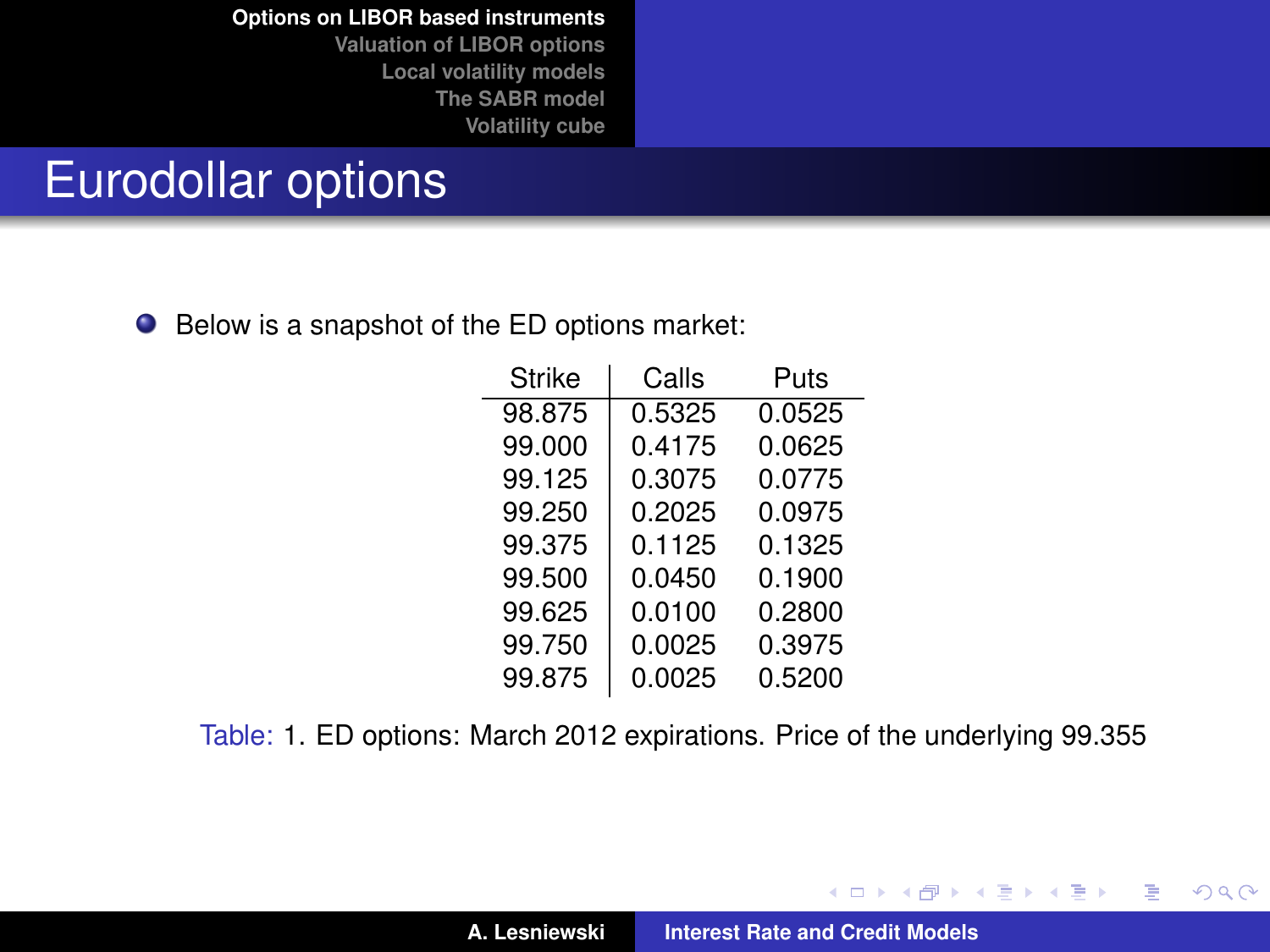**[Valuation of LIBOR options](#page-16-0) [Local volatility models](#page-34-0) [The SABR model](#page-52-0) [Volatility cube](#page-66-0)**

# Eurodollar options

- In addition to the quarterly and serial contracts, a number of *midcurve* options are listed on the Merc.
- These are American style calls and puts with expirations between three months and one year on longer dated Eurodollar futures.
- Their expirations do not coincide with the maturity on the underlying futures contracts, which mature one, two, or four years later.
- The prices of all Eurodollar options are quoted in *ticks*.

 $\left\{ \begin{array}{ccc} 1 & 0 & 0 \\ 0 & 1 & 0 \end{array} \right.$ 

 $299$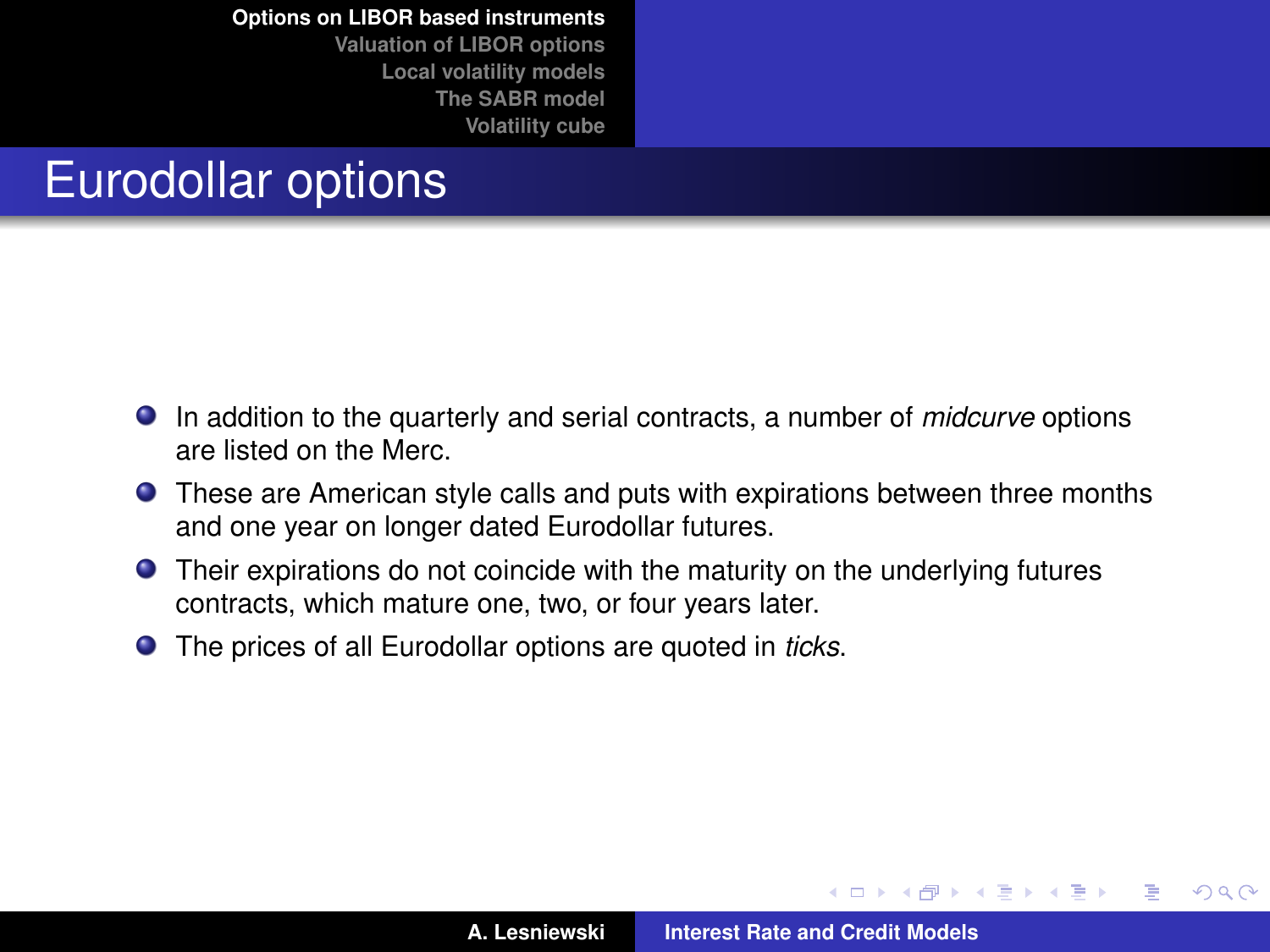**[Valuation of LIBOR options](#page-16-0) [Local volatility models](#page-34-0) [The SABR model](#page-52-0) [Volatility cube](#page-66-0)**

## Eurodollar options

● Below is a snapshot of the ED midcurve options market:

| Strike | Calls  | Puts   |  |  |
|--------|--------|--------|--|--|
| 98.875 | 0.5275 | 0.0925 |  |  |
| 99.000 | 0.4200 | 0.1100 |  |  |
| 99.125 | 0.3150 | 0.1300 |  |  |
| 99.250 | 0.2175 | 0.1575 |  |  |
| 99.375 | 0.1275 | 0.1925 |  |  |
| 99.500 | 0.0650 | 0.2250 |  |  |
| 99.625 | 0.0250 | 0.3400 |  |  |
| 99.750 | 0.0075 | 0.4475 |  |  |
| 99.875 | 0.0025 | 0.5650 |  |  |

<span id="page-10-0"></span>Table: [2.](#page-10-0) ED options: June 2012 expirations. Price of the underlying 99.31

イロメ イ部メ イ君メ イ君メー

 $299$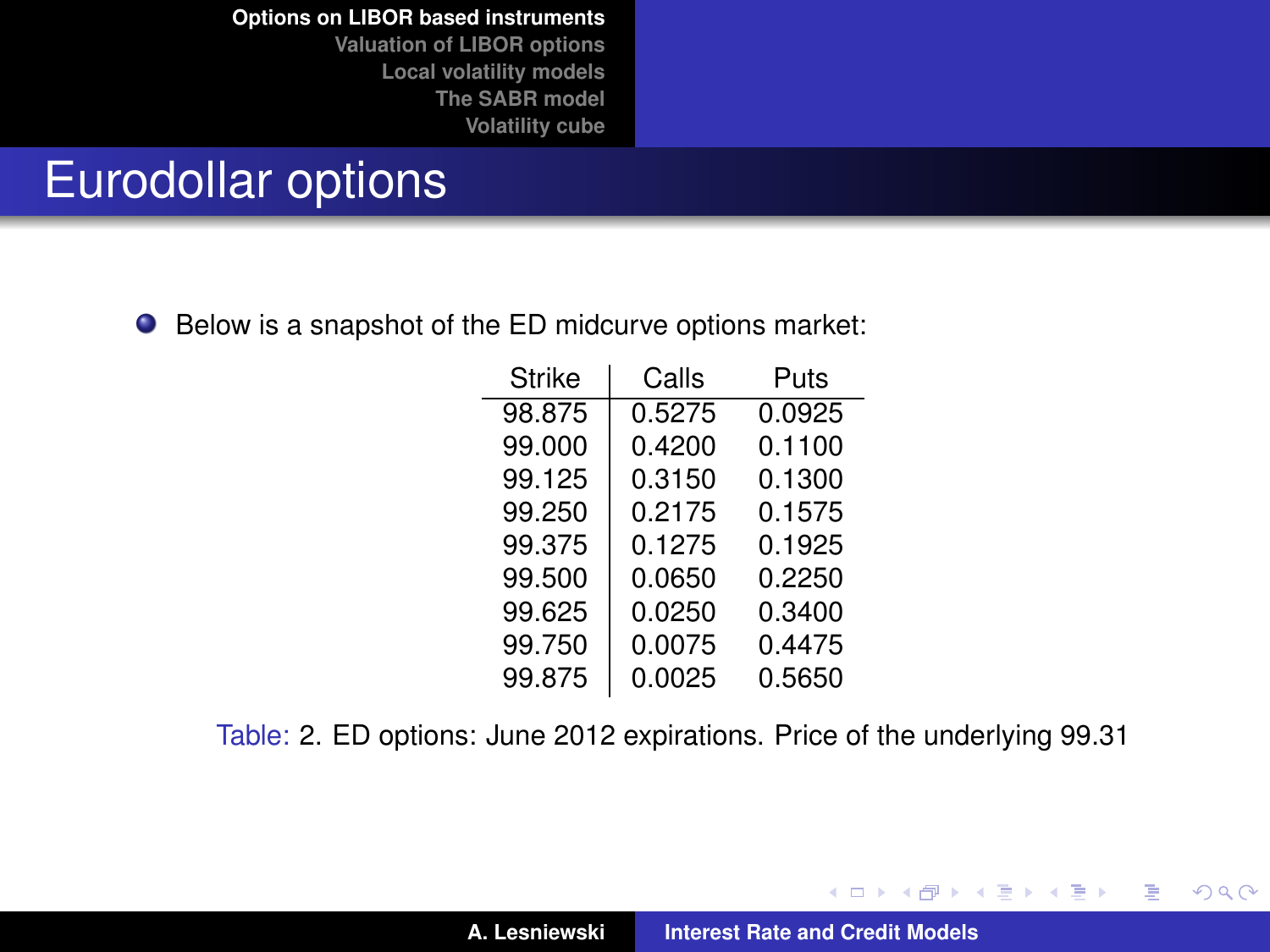**[Valuation of LIBOR options](#page-16-0) [Local volatility models](#page-34-0) [The SABR model](#page-52-0) [Volatility cube](#page-66-0)**



- European *swaptions* are European calls and puts on interest rate swaps.
- In the market lingo calls and puts on swaps are called *receivers* and *payers*, respectively.
- A holder of a payer swaption has the right, upon exercise, to pay fixed coupon on a swap of contractually defined terms.
- Likewise, a holder of a receiver swaption has the right to receive fixed on a swap.
- Swaptions are traded over the counter.
- Swaptions with expirations up to 2 years are centrally cleared by CME.

イロメ イ部メ イ君メ イ君メー

 $299$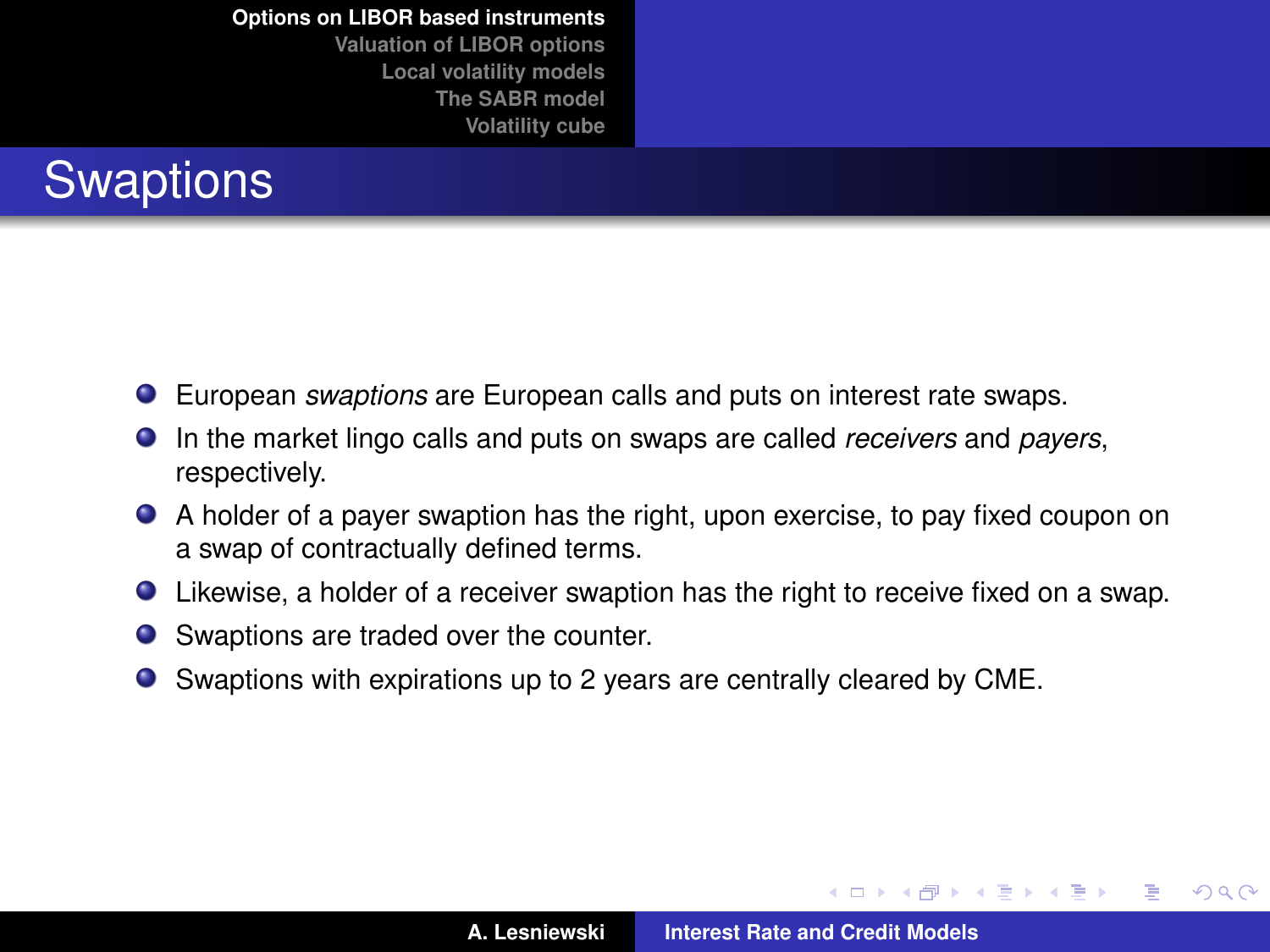**[Valuation of LIBOR options](#page-16-0) [Local volatility models](#page-34-0) [The SABR model](#page-52-0) [Volatility cube](#page-66-0)**



- $\bullet$  For example, a 2.50% 1Y  $\rightarrow$  5Y ("1 into 5") receiver swaption gives the holder the right to receive 2.50% on a 5 year swap starting in 1 year.
- More precisely, the option holder has the right to exercise the option on the 1 year anniversary of today (with the usual business day convention adjustments) in which case they enter into a receiver swap starting two business days thereafter.
- $\bullet$  Similarly, a 3.50% 5Y → 10Y ("5 into 10") payer swaption gives the holder the right to pay 3.50% on a 10 year swap starting in 5 years.
- $\bullet$  Note that the total maturity of the  $m \rightarrow n$  swaption is  $m + n$  years.

(ロトス個) (運) (運)

Þ

 $298$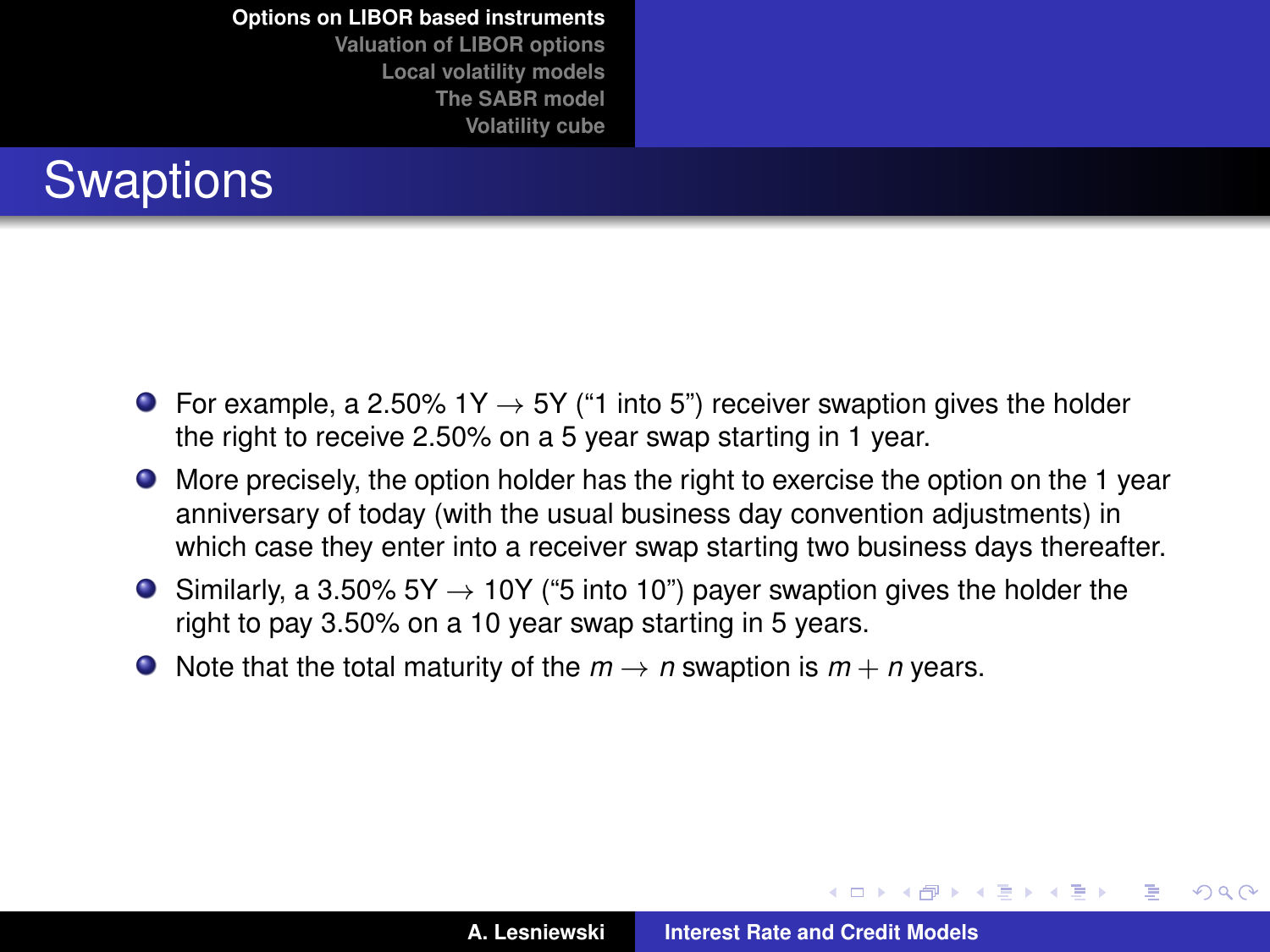**[Valuation of LIBOR options](#page-16-0) [Local volatility models](#page-34-0) [The SABR model](#page-52-0) [Volatility cube](#page-66-0)**



- Table [3](#page-14-0) contains a snapshot of the at the money swaption market.
- The rows in the matrix represent the swaption expiration and the columns represent the tenor of the underlying swap.
- Each entry in the table represents the swaption premium expressed as a percentage of the notional on the underlying swap.

(ロトス個) (運) (運)

 $299$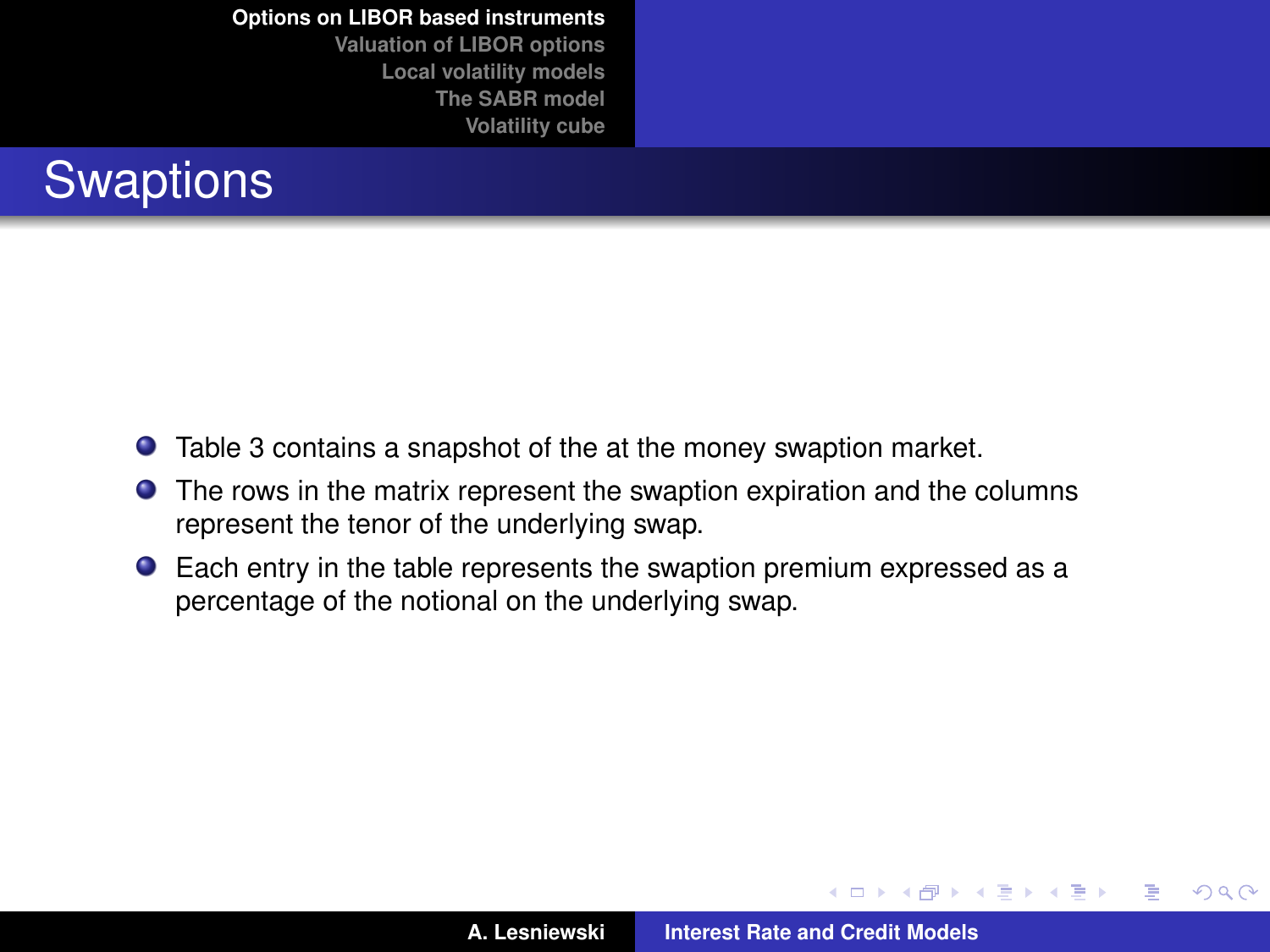**[Valuation of LIBOR options](#page-16-0) [Local volatility models](#page-34-0) [The SABR model](#page-52-0) [Volatility cube](#page-66-0)**

# Swaptions

|     | 1Y    | 2Y    | 3Y    | 4Y    | 5Y    | 7Y    | 10Y   | 15Y    | 20Y    | 30Y    |
|-----|-------|-------|-------|-------|-------|-------|-------|--------|--------|--------|
| 1M  | 0.06% | 0.11% | 0.18% | 0.27% | 0.37% | 0.67% | 1.10% | 1.70%  | 2.17%  | 2.94%  |
| ЗM  | 0.10% | 0.20% | 0.31% | 0.48% | 0.68% | 1.18% | 1.91% | 2.90%  | 3.69%  | 5.02%  |
| 6M  | 0.14% | 0.30% | 0.47% | 0.74% | 1.04% | 1.73% | 2.71% | 4.06%  | 5.17%  | 6.97%  |
| 1Υ  | 0.21% | 0.45% | 0.75% | 1.16% | 1.60% | 2.51% | 3.82% | 5.56%  | 7.05%  | 9.45%  |
| 2Y  | 0.40% | 0.85% | 1.37% | 1.94% | 2.55% | 3.66% | 5.26% | 7.38%  | 9.23%  | 12.20% |
| 3Y  | 0.62% | 1.26% | 1.91% | 2.58% | 3.25% | 4.50% | 6.26% | 8.61%  | 10.64% | 13.77% |
| 4Y  | 0.78% | 1.54% | 2.28% | 3.02% | 3.75% | 5.11% | 7.00% | 9.52%  | 11.66% | 15.11% |
| 5Y  | 0.88% | 1.74% | 2.56% | 3.35% | 4.13% | 5.58% | 7.57% | 10.21% | 12.49% | 16.15% |
| 7Y  | 0.97% | 1.90% | 2.78% | 3.63% | 4.44% | 5.97% | 8.09% | 10.81% | 13.16% | 16.86% |
| 10Y | 1.01% | 1.96% | 2.86% | 3.71% | 4.53% | 6.08% | 8.22% | 10.86% | 13.12% | 16.71% |

<span id="page-14-0"></span>Table: [3.](#page-14-0) ATM swaption prices

(ロトス個) (運) (運)

重

 $298$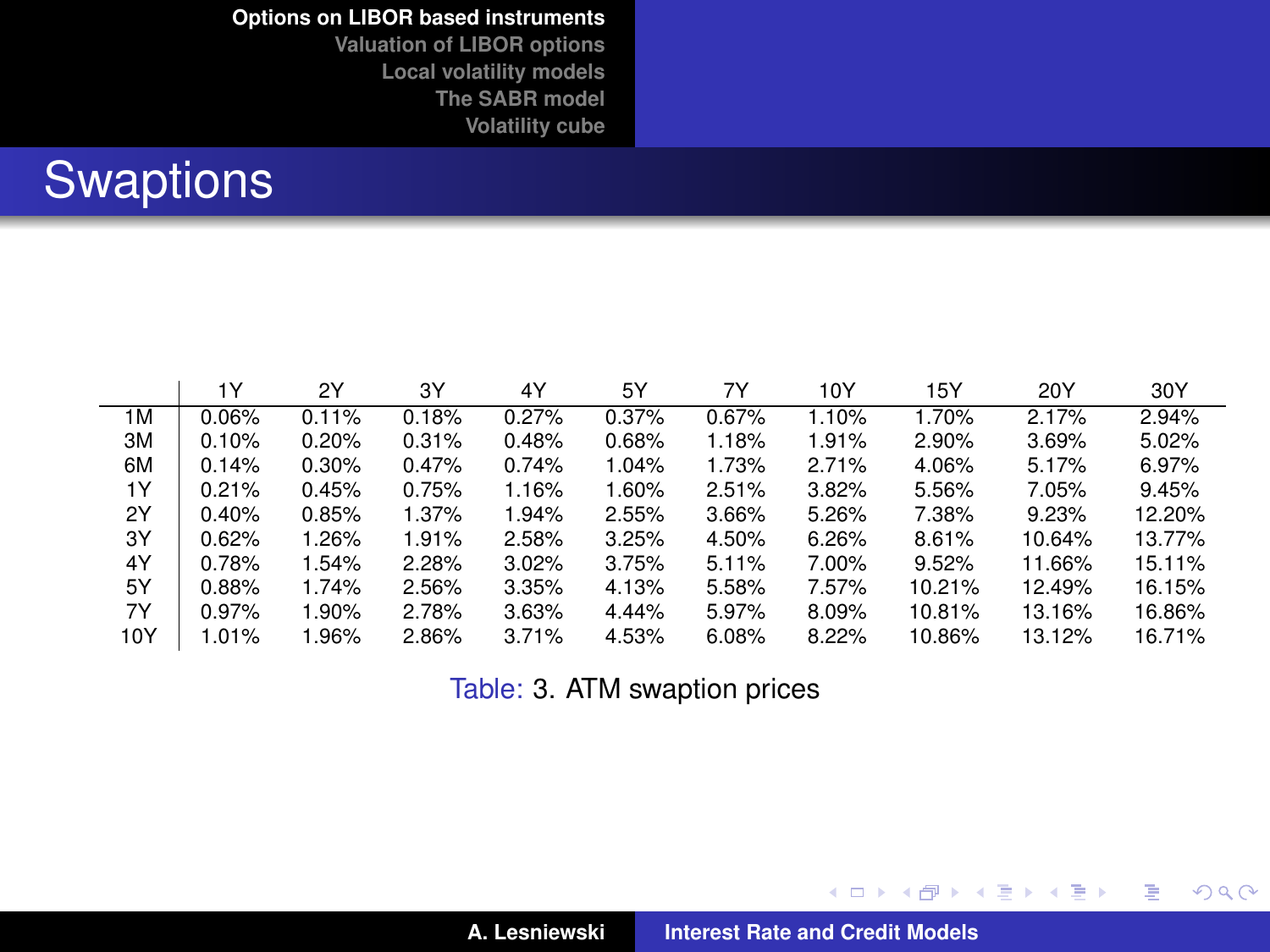**[Valuation of LIBOR options](#page-16-0) [Local volatility models](#page-34-0) [The SABR model](#page-52-0) [Volatility cube](#page-66-0)**



- Since a swap can be viewed as a particular basket of underlying LIBOR forwards, a swaption is an option on a basket of forwards.
- **O** This observation leads to the popular relative value trade of, say, a  $2 \rightarrow 3$ swaption straddle versus a  $2 \times 5$  cap / floor straddle.
- Such a trade my reflect the trader's view on the correlations between the LIBOR forwards or a misalignment of swaption and cap / floor volatilities.
- In addition to the standard swaptions discussed above, there is considerable liquidity in *midcurve swaptions*.
- The swap underlying a midcurve swaption starts on a date later than the spot date following the exercise date (say, 6 months later).

(ロトス個) (運) (運)

 $299$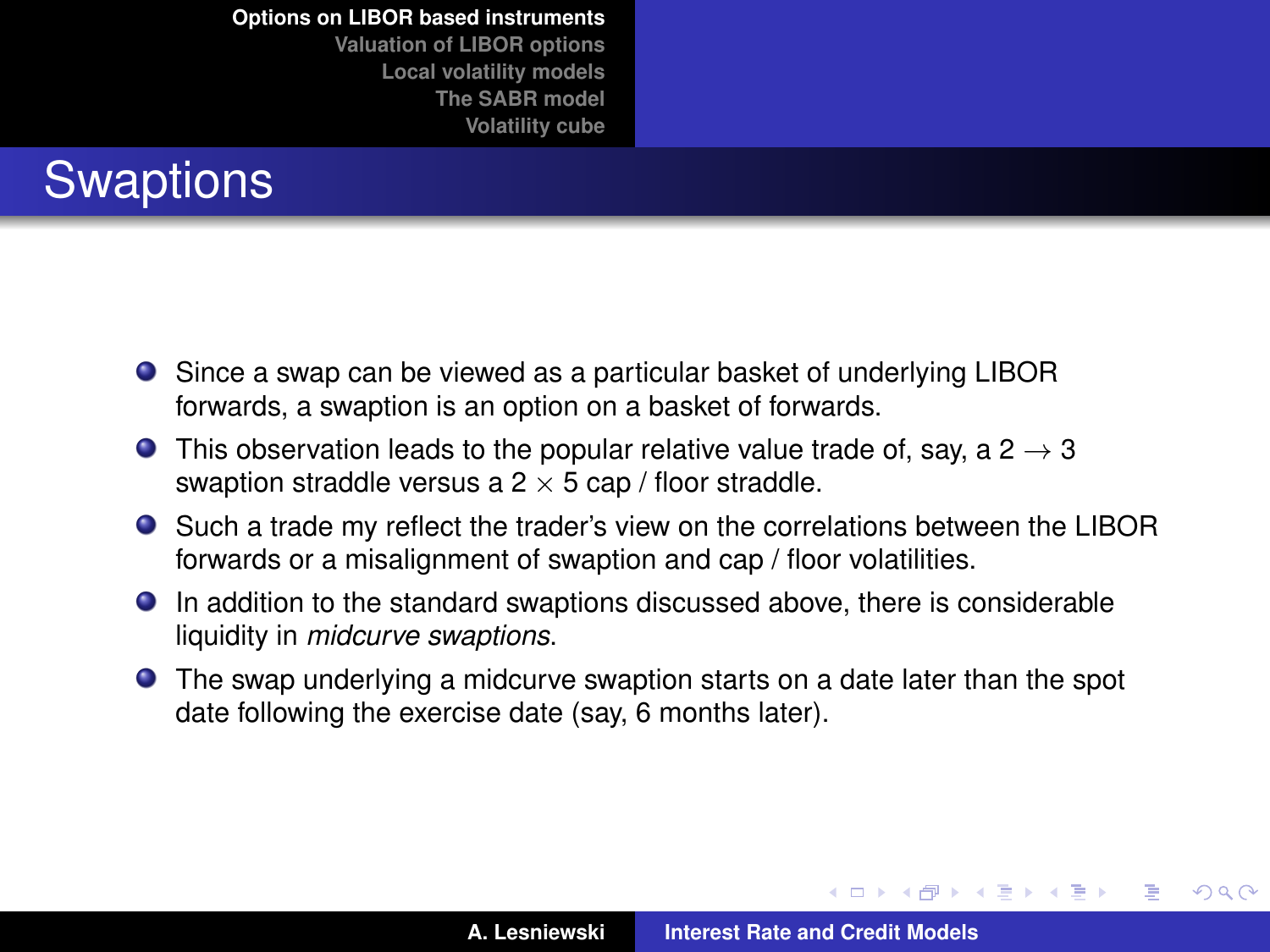# Black's model

- **•** The market standard for quoting prices on caps / floors and swaptions is in terms of *Black's model*. This is a version of the Black-Scholes model adapted to handle forward underlying assets.
- We will now briefly discuss this model, and then describe some popular extensions of Black's model.
- We assume that a forward rate *F* (*t*), such as a LIBOR forward or a forward swap rate, follows a driftless lognormal process reminiscent of the basic Black-Scholes model,

$$
dF(t) = \sigma F(t) dW(t).
$$
 (1)

<span id="page-16-1"></span>イロメ イ部メ イヨメ イヨメー

 $299$ 

<span id="page-16-0"></span>重

Here  $W(t)$  is a Wiener process, and  $\sigma$  is the *lognormal volatility*.

- It is understood here, that we have chosen an appropriate numeraire  $N$ , depending on the instrument.
- We let Q denote the corresponding EMM.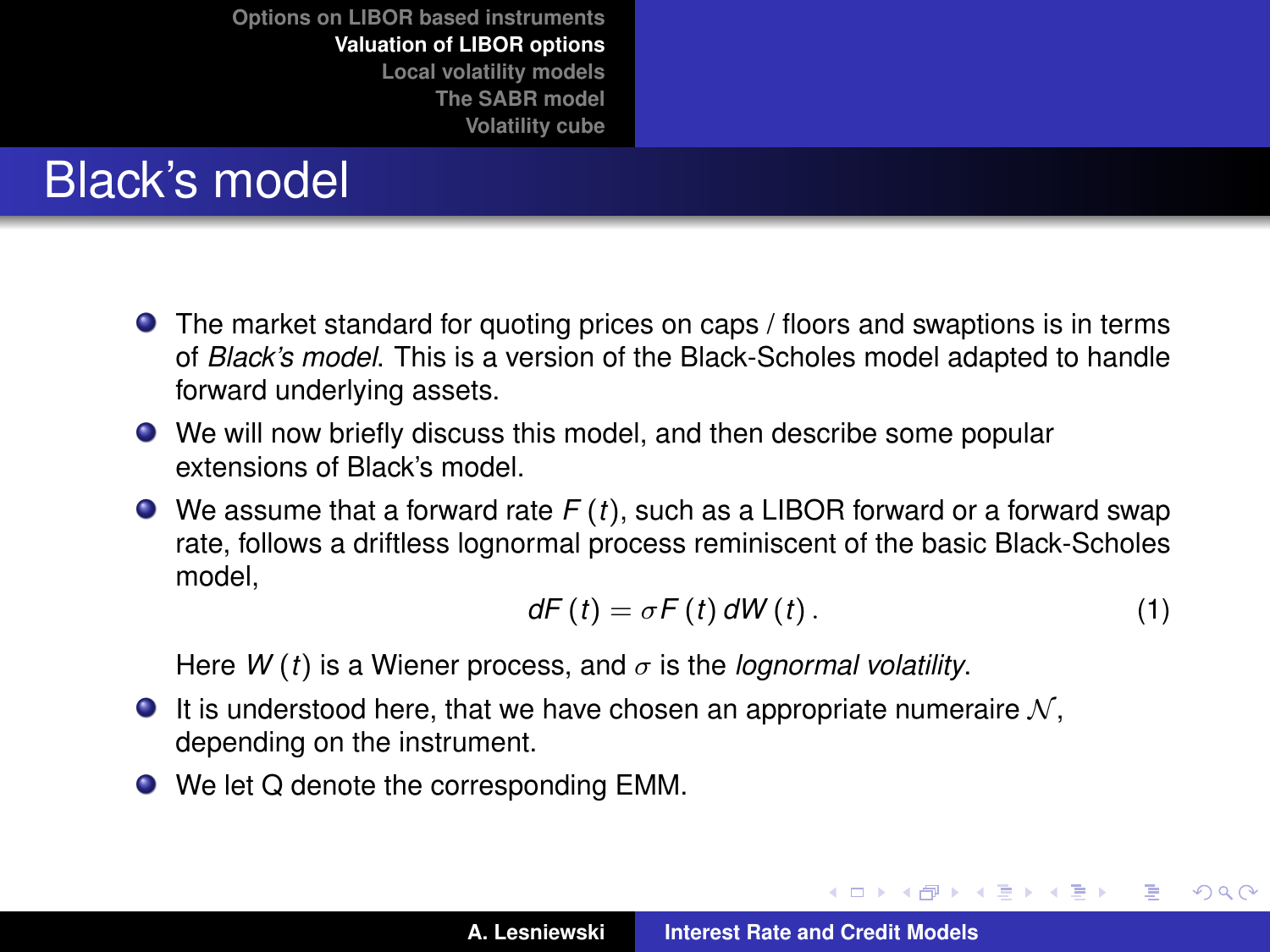# Black's model

● The solution to this stochastic differential equation reads:

$$
F(t) = F_0 \exp\left(\sigma W(t) - \frac{1}{2} \sigma^2 t\right).
$$
 (2)

イロメ イ部メ イヨメ イヨメー

 $299$ 

重

- We consider a European call struck at *K* and expiring in *T* years.
- Assuming that the numeraire has been chosen so that  $\mathcal{N}(T) = 1$ , we can write its today's value as

$$
P^{\text{call}}(T, K, F_0, \sigma) = \mathcal{N}(0) E^{\text{Q}}[\max(F(T) - K, 0)]
$$
  
=  $\mathcal{N}(0) \frac{1}{\sqrt{2\pi T}} \int_{-\infty}^{\infty} \max\left(F_0 e^{\sigma W - \frac{1}{2}\sigma^2 T} - K, 0\right) e^{-\frac{W^2}{2T}} dW,$  (3)

where  $E^Q$  denotes expected value with respect to  $Q$ .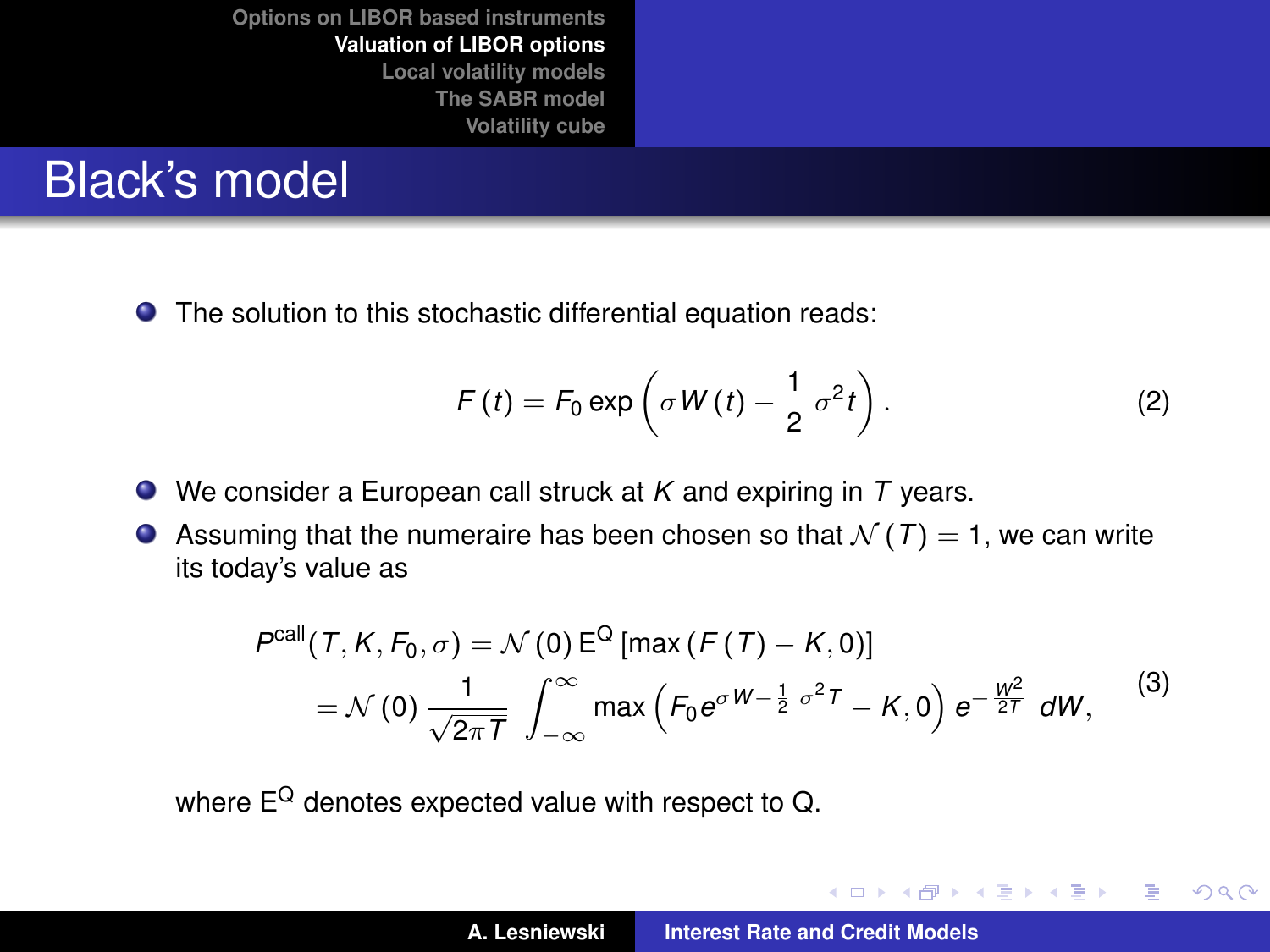## Black's model

The last integral can easily be carried out, and we find that

$$
P^{\text{call}}(T, K, F_0, \sigma) = \mathcal{N}(0) [F_0 N(d_+) - KN(d_-)]
$$
  
=  $\mathcal{N}(0) B_{\text{call}}(T, K, F_0, \sigma)$ . (4)

**O** Here,

$$
N(x) = \frac{1}{\sqrt{2\pi}} \int_{-\infty}^{x} e^{-y^2/2} dy
$$
 (5)

is the cumulative normal distribution, and

$$
d_{\pm} = \frac{\log \frac{F_0}{K} \pm \frac{1}{2} \sigma^2 T}{\sigma \sqrt{T}} \,. \tag{6}
$$

イロメ イ部メ イ君メ イ君メー

重

 $299$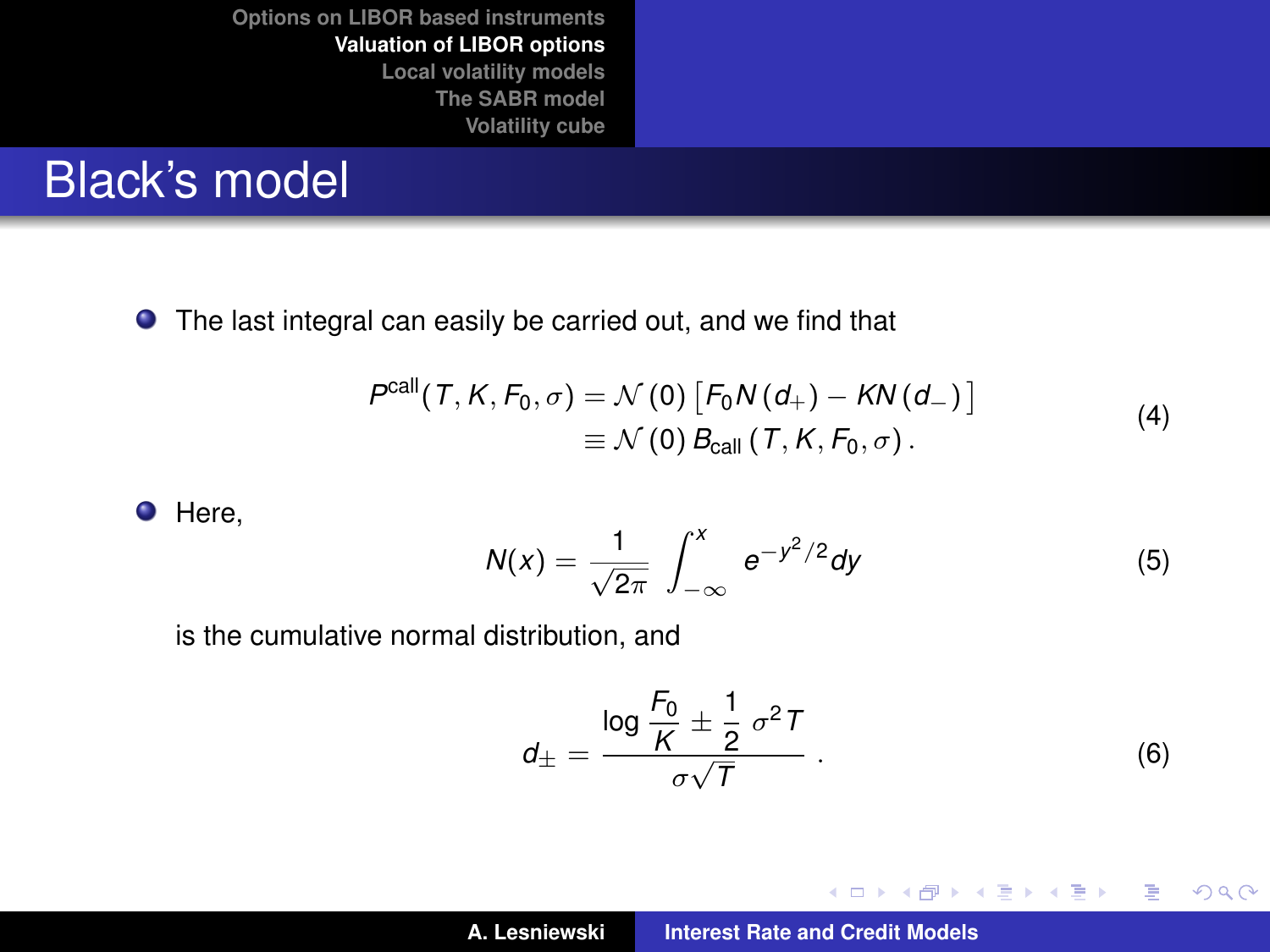### Black's model

Similarly, the price of a European put is given by:

$$
P^{put}(T, K, F_0, \sigma) = \mathcal{N}(0) [-F_0 N(-d_+) + KN(-d_-)]
$$
  
=  $\mathcal{N}(0) B_{put}(T, K, F_0, \sigma)$ . (7)

K ロ ▶ K 御 ▶ K 君 ▶ K 君 ▶

重

 $298$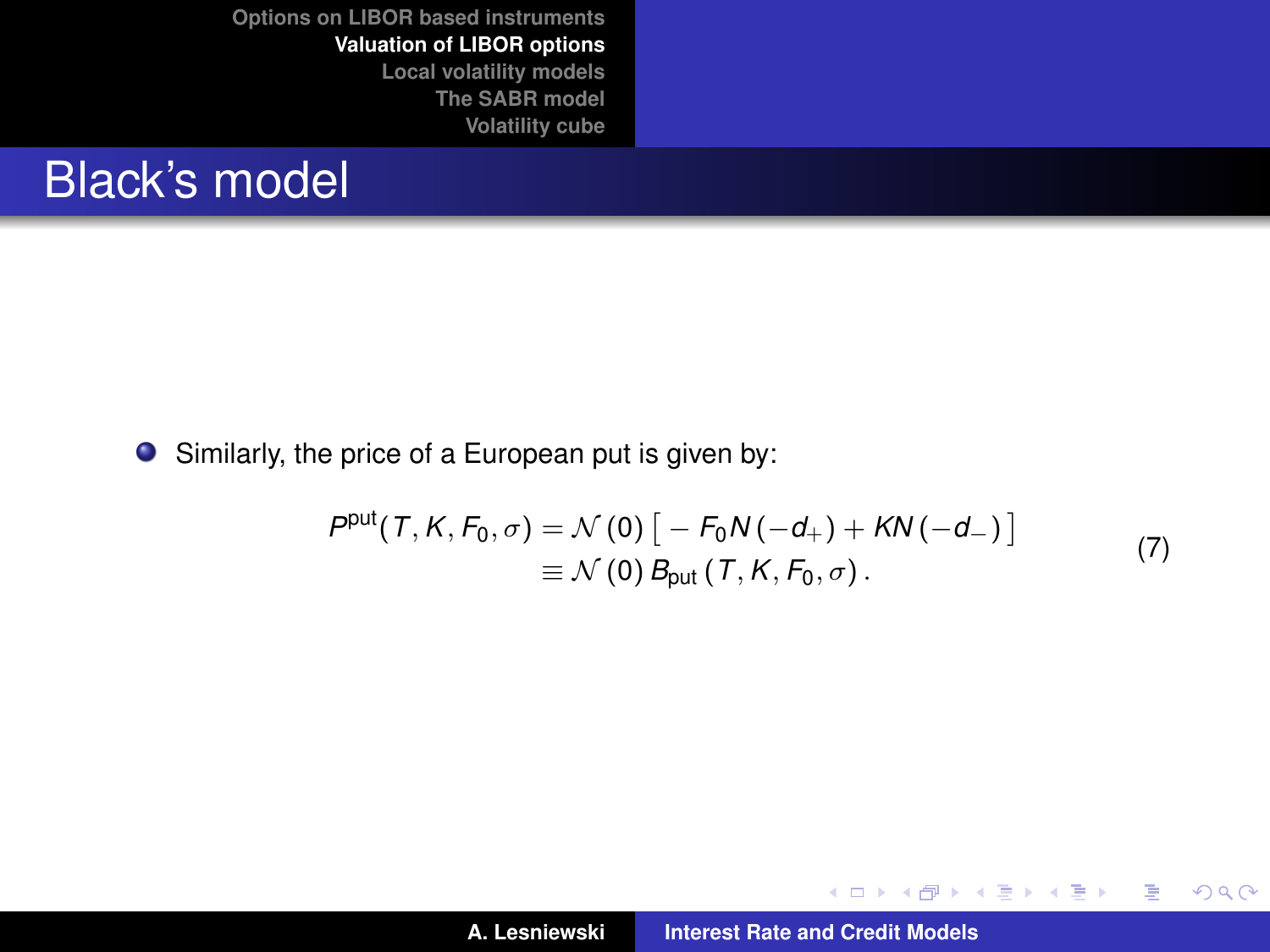### Valuation of caps and floors

- A cap is a basket of options on LIBOR forward rates. Consider the OIS forward rate *F*(*S*, *T*) spanning the accrual period [*S*, *T*].
- Its time *t* ≤ *S* value *F*(*t*, *S*, *T*) can be expressed in terms of discount factors:

$$
F(t, S, T) = \frac{1}{\delta} \left( \frac{P(t, t, S)}{P(t, t, T)} - 1 \right)
$$
  
= 
$$
\frac{1}{\delta} \frac{P(t, t, S) - P(t, t, T)}{P(t, t, T)}
$$
 (8)

イロメ イ部メ イ君メ イ君メー

 $299$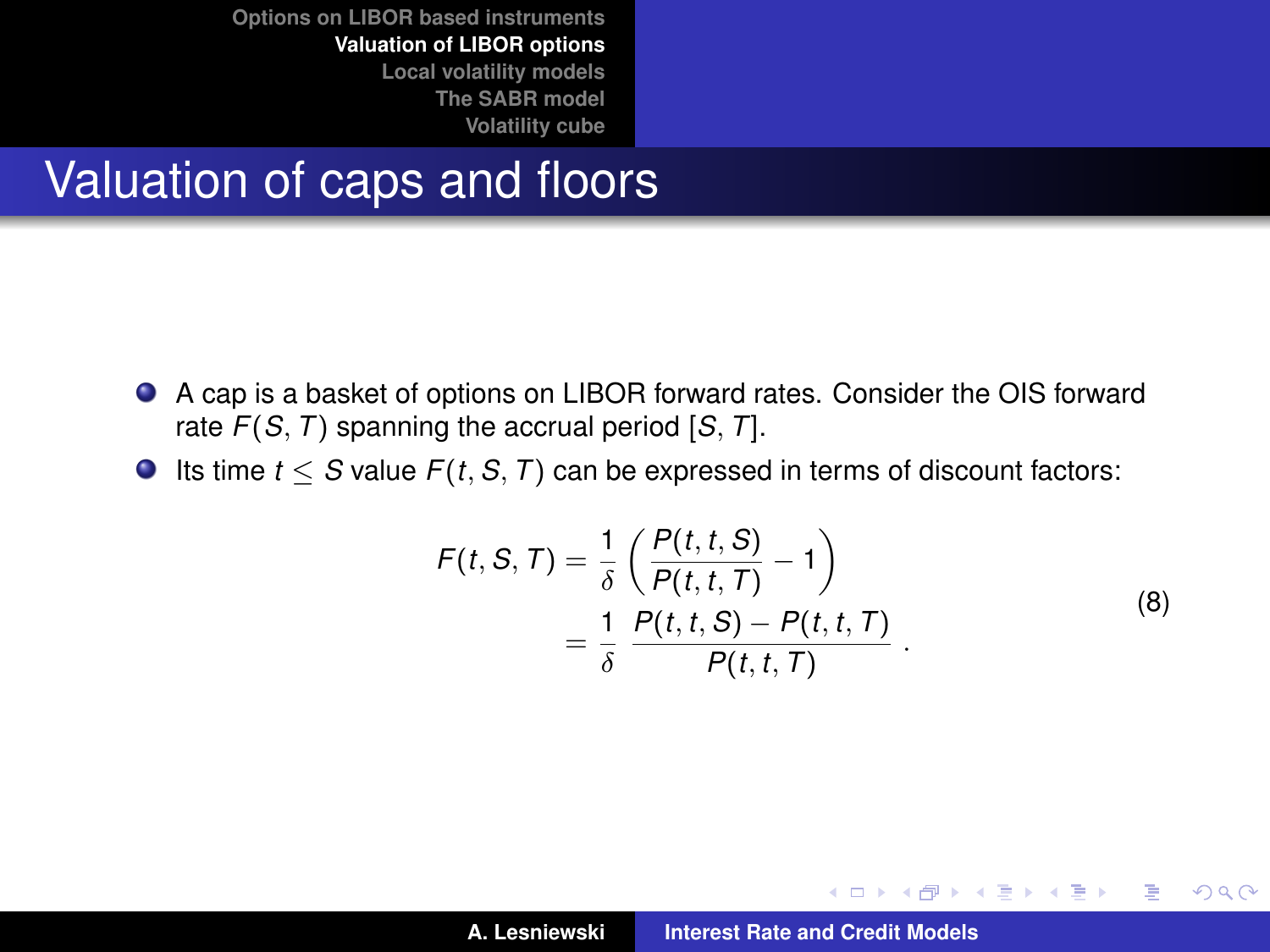# Valuation of caps and floors

- $\bullet$  The interpretation of this identity is that  $F(t, S, T)$  is a tradable asset if we use the zero coupon bond maturing in *T* years as numeraire.
- Indeed, the trade is as follows:
	- (i) Buy 1/δ face value of the zero coupon bond for maturity *S*.
	- (ii) Sell 1/δ face value of the zero coupon bond for maturity *T*.
- **O** The value of this position in the units of  $P(t, t, T)$  is  $F(t, S, T)$ . An OIS forward rate can thus be modeled as a martingale!
- We call the corresponding martingale measure the *T -forward measure* and denote it by Q*<sup>T</sup>* .

イロメ イ部メ イ君メ イ君メー

Þ

 $298$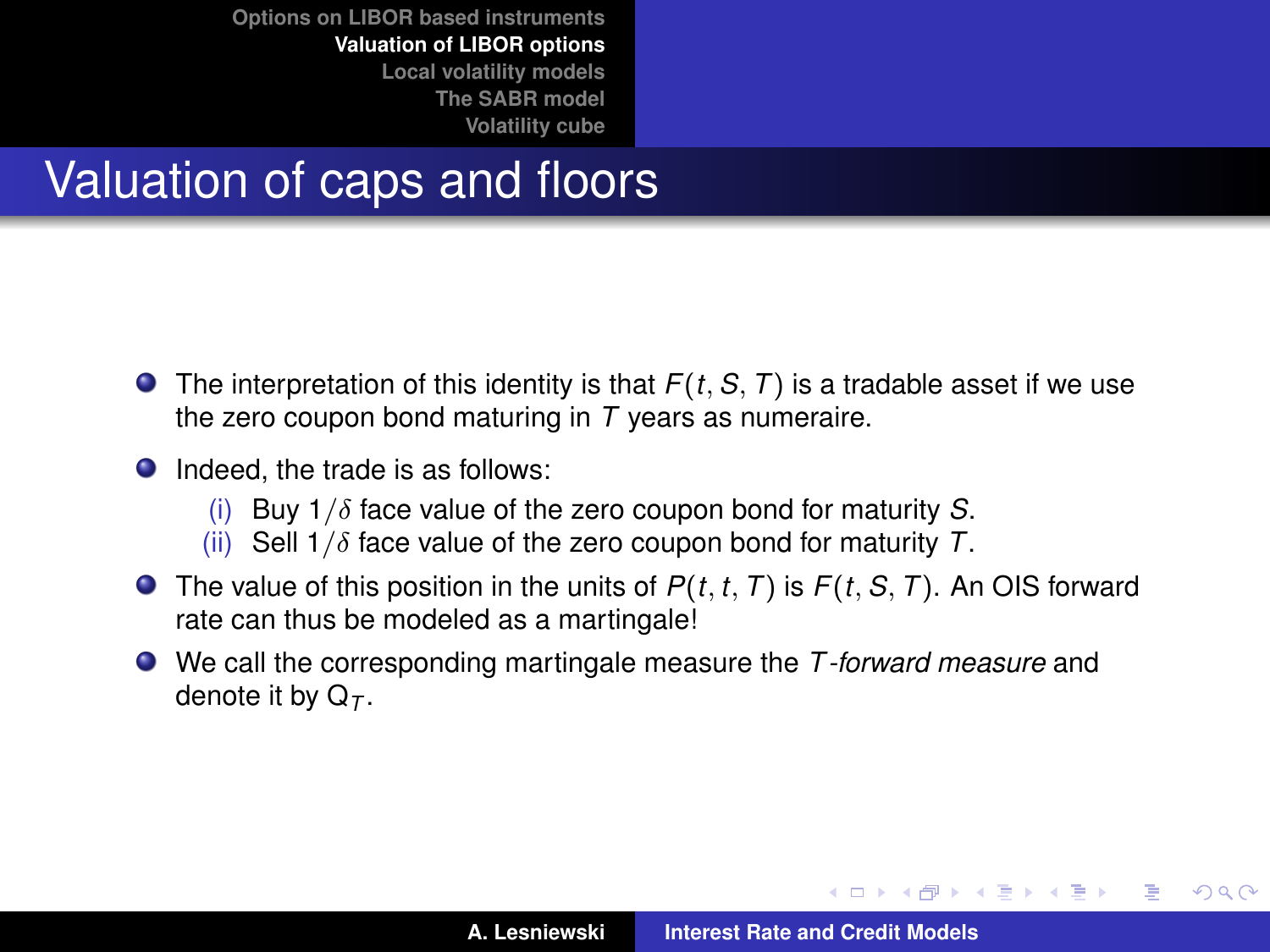# Deterministic basis assumption

- Consider now a LIBOR forward *L*(*S*, *T*) spanning the same accrual period.
- *Throughout these lectures we will make the assumption that the LIBOR / OIS spread is deterministic* (rather than stochastic).
- This assumption is, clearly, a gross oversimplification of reality but it has some merits.
- There are no liquidly trading options on this spread, and thus calibrating a model with a stochastic spread is problematic.
- **•** From the conceptual point of view, the picture is more transparent with a deterministic spread. Namely, we know from Lecture Notes #1 that

$$
L(t, S, T) = F(t, S, T) + B(S, T). \tag{9}
$$

イロメ イ部メ イヨメ イヨメー

 $QQ$ 

Þ

This shows that the LIBOR forward is a martingale under the *T*-forward measure  $Q_{\tau}$ .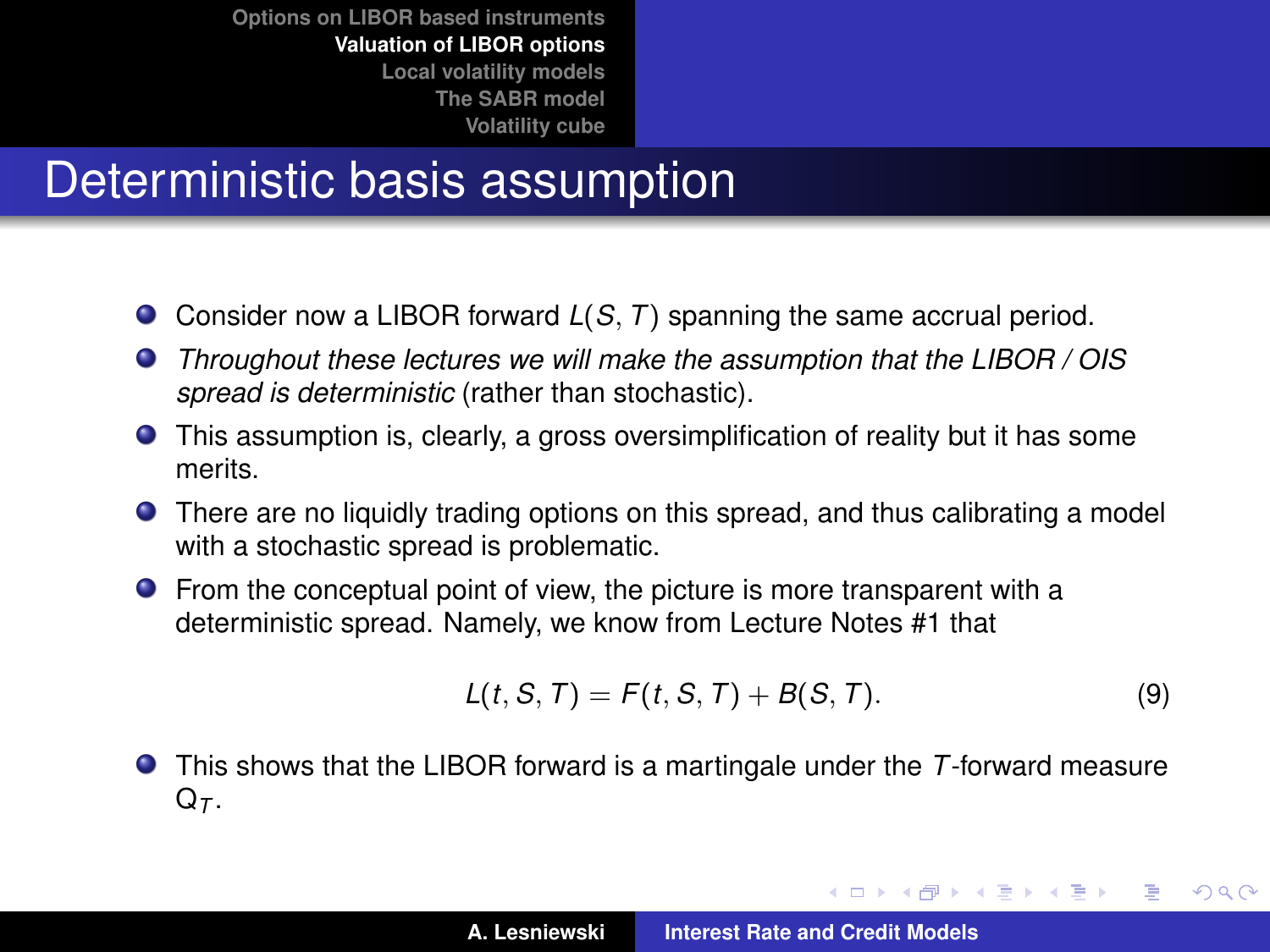#### Valuation of caps and floors

A caplet is a put option on the zero coupon bond. Let *K* be the strike on the caplet. Then, under the martingale measure  $Q_T$ ,

$$
\delta E^{\mathsf{Q}_\mathcal{T}} \Big[ \Big( \mathsf{L}(S, S, \mathcal{T}) - \mathsf{K} \Big)^+ \Big] \n= E^{\mathsf{Q}_\mathcal{T}} \Big[ \Big( \frac{1 - (1 - \delta \mathsf{B}(S, S, \mathcal{T})) P(S, S, \mathcal{T})}{P(S, S, \mathcal{T})} - \delta \mathsf{K} \Big)^+ \Big] \n= \frac{1}{\widetilde{\mathsf{K}}} E^{\mathsf{Q}_\mathcal{T}} \Big[ \frac{(\widetilde{\mathsf{K}} - P(S, S, \mathcal{T}))^+}{P(S, S, \mathcal{T})} \Big],
$$

where

$$
\widetilde{K}=\frac{1}{1+\delta(K-B(S,S,T))}.
$$

イロメ イ部メ イヨメ イヨメー

重

 $299$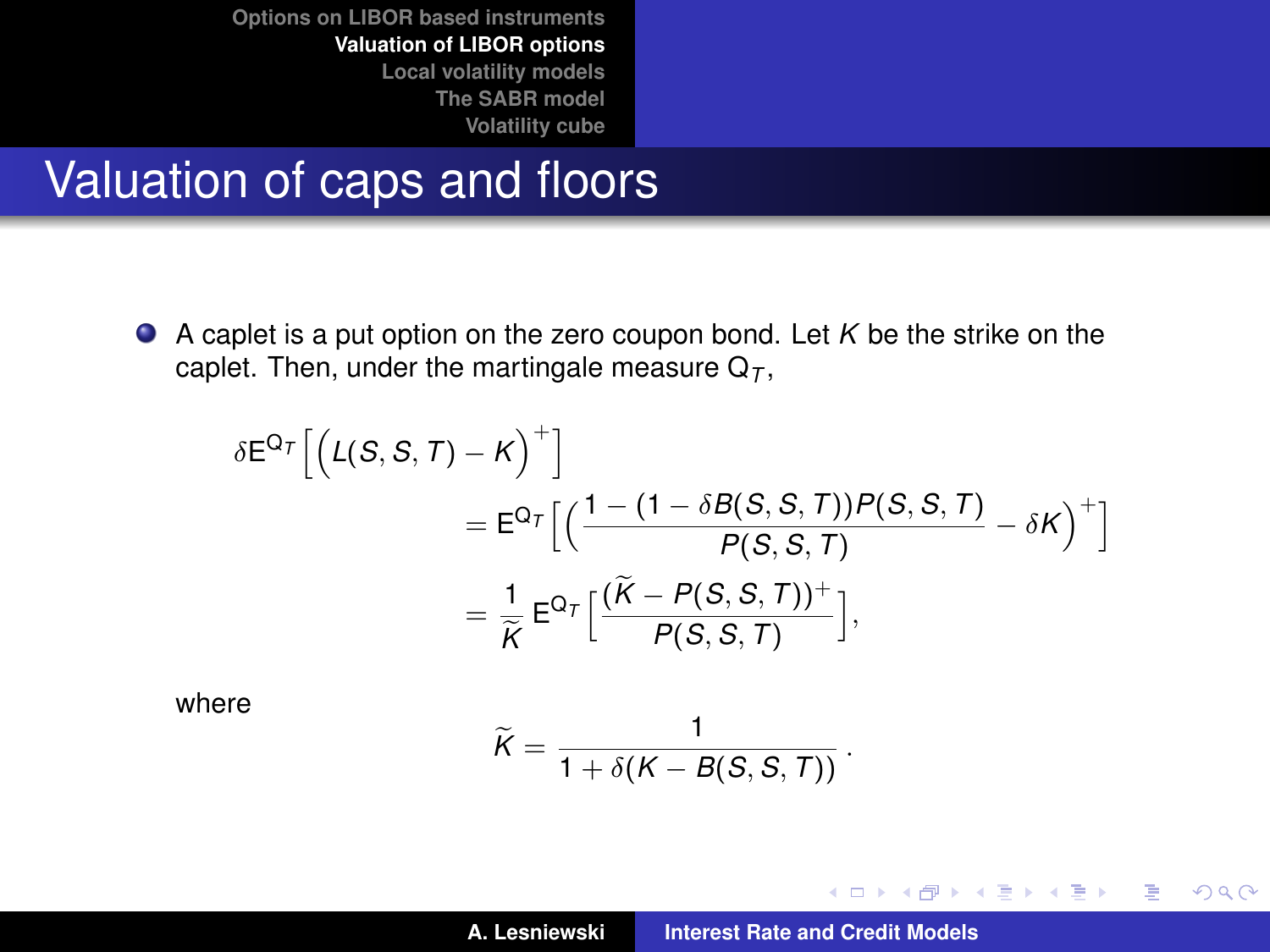# Valuation of caps and floors

 $\bullet$  This is equal (up to a change in notional given by the constant factor  $1/K$ ) to the price of a put on the zero coupon bond struck at  $\widetilde{K}$ , namely

$$
\frac{V(0)}{P_0(0,T)}\,.
$$

Choosing, for now, the underlying process to be lognormal (given by [\(1\)](#page-16-1)), we conclude that the price of a call on *L*(*S*, *T*) (or caplet) is given by

$$
P^{\text{caplet}}(T, K, L_0, \sigma) = \delta P_0(0, T) B^{\text{call}}(S, K, L_0, \sigma), \tag{10}
$$

イロメ イ団メ イヨメ イヨメー

重  $2Q$ 

where  $L_0$  denotes here today's value of the LIBOR forward, namely  $L(0, S, T) = L_0(S, T)$ .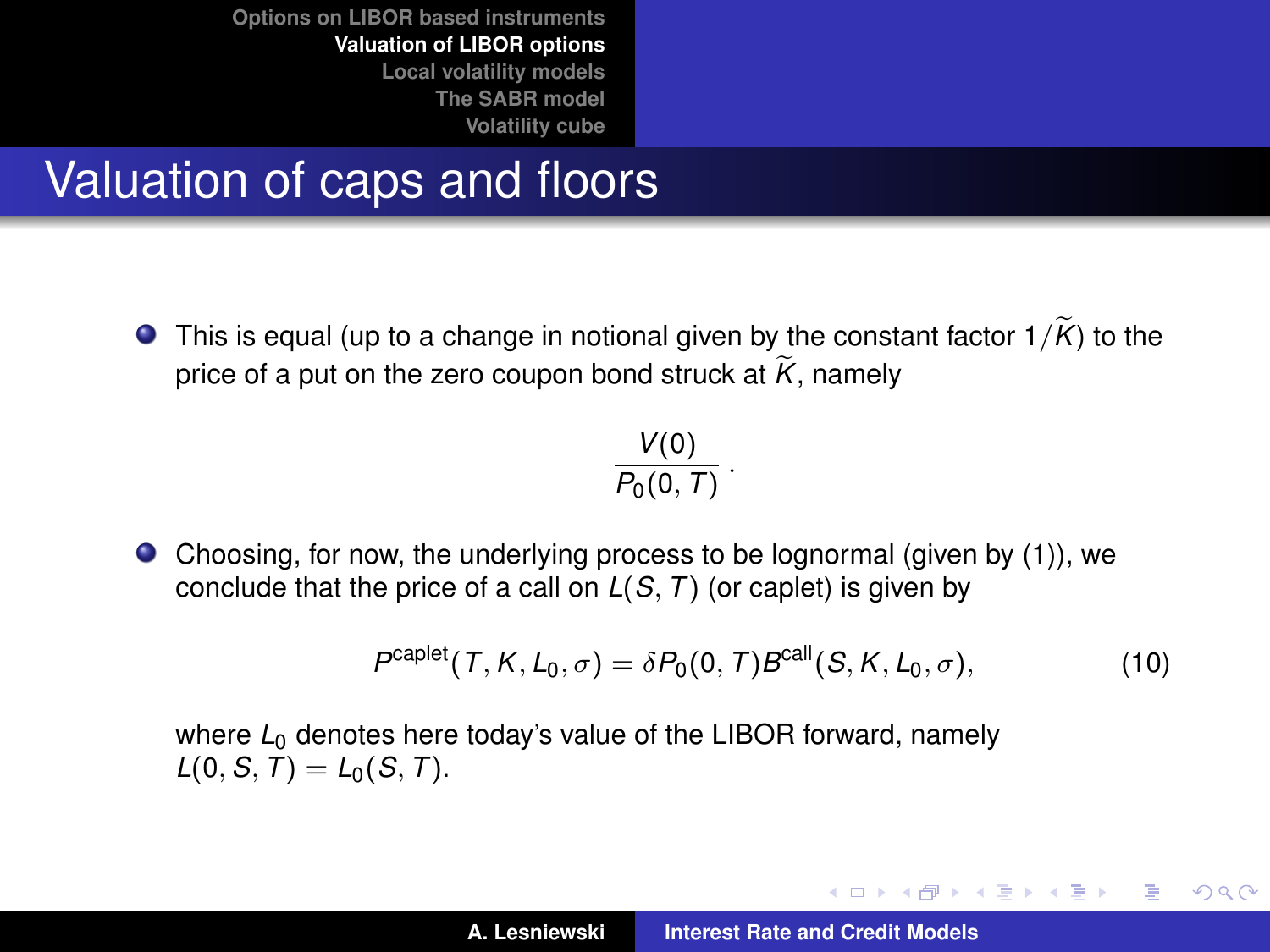### Valuation of caps and floors

Since a cap is a basket of caplets, its value is the sum of the values of the constituent caplets:

$$
P^{\text{cap}} = \sum_{j=1}^{n} \delta_j B^{\text{call}}(T_{j-1}, K, L_j, \sigma_j) P_0(0, T_j),
$$
\n(11)

where δ*<sup>j</sup>* is the day count fraction applying to the accrual period starting at *Tj*−<sup>1</sup> and ending at  $T_j$ , and  $L_j$  is the LIBOR forward rate for that period.

- Notice that, in the formula above, the date *Tj*−<sup>1</sup> has to be adjusted to accurately reflect the expiration date of the option (2 business days before the start of the accrual period).
- Similarly, the value of a floor is

$$
P^{\text{floor}} = \sum_{j=1}^{n} \delta_j B^{\text{put}}(T_{j-1}, K, L_j, \sigma_j) P_0(0, T_j). \tag{12}
$$

イロメ イ部メ イヨメ イヨメー

重  $2Q$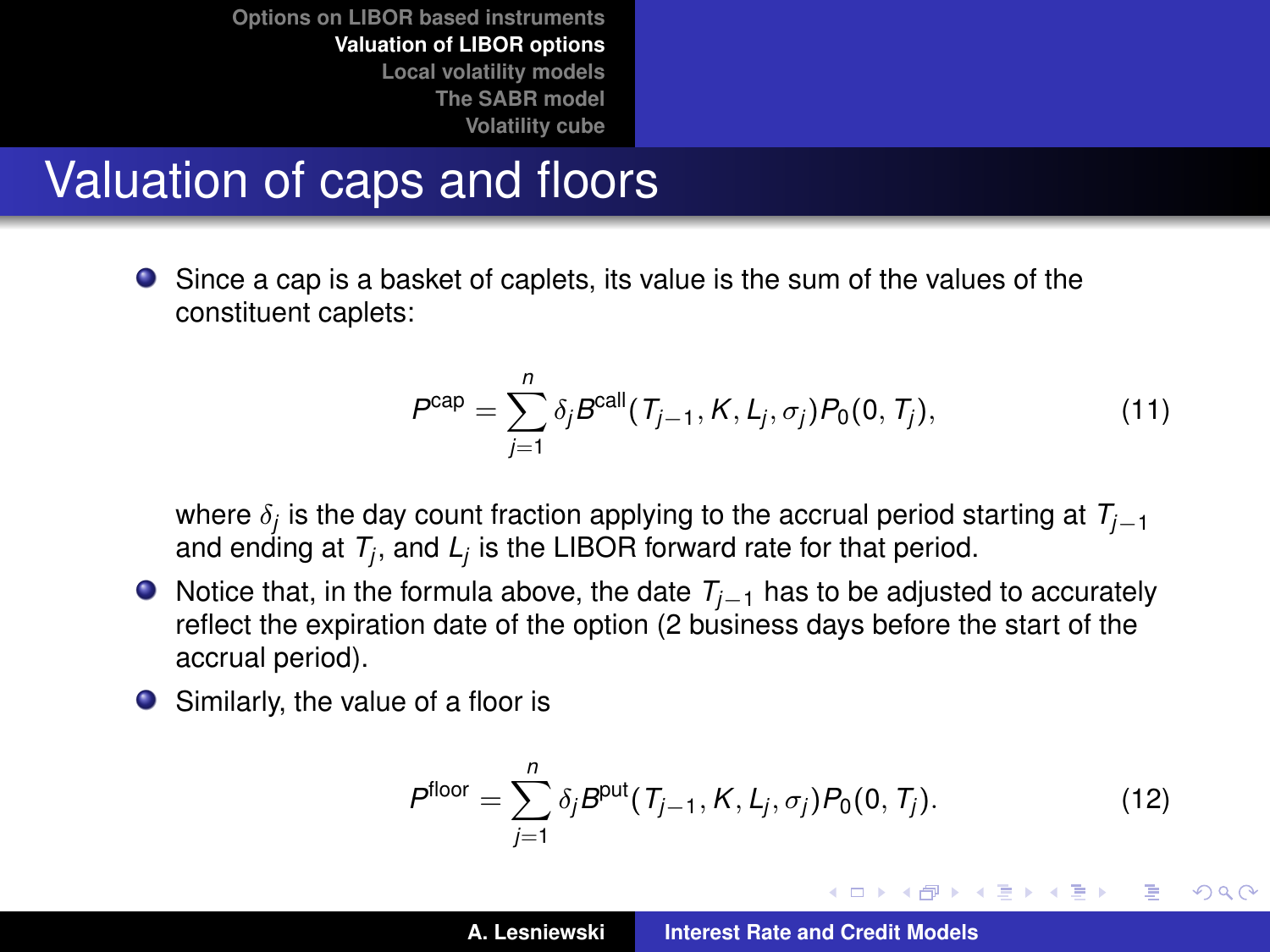## Valuation of caps and floors

- What is an at the money (ATM) cap?
- $\bullet$ A key property of an ATM option is that the call and put struck ATM have the same value. We shall first derive a put / call parity relation for caps and floors.
- Let  $E^{\mathrm{Q}_j}$  denote expected value with respect to the  $\mathcal{T}_j$ -forward measure  $\mathrm{Q}_{\mathcal{T}_j}.$ Then,

$$
P^{\text{floor}} - P^{\text{cap}}
$$
\n
$$
= \sum_{j=1}^{n} \delta_j \left( E^{Q_j} \left[ \max \left( K - L_j, 0 \right) \right] - E^{Q_j} \left[ \max \left( L_j - K, 0 \right) \right] \right) P_0(0, T_j)
$$
\n
$$
= \sum_{j=1}^{n} \delta_j E^{Q_j} \left[ K - L_j \right] P_0(0, T_j).
$$

(ロトス個) (運) (運)

 $299$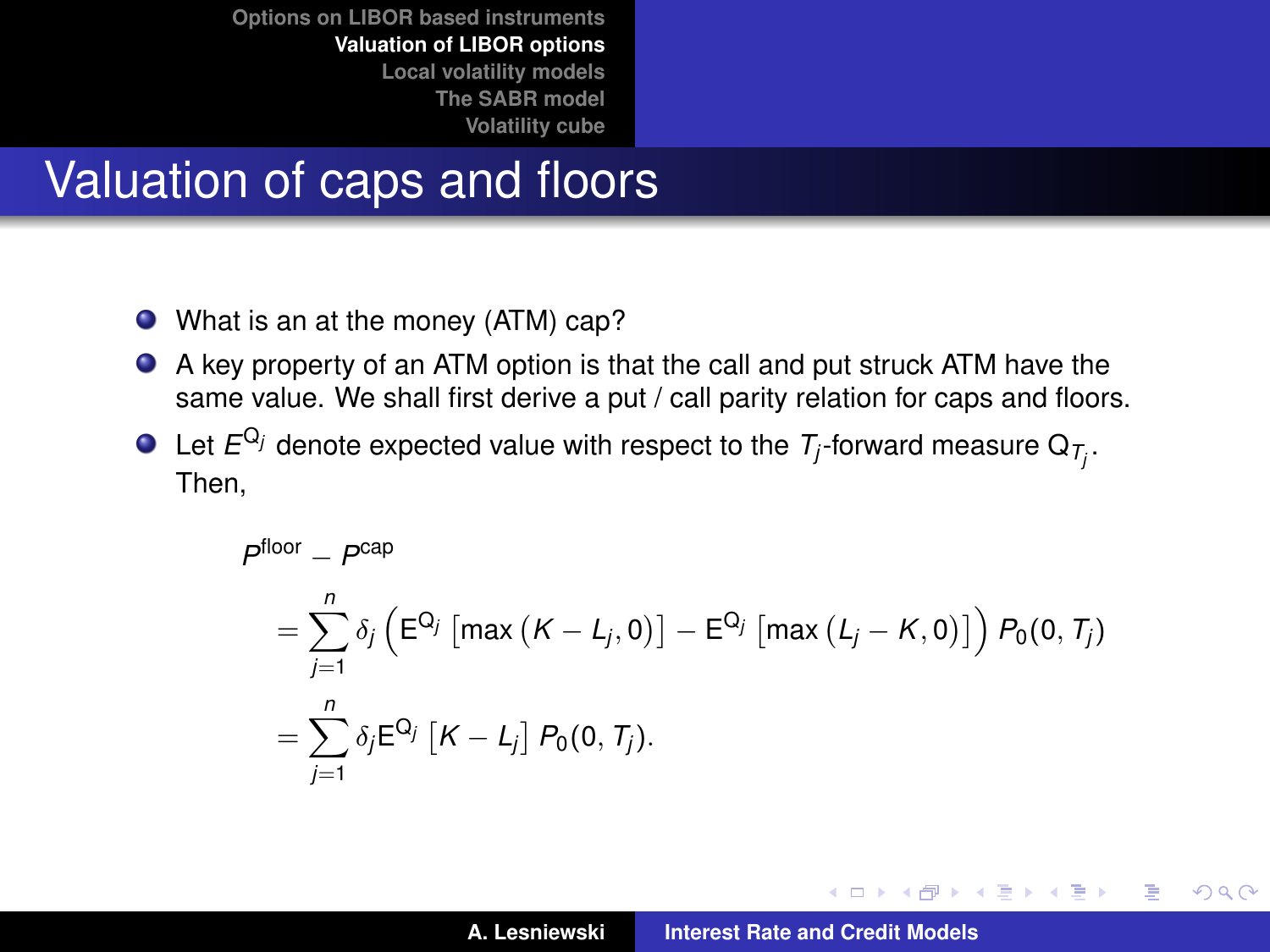### Valuation of caps and floors

- Now, the expected value  $E^{Q_j}$   $[L_j]$  is the current value of the LIBOR forward *L*<sub>0</sub>(*T*<sub>*j*−1</sub>, *T*<sub>*j*</sub>).
- We thus arrive at the following put / call parity relation:

$$
P^{\text{floor}} - P^{\text{cap}} = K \sum_{j=1}^{n} \delta_j P_0(0, T_j) - \sum_{j=1}^{n} \delta_j L_0(T_{j-1}, T_j) P_0(0, T_j), \qquad (13)
$$

which is the present value of the swap receiving *K* on the quarterly, act/360 basis.

イロメ イ団メ イヨメ イヨメー

 $299$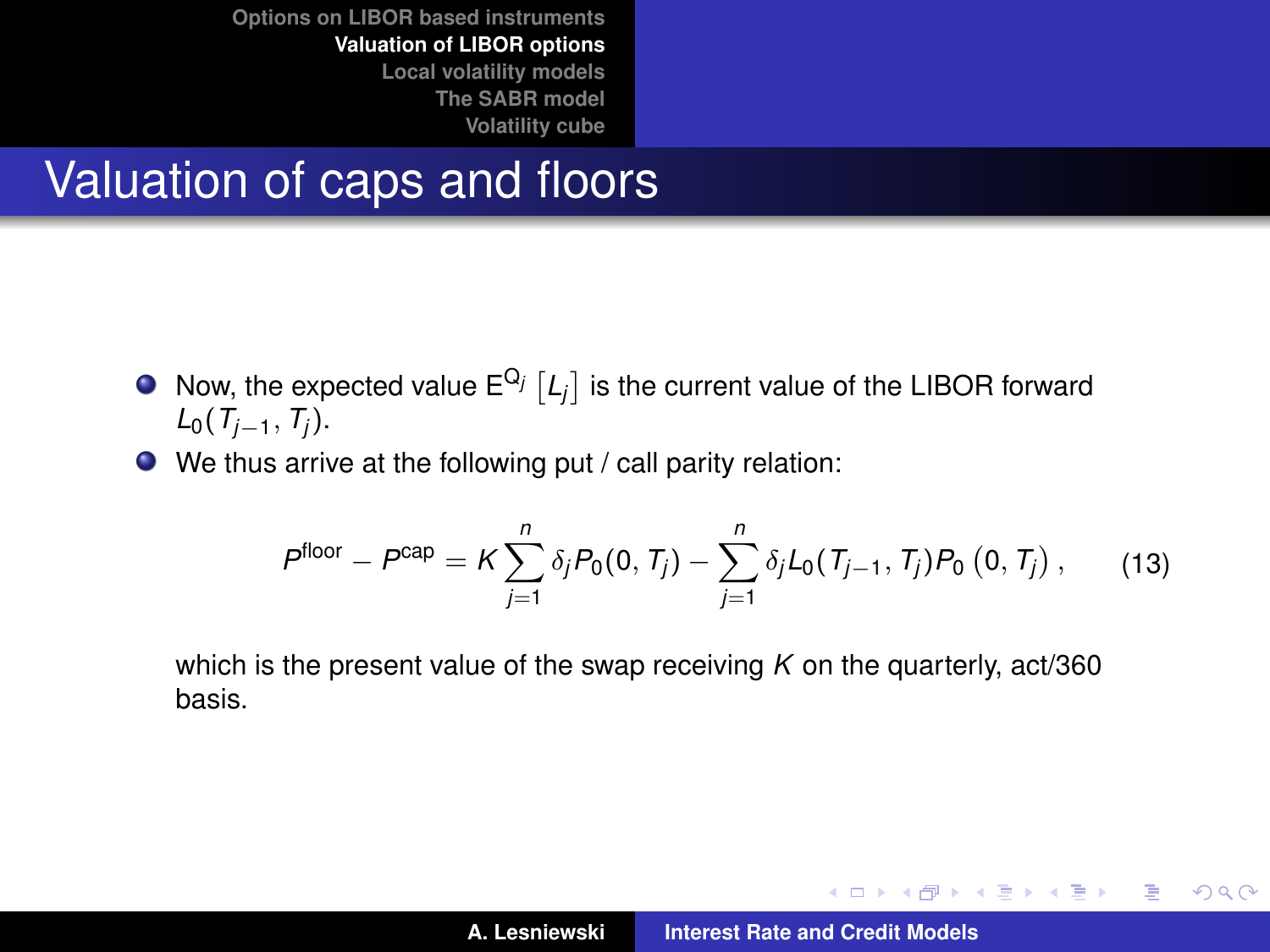# Valuation of caps and floors

This is an important relation. It implies that:

- (i) It is natural to think about a floor as a call option, and a cap as a put option.
- (ii) The underlying asset is the forward starting swap on which both legs pay quarterly, and interest accrues on the act/360 basis.
- (iii) The coupon dates on the swap coincide with the payment dates on the cap / floor.
- (iv) The ATM rate is the break-even rate on this swap. This rate is close to but not identical to the break-even rate on the standard semi-annual swap.

イロト イ押ト イヨト イヨト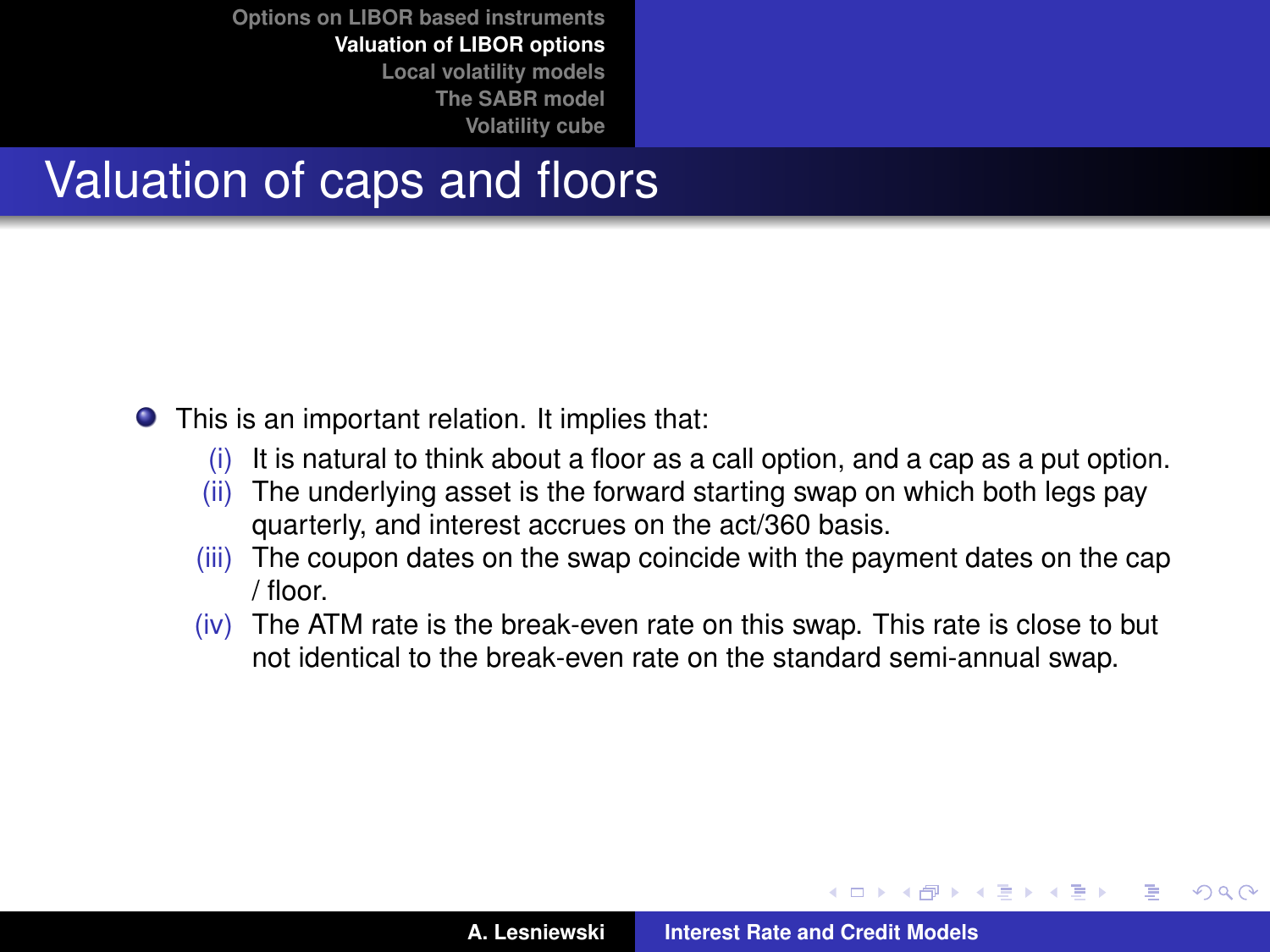# Valuation of swaptions

- $\bullet$  Consider a swap that settles at  $T_0$  and matures at *T*, and we let  $S(t, T_0, T)$ denote the corresponding (break-even) forward swap rate observed at time  $t < T_0$  (in particular,  $S_0(T_0, T) = S(0, T_0, T)$ ).
- We know from Lecture Notes #1 that the forward swap rate is given by

$$
S(t, T_0, T) = \frac{\sum_{1 \leq j \leq n_f} \delta_j L_j P(t, T_{\text{val}}, T_j^{\dagger})}{A(t, T_{\text{val}}, T_0, T)}, \qquad (14)
$$

where  $T_{val} < T_0$  is the valuation date of the swap (its choice has no impact on the value of the rate).

Here, *B<sup>j</sup>* is the LIBOR / OIS spread, and *A*(*t*, *T*val, *T*0, *T*) is the forward annuity function:

$$
A(t, T_{\text{val}}, T_0, T) = \sum_{1 \leq j \leq n_{\text{c}}} \alpha_j P(t, T_{\text{val}}, T_j^{\text{c}}). \tag{15}
$$

イロメ イ部メ イヨメ イヨメー

Þ

 $298$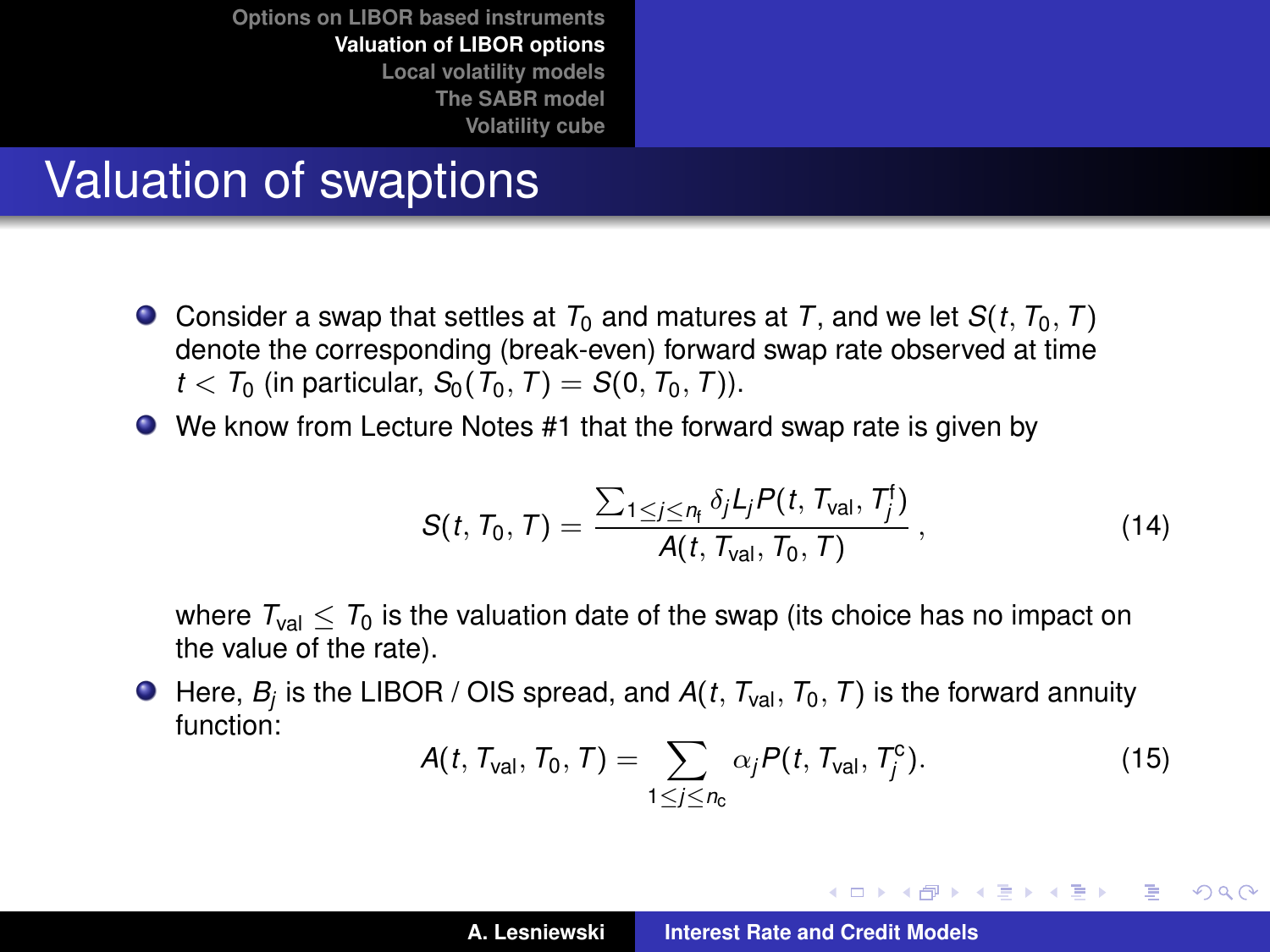## Valuation of swaptions

Using formula (17) of Lecture Notes #1, we write this as

$$
S(t, T_0, T) = \frac{\sum_{1 \le j \le n_{\text{f}}} \delta_j L_j P(t, t, T_j')}{A(t, t, T_0, T)} = \frac{\sum_{1 \le j \le n_{\text{f}}} \delta_j F_j P(t, t, T_j')}{A(t, t, T_0, T)} + \frac{\sum_{1 \le j \le n_{\text{f}}} \delta_j B_j P(t, t, T_j')}{A(t, t, T_0, T)} = \frac{P(t, t, T_0) - P(t, t, T)}{A(t, t, T_0, T)} + \frac{\sum_{1 \le j \le n_{\text{f}}} \delta_j B_j P(t, t, T_j')}{A(t, t, T_0, T)}.
$$

- **O** The forward annuity function  $A(t, t, T_0, T)$  is the time *t* present value of an *annuity* paying \$1 on the dates  $T_1^c, \ldots, T_{n_c}^c$ , as observed at *t*.
- As in the case of a simple LIBOR forward, the interpretation of [\(31\)](#page-30-0) is that  $S(t, T_0, T)$  is a tradable asset if we use the annuity as numeraire (recall that we are assuming that all the spreads are deterministic!).

<span id="page-30-1"></span><span id="page-30-0"></span>イロメ イ部メ イヨメ イヨメー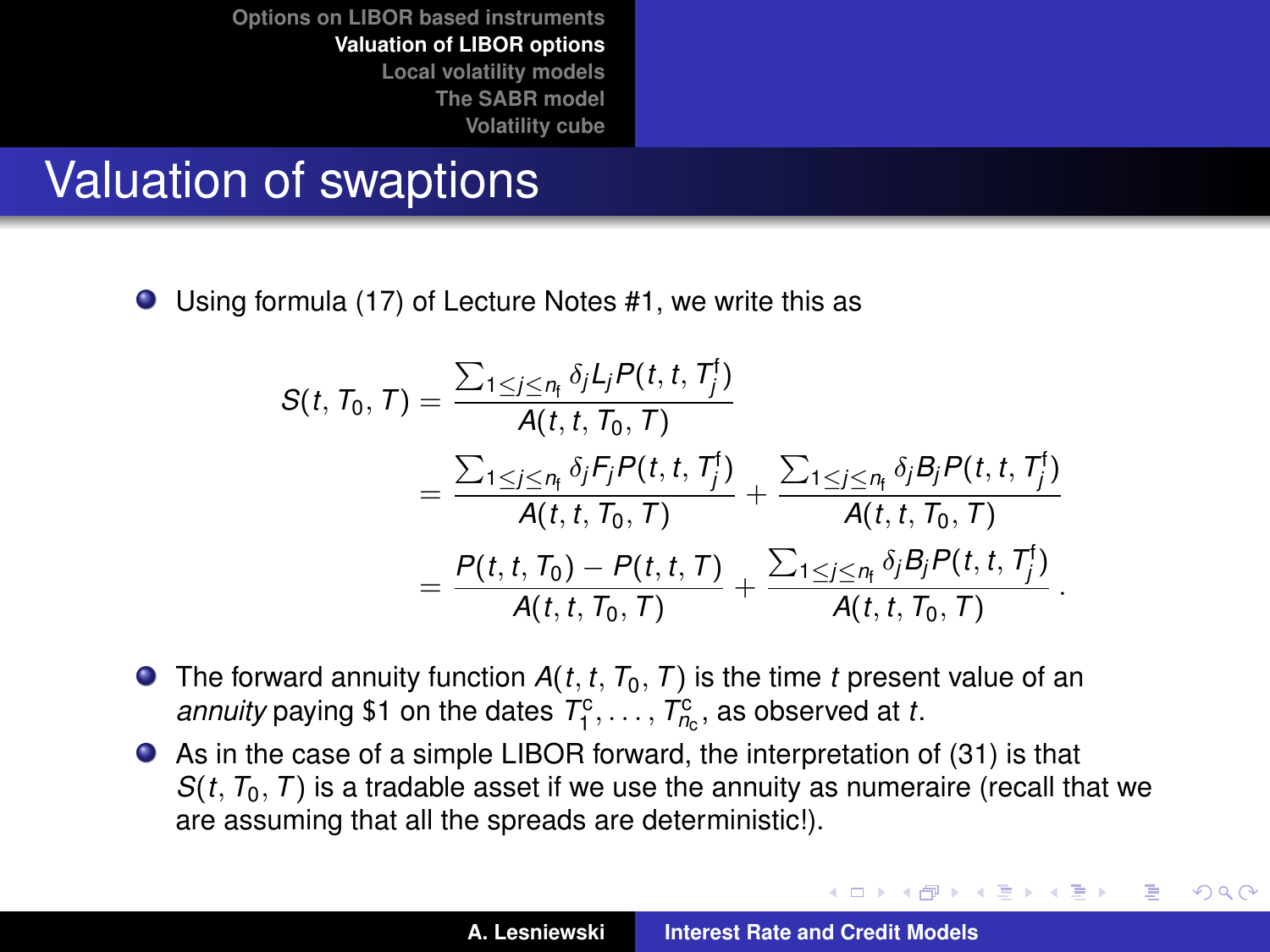# Valuation of swaptions

- **Indeed, consider the following trade:** 
	- (i) Buy \$1 face value of the zero coupon bond for maturity  $T_0$ .
	- (ii) Sell \$1 face value of the zero coupon bond for maturity *T*.
	- (iii) Buy a stream of  $\delta_j B_j$  face value zero coupon bonds for maturity  $\mathcal{T}^\mathsf{f}_j$ ,

$$
j=1,\ldots,n_f.
$$

- A forward swap rate can thus be modeled as a martingale! Recall that the EMM associated with the annuity function as numeraire is called the *swap measure*.
- A calculation, analogous to the one we did in the case of a caplet, shows that a swaption is equivalent to an option on the forward swap rate, provide we have chosen the annuity function as a numeraire.
- Specifically, the value of a receiver swaption struck at *K*, expressed in the units of the annuity function, is given by

$$
E^{Q_{\mathcal{T}_0,\mathcal{T}}}[(K-S(\mathcal{T}_0,\mathcal{T}))^+],\tag{16}
$$

 $2Q$ 

where  $\mathsf{Q}_{\mathcal{T}_0,\mathcal{T}}$  denotes the swap (martingale) measure. A receiver (call) option is thus equivalent to a put option on the forward swap [rate](#page-30-1).<br>All the second second the second system is a second that the second system is a second to the second system is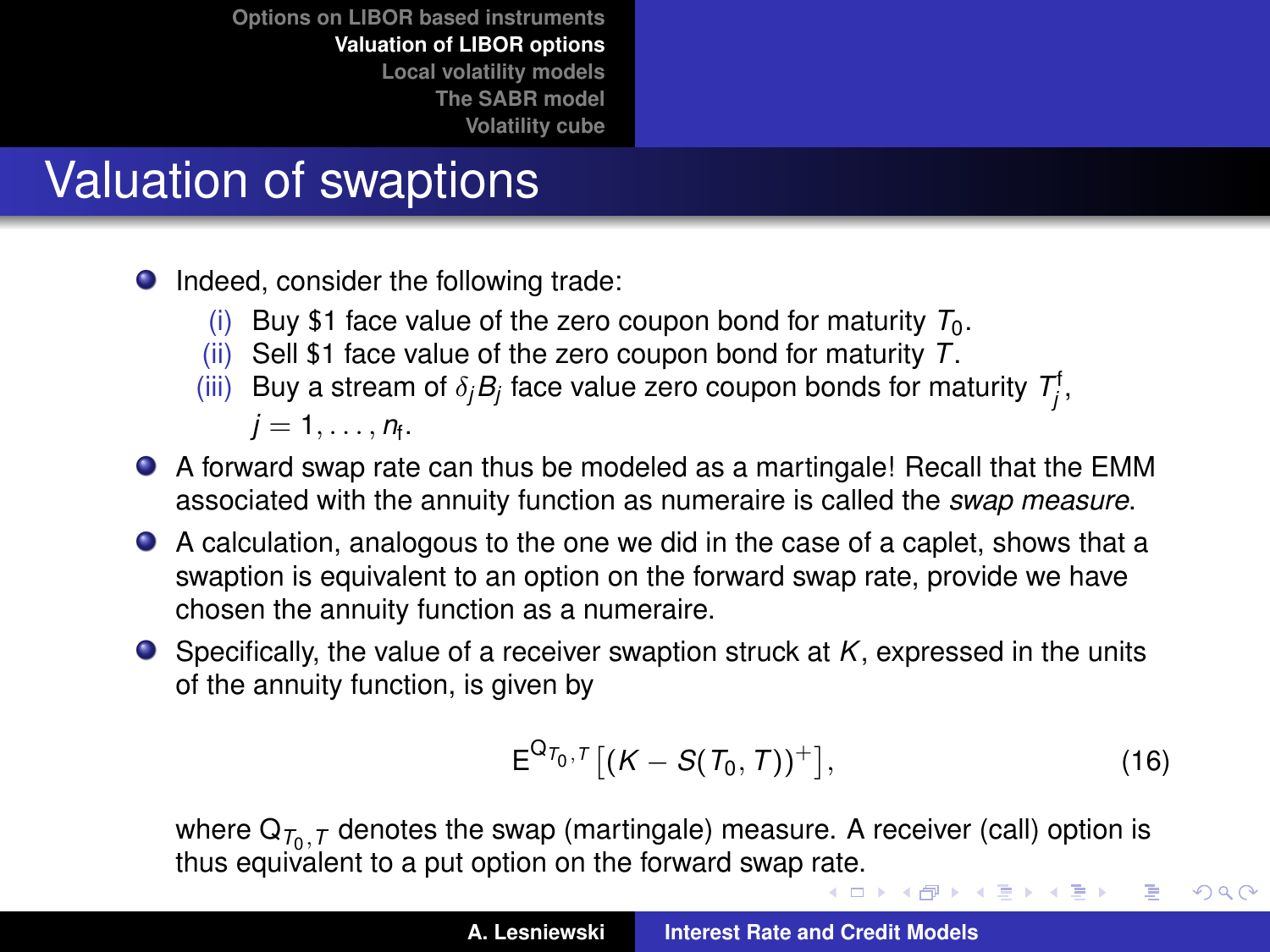# Valuation of swaptions

Choosing, again, the lognormal process [\(1\)](#page-16-1), we conclude that today's value of a receiver swaption is thus given by

$$
P^{\text{rec}} = A_0(T_0, T) B^{\text{put}}(T_0, K, S_0, \sigma). \tag{17}
$$

Similarly the value of a payer swaption is

$$
Ppay = A0(T0, T)Bcall(T0, K, S0, \sigma).
$$
 (18)

 $\bullet$  Here  $A_0(T_0, T) = A(0, 0, T_0, T)$ , i.e.

$$
A_0(T_0, T) = \sum_{1 \le j \le n_0} \alpha_j P_0(0, T_j^c) \tag{19}
$$

イロメ イ団メ イヨメ イヨメー

 $299$ 

重

(all discounting is done to today), and  $S<sub>0</sub>$  is today's value of the forward swap rate  $S_0(T_0, T)$ .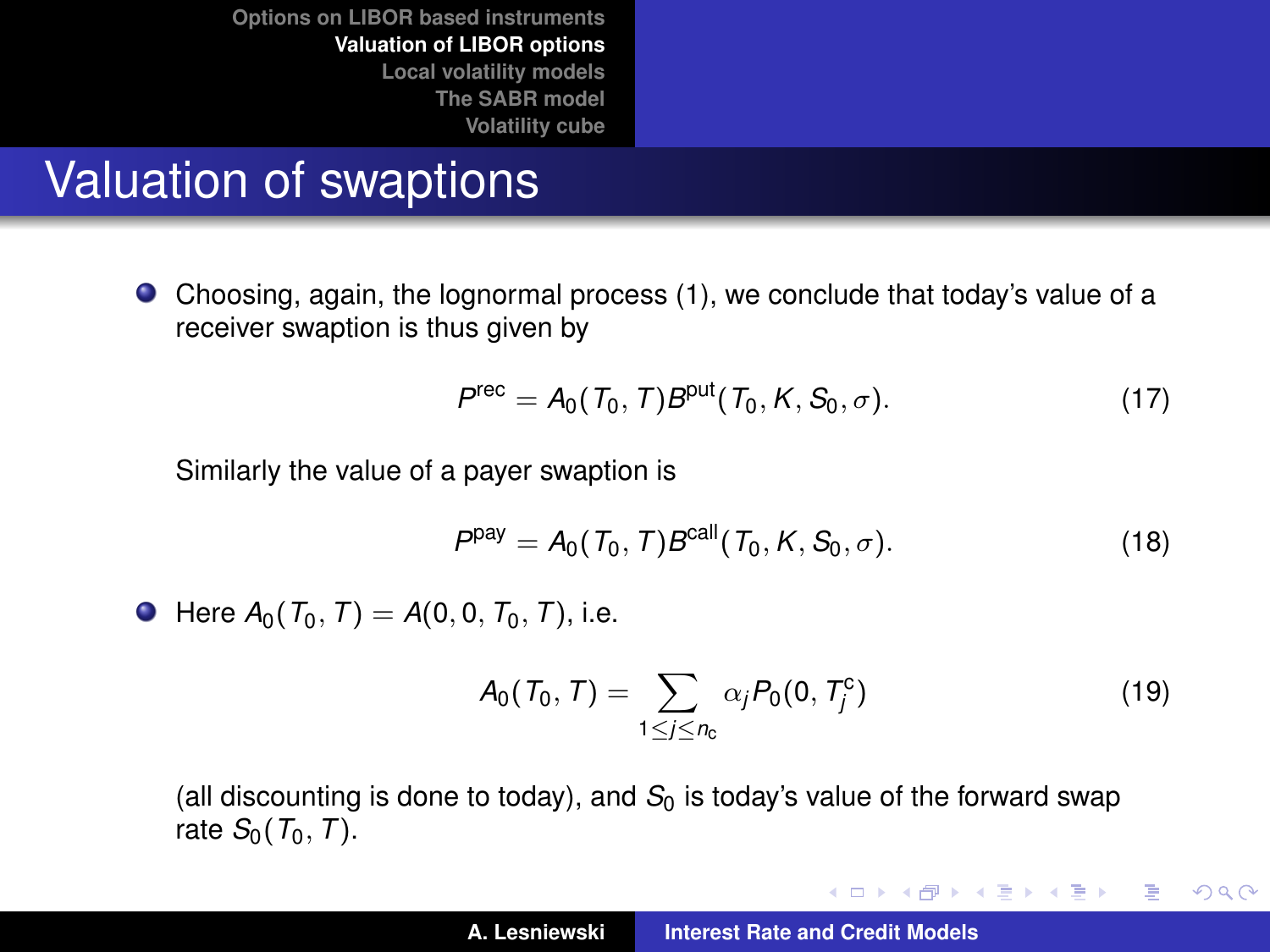## Valuation of swaptions

● The put / call parity relation for swaptions is easy to establish, namely

 $P^{\text{rec}} - P^{\text{pay}} = \text{PV}$  of the swap paying *K* on the semi-annual, 30/360 basis.

- **O** Therefore.
	- $(i)$  It is natural to think about a receiver as a call option, and a payer as a put option.
	- (ii) The ATM rate is the break-even rate on the underlying forward starting swap.

イロメ イ団メ イヨメ イヨメー

 $299$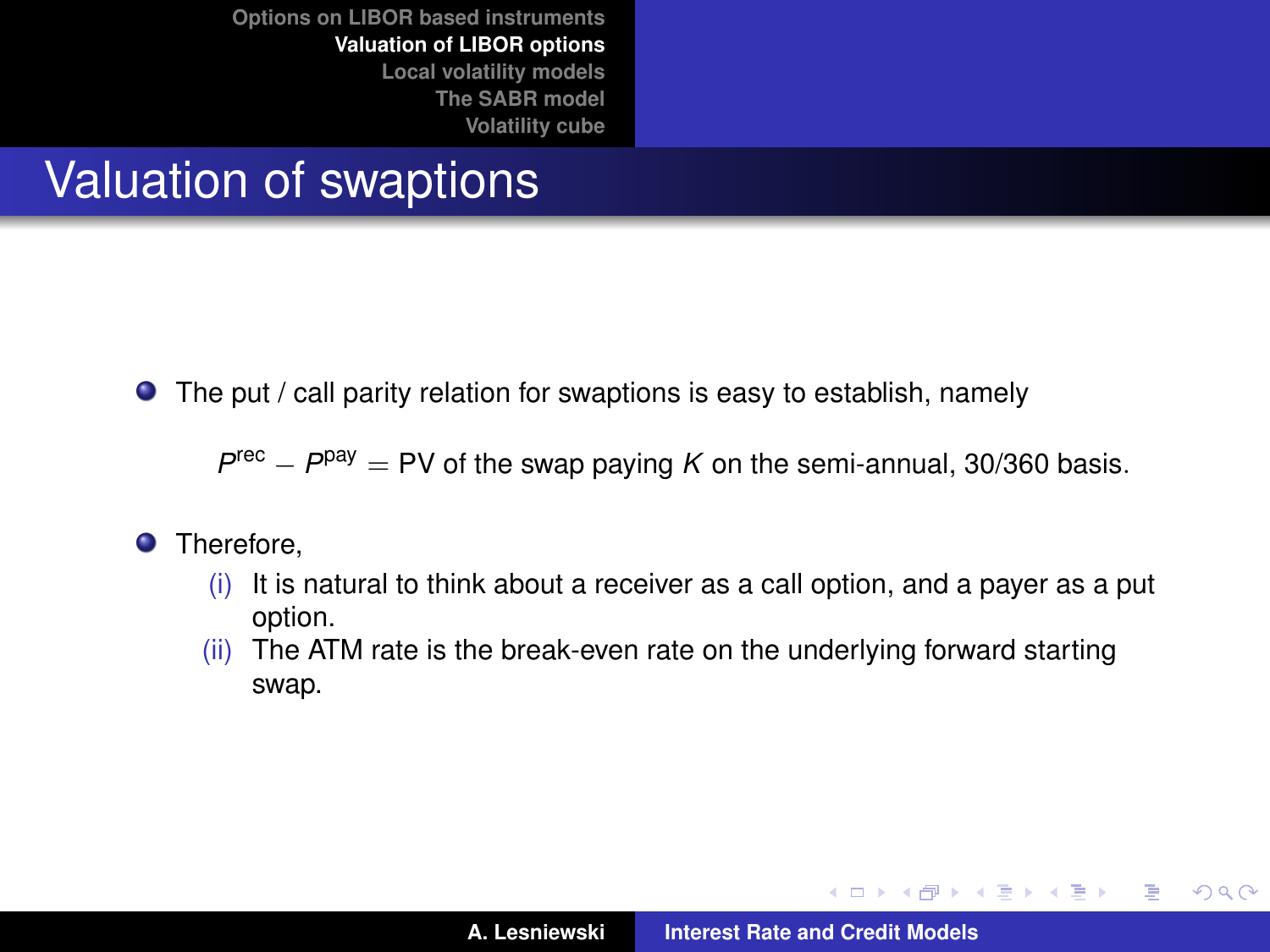# Beyond Black's model

- **The basic premise of Black's model, that**  $\sigma$  **is independent of** *T***,** *K***, and**  $F_0$ **, is not** supported by the interest rates markets.
- In fact, option implied volatilities exhibit:
	- (i) *Term structure*: At the money volatility depends on the option expiration.
	- (ii) *Smile* (or *skew*): For a given expiration, there is a pronounced dependence of implied volatilities on the option strike.
- These phenomena became pronounced in the mid nineties or so and, in order to accurately value and risk manage options portfolios, refinements to Black's model are necessary.
- Modeling term structure of volatility is hard, and not much progress has been made. We will focus on modeling volatility smile.

イロメ イ部メ イ君メ イ君メー

<span id="page-34-0"></span> $299$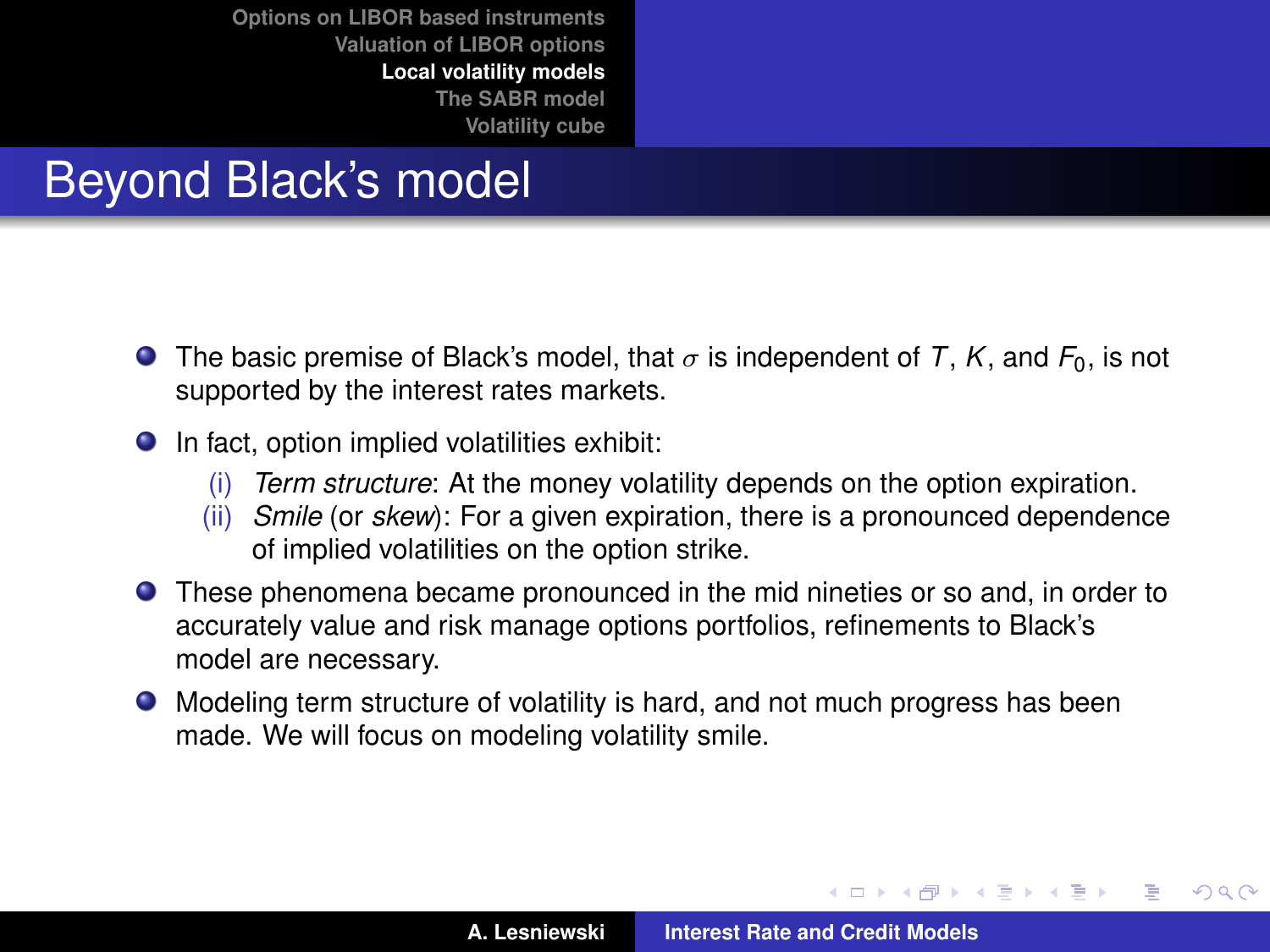## Local volatility models

- An improvement over Black's model is a class of models called *local volatility models*.
- The idea is that even though the exact nature of volatility (it could be stochastic) is unknown, one can, in principle, use the market prices of options in order to recover the risk neutral probability distribution of the underlying asset.
- **•** To see this, note that

$$
\frac{d}{dK} (S - K)^+ = \frac{d}{dK} ((S - K)\theta(S - K))
$$
  
= -\theta(S - K) - (S - K)\delta(S - K)  
= -\theta(S - K),

and thus

$$
\frac{d^2}{dK^2}(S-K)^+=\delta(S-K).
$$

イロメ イ部メ イ君メ イ君メー

 $299$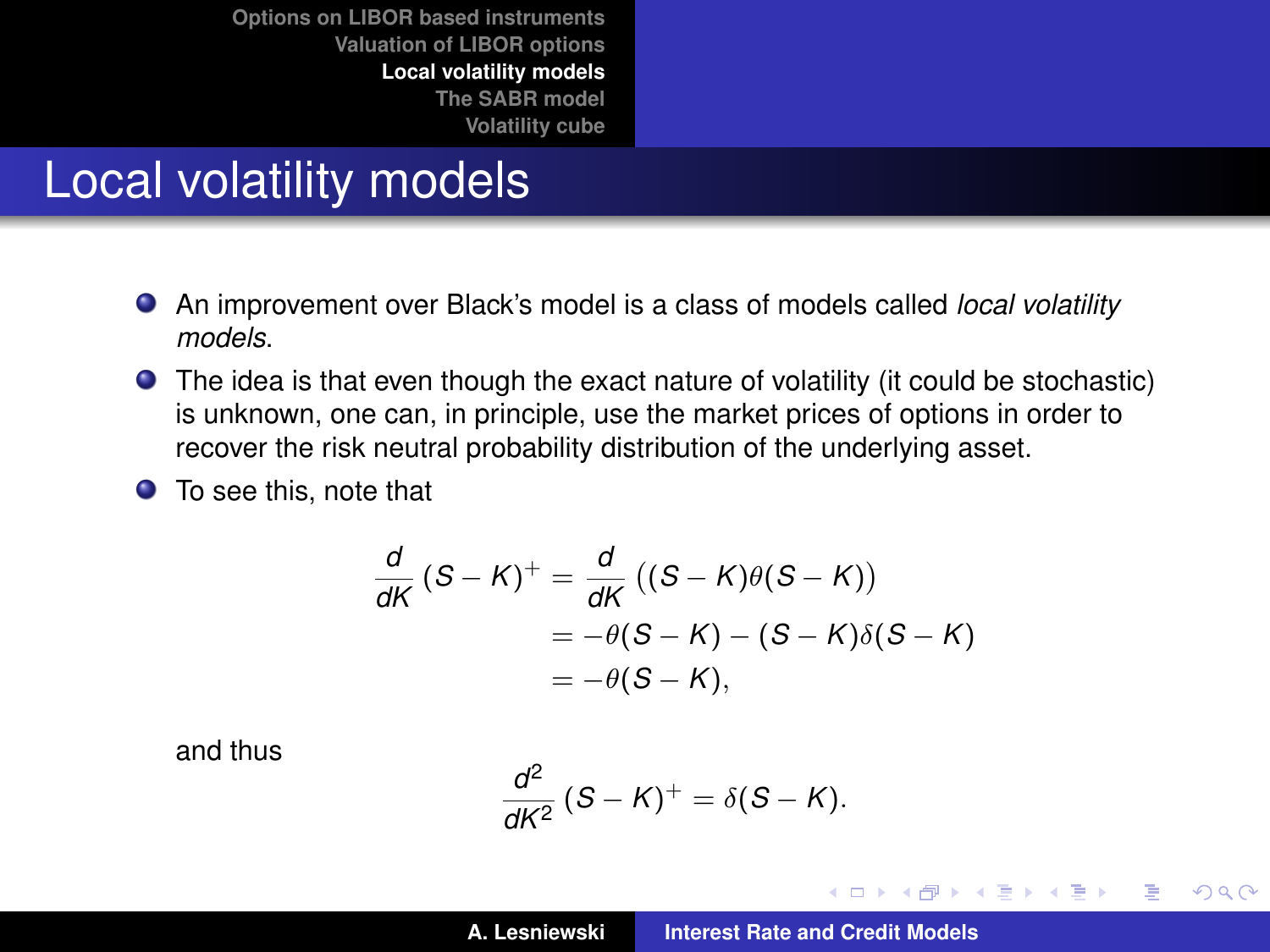#### Local volatility models

**O** This implies that

$$
\frac{d^2}{dK^2} \mathsf{E}^{\mathsf{Q}}[(S_T - K)^+] = \mathsf{E}^{\mathsf{Q}}[\delta(S_T - K)].
$$

 $\bullet$  Let  $q_T(S, S_0)$  denote the terminal probability distribution function of the forward swap rate *S*. From the equality above we infer that

$$
\frac{d^2}{dK^2} \mathsf{E}^{\mathsf{Q}}[(S_T - K)^+] = \int \delta(S - K) g_T(S, S_0) dS
$$
  
=  $g_T(K, S_0).$ 

Consequently, the terminal probability distribution can (in principle) be computed  $\bullet$ from the option prices.

イロメ イ部メ イヨメ イヨメー

 $299$ 

重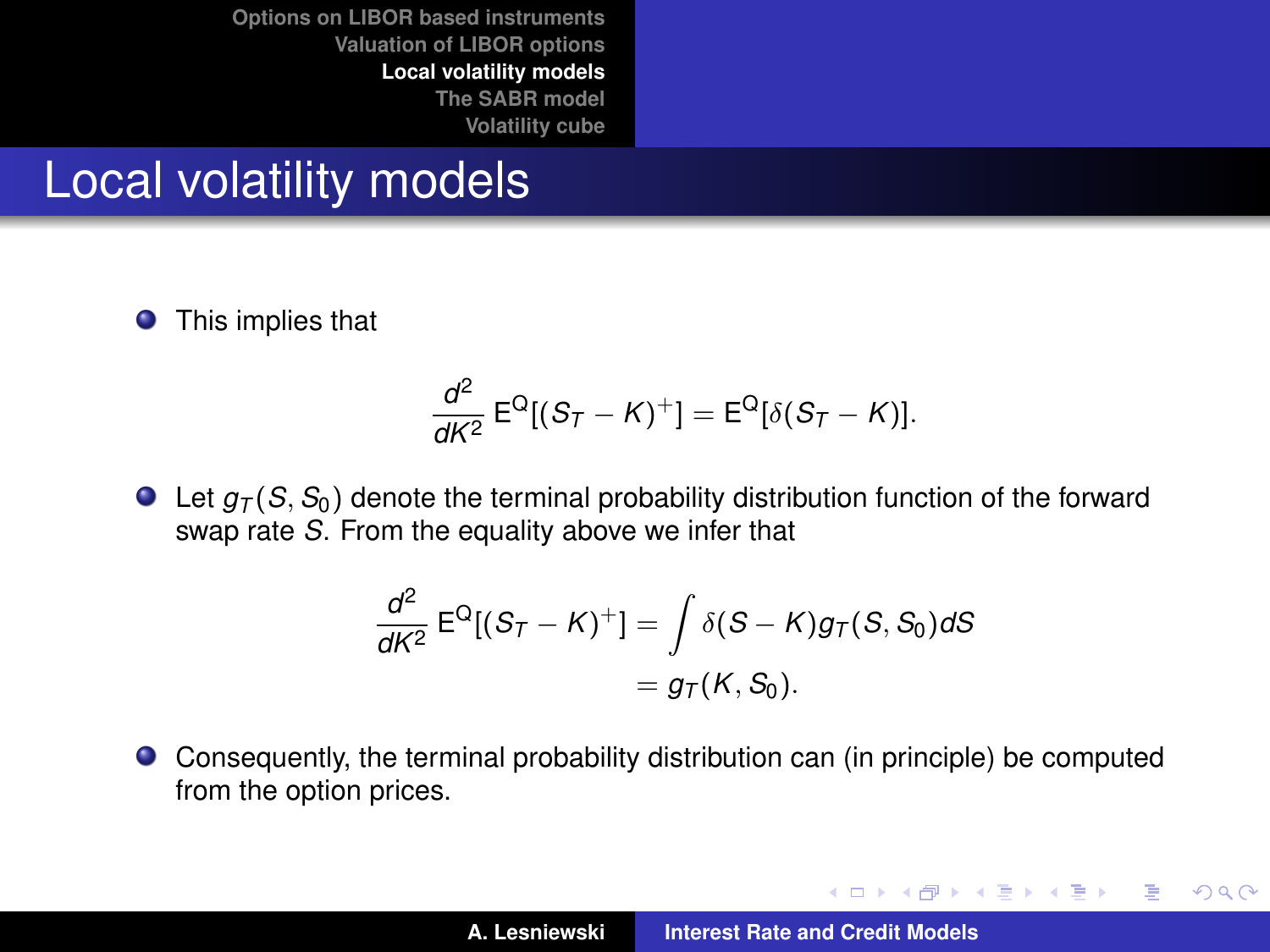### Local volatility models

- This, in turn, will allow us to find an effective ("local") specification of the underlying process so that the implied volatilities match the market implied volatilities.
- Such specifications can be justified by developing suitable underlying economic models but, for our purposes, these underlying micro models will be irrelevant, and we will regard a local model as a fit to the observed market.
- Local volatility models are usually specified in the form

$$
dF(t) = C(t, F(t))dW(t), \qquad (20)
$$

イロメ イ部メ イヨメ イヨメー

Þ

 $QQ$ 

where *C*(*t*, *F*) is a certain effective instantaneous volatility.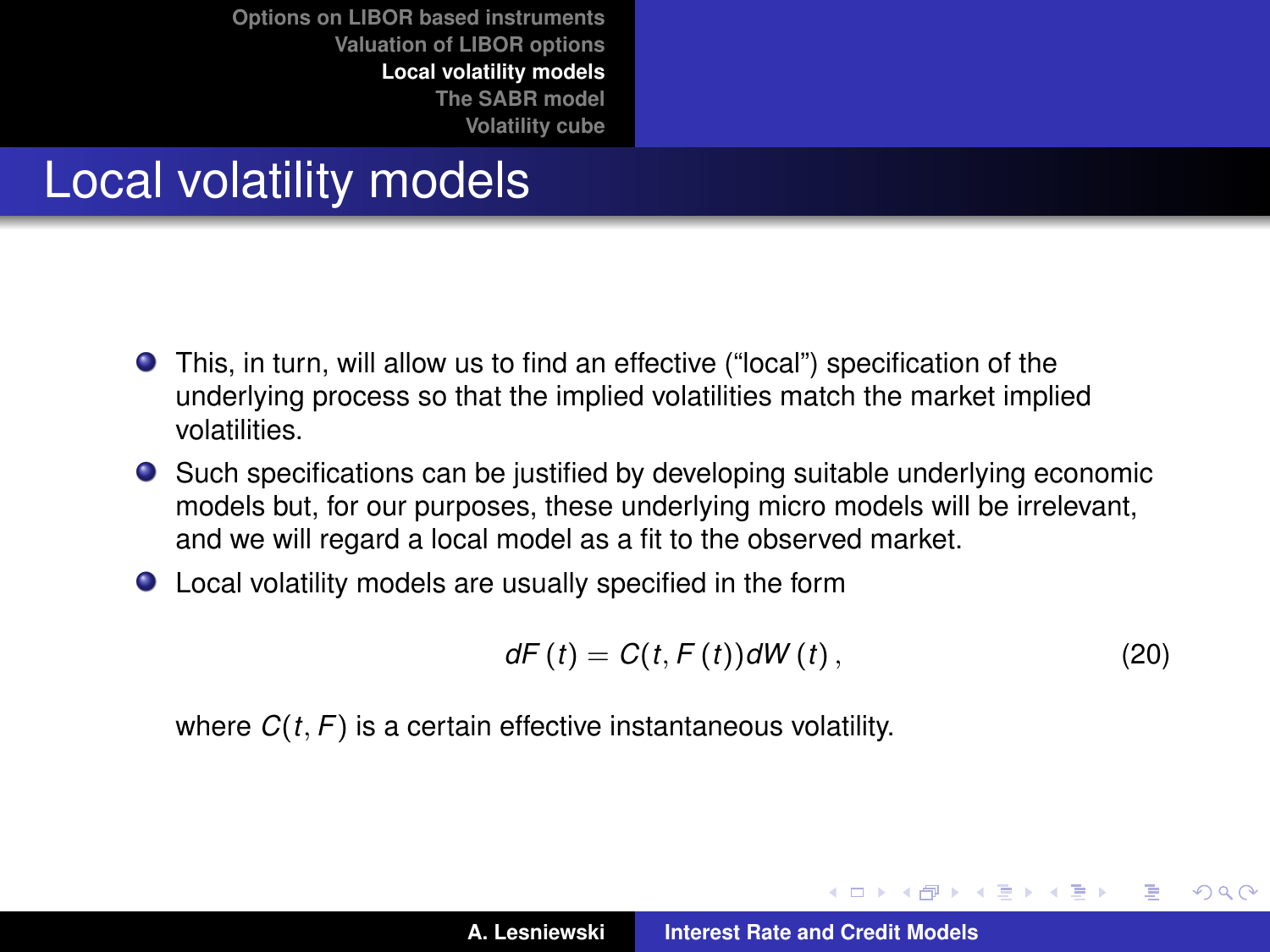### Local volatility models

- $\bullet$  In general,  $C(t, F(t))$  is not given in a parametric form. It is, however, a matter of convenience to work with a parametric specification that fits the market data best.
- Popular local volatility models which admit analytic solutions include:
	- (i) The normal model.
	- (ii) The shifted lognormal model.
	- (iii) The CEV model.
- We now briefly discuss the basic features of these models.

す 伊 メ マ ヨ メ マ ヨ メ

重

 $298$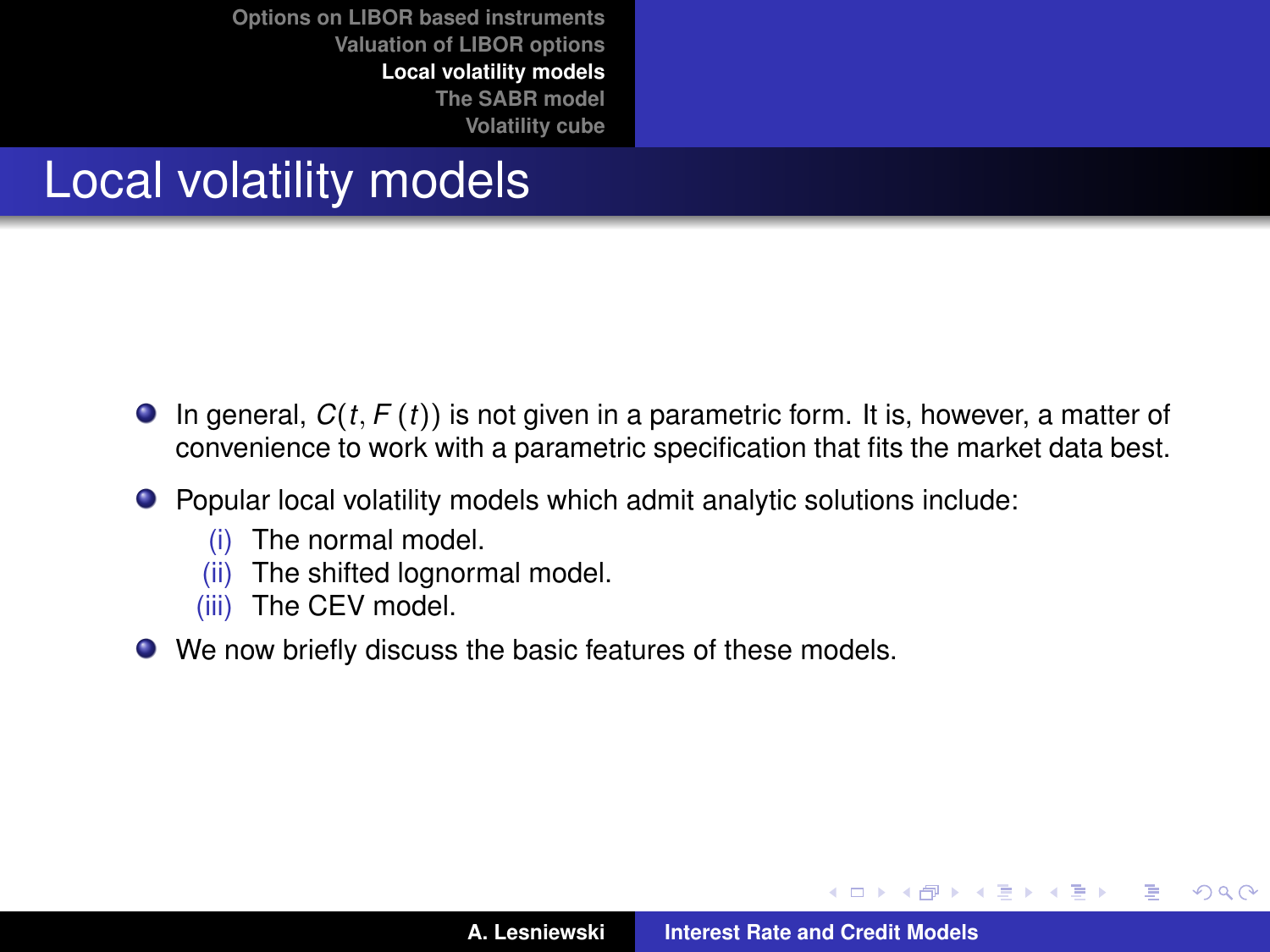## Normal model

 $\bullet$  The dynamics for the forward rate  $F(t)$  in the normal model reads

$$
dF(t) = \sigma dW(t), \qquad (21)
$$

under a suitable choice of numeraire.

- The parameter  $\sigma$  is appropriately called the *normal volatility*.  $\bullet$
- This is easy to solve:  $\bullet$

<span id="page-39-0"></span>
$$
F(t) = F_0 + \sigma W(t). \qquad (22)
$$

イロメ イ部メ イヨメ イヨメー

 $299$ 

Þ

This solution exhibits one of the main drawbacks of the normal model: with non-zero probability, *F* (*t*) may become negative in finite time. Under typical circumstances, this is, however, a relatively unlikely event.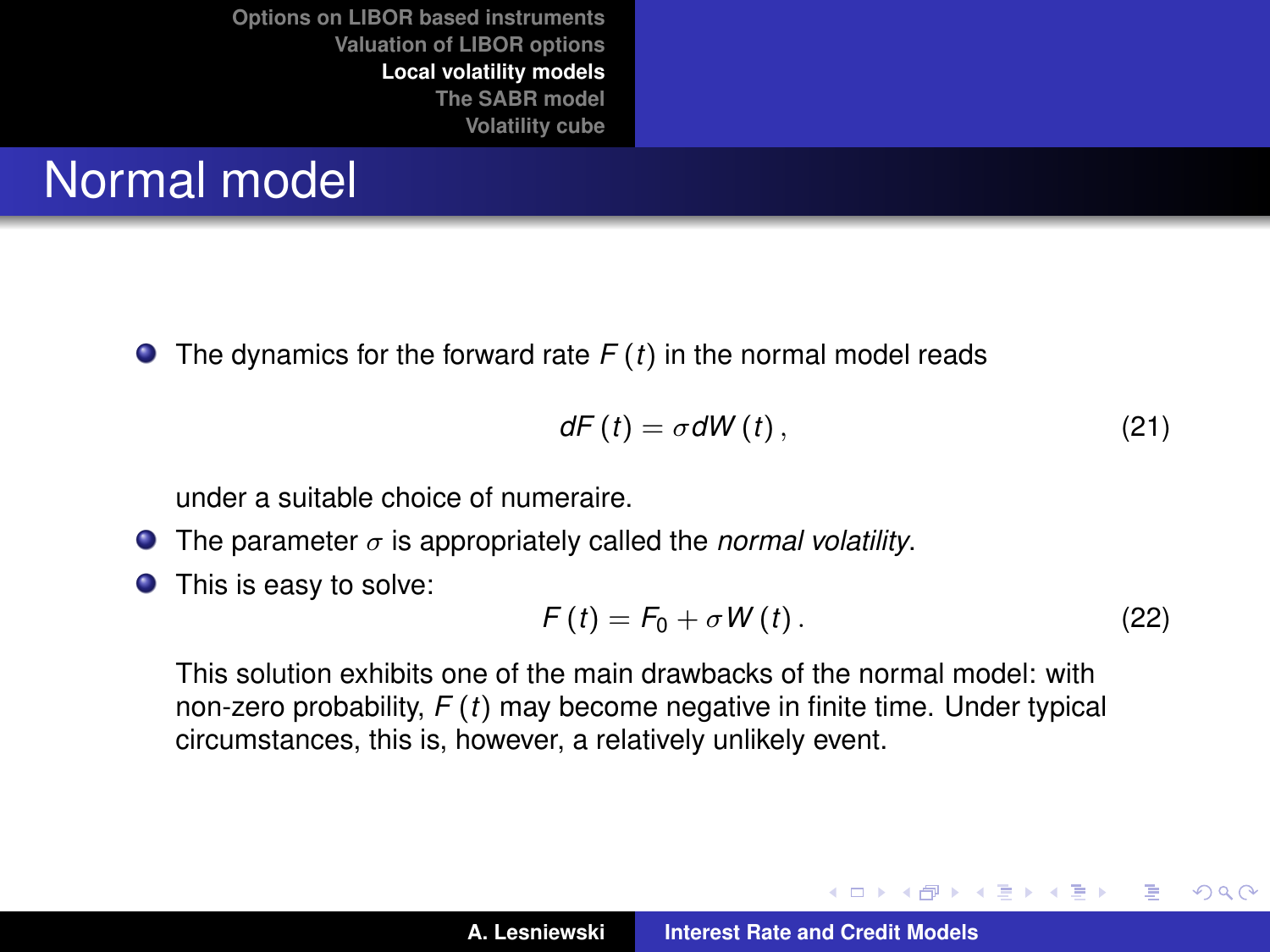### Normal model

**Prices of European calls and puts are now given by:** 

$$
P^{\text{call}}(T, K, F_0, \sigma) = \mathcal{N}(0) B^{\text{call}}_{n}(T, K, F_0, \sigma),
$$
  
\n
$$
P^{\text{put}}(T, K, F_0, \sigma) = \mathcal{N}(0) B^{\text{put}}_{n}(T, K, F_0, \sigma).
$$
\n(23)

The functions  $B_n^{\text{call}}(T, K, F_0, \sigma)$  and  $B_n^{\text{put}}(T, K, F_0, \sigma)$  are given by:

$$
B_n^{\text{call}}\left(T, K, F_0, \sigma\right) = \sigma \sqrt{T}\left(d_+ N\left(d_+\right) + N'\left(d_+\right)\right),
$$
\n
$$
B_n^{\text{put}}\left(T, K, F_0, \sigma\right) = \sigma \sqrt{T}\left(d_- N\left(d_-\right) + N'\left(d_-\right)\right),
$$
\n(24)

where

$$
d_{\pm} = \pm \frac{F_0 - K}{\sigma \sqrt{T}} \ . \tag{25}
$$

イロメ イ部メ イヨメ イヨメー

重

<span id="page-40-0"></span> $299$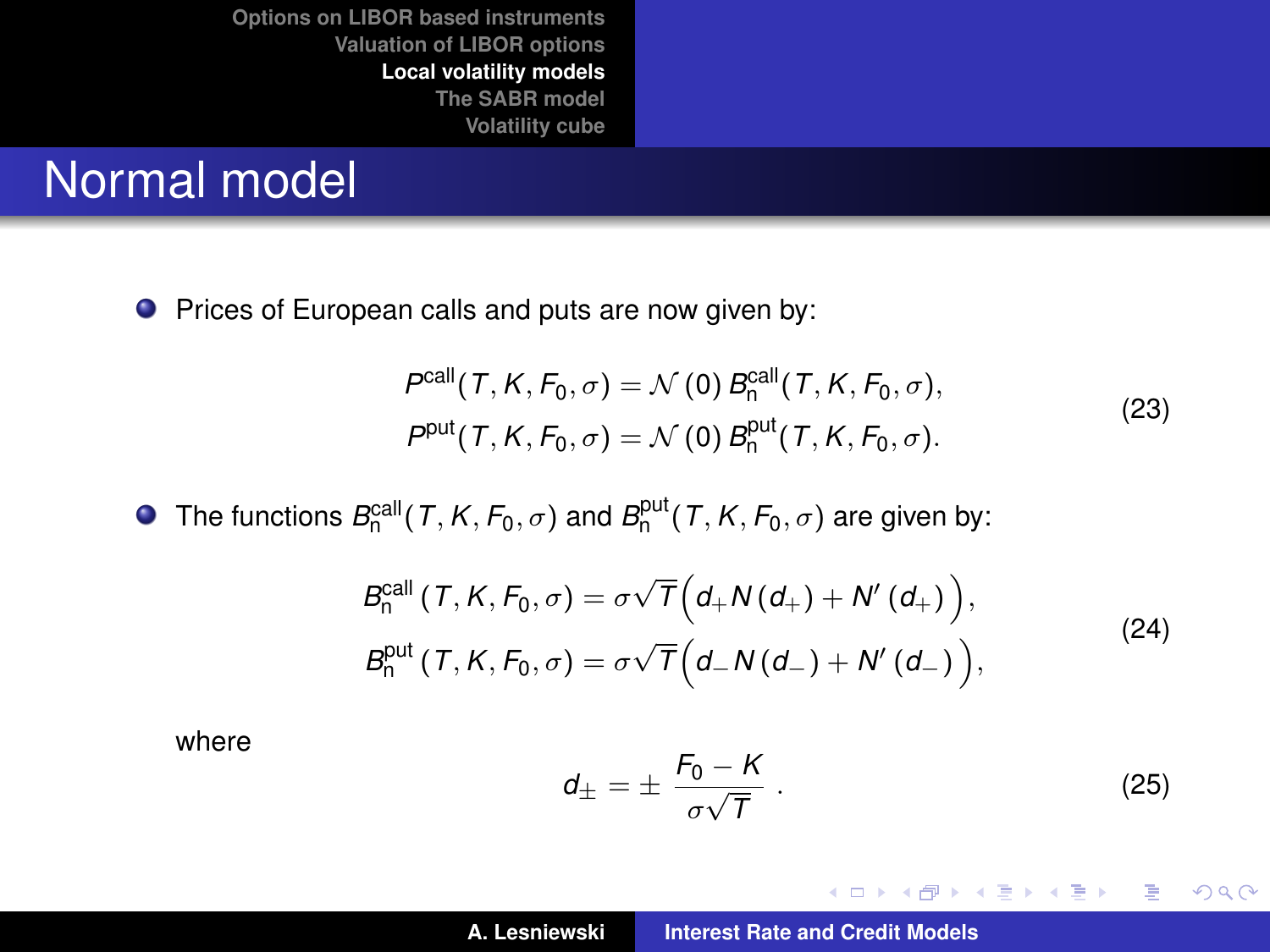### Normal model

In order to see it, we write [\(22\)](#page-39-0) as  $F(t) = F_0 + \sigma \sqrt{t}X$ , with  $X \sim N(0, 1)$ . In the case of a call option,

$$
E[(F(T) - K)^+] = E[(F_0 + \sigma \sqrt{T}X - K)^+]
$$
  
\n
$$
= \frac{1}{\sqrt{2\pi}} \int_{-\infty}^{\infty} (\sigma \sqrt{T}X + F_0 - K)^+ e^{-x^2/2} dx
$$
  
\n
$$
= \frac{1}{\sqrt{2\pi}} \int_{-(F_0 - K)/\sigma \sqrt{T}}^{\infty} (F_0 - K + \sigma \sqrt{T}X) e^{-x^2/2} dx
$$
  
\n
$$
= \sigma \sqrt{T} \frac{1}{\sqrt{2\pi}} \left( d_+ \int_{d_-}^{\infty} e^{-x^2/2} dx + \int_{d_-}^{\infty} x e^{-x^2/2} dx \right)
$$
  
\n
$$
= \sigma \sqrt{T} \frac{1}{\sqrt{2\pi}} \left( d_+ \int_{-\infty}^{d_+} e^{-x^2/2} dx + e^{-d_+^2/2} dx \right)
$$
  
\n
$$
= \sigma \sqrt{T} \left( d_+ N(d_+) + N'(d_+) \right).
$$

The calculation in the case of a put proceeds along [the](#page-40-0) [sa](#page-42-0)[m](#page-40-0)[e li](#page-41-0)[n](#page-42-0)[es](#page-33-0)[.](#page-34-0)

イロメ イ部メ イヨメ イヨメー

重

<span id="page-41-0"></span> $299$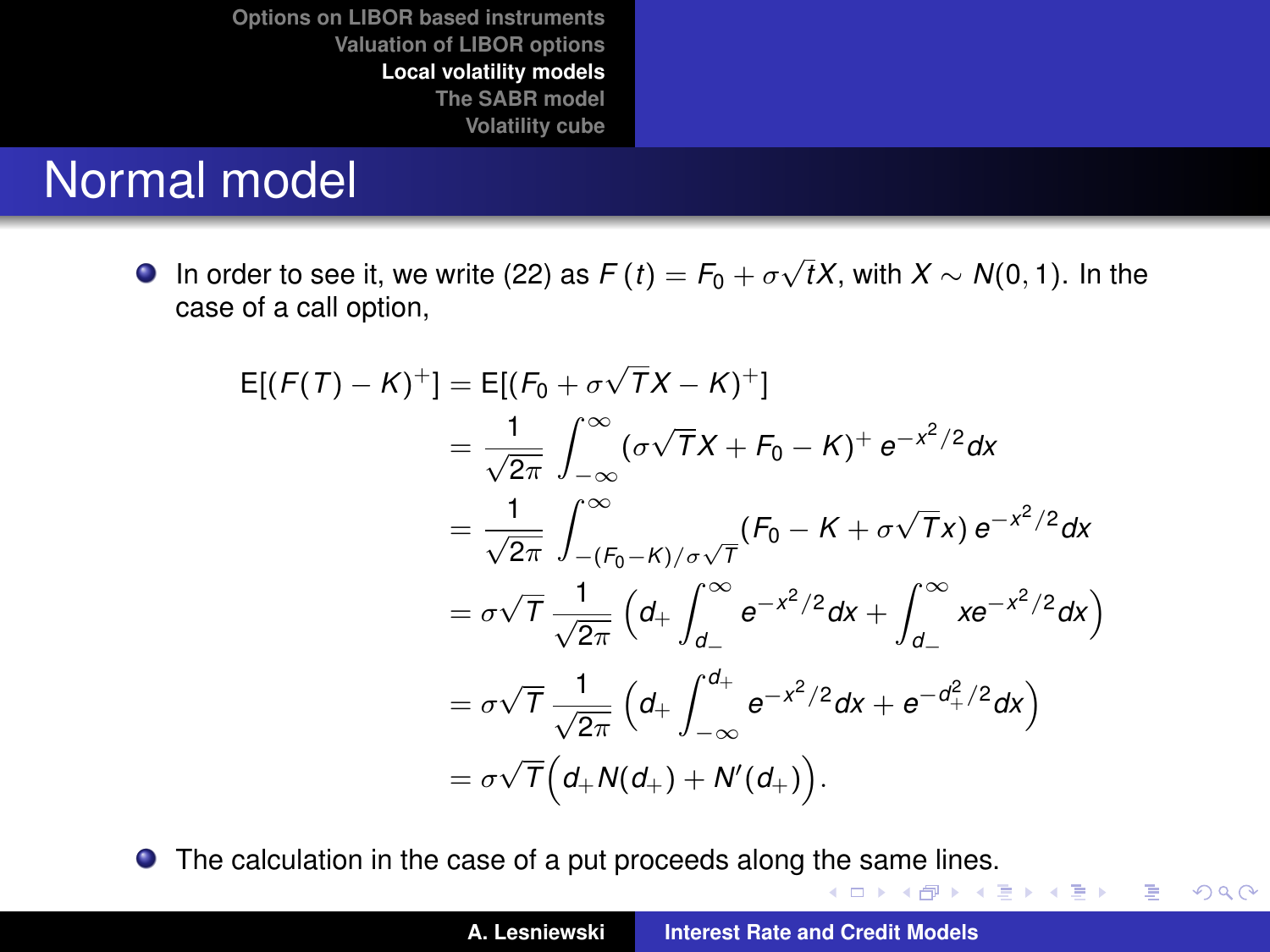## Normal model

- The normal model is (in addition to the lognormal model) an important benchmark in terms of which implied volatilities are quoted.
- In fact, many traders are in the habit of thinking in terms of normal implied volatilities, as the normal model often seems to capture the rates dynamics better than the lognormal (Black's) model.

イロメ イ部メ イヨメ イヨメー

 $299$ 

<span id="page-42-0"></span>重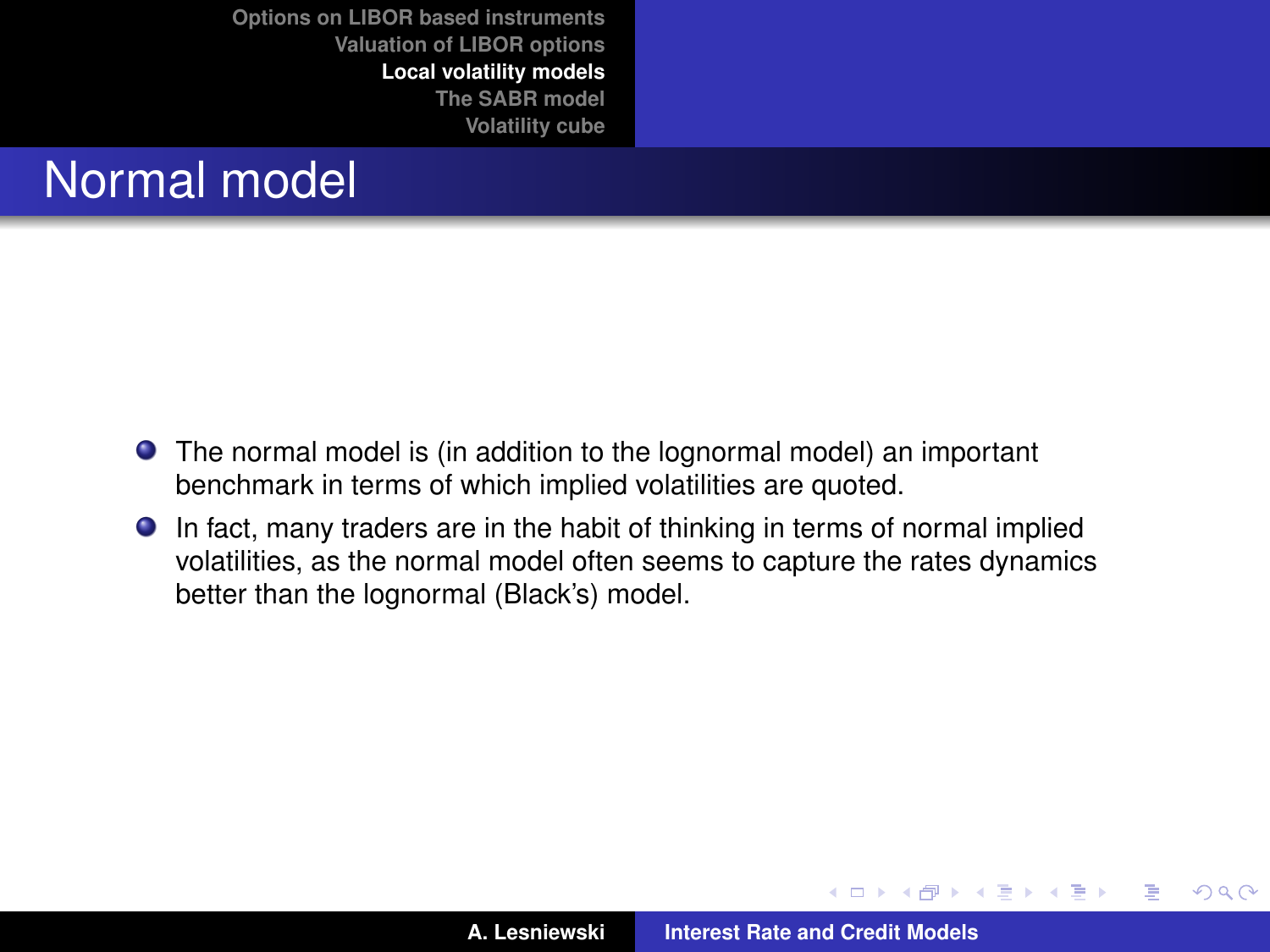### Shifted lognormal model

- The *shifted lognormal model* (also known as the *displaced diffusion model*) is a diffusion process whose volatility structure is a linear interpolation between the normal and lognormal volatilities.
- **O** Its dynamics reads:

$$
dF(t) = (\sigma_1 F(t) + \sigma_0) dW(t).
$$
 (26)

イロメ イ部メ イヨメ イヨメー

Þ

 $298$ 

The volatility structure of the shifted lognormal model is given by the values of the parameters  $\sigma_1$  and  $\sigma_0$ .

**P** Prices of calls and puts are given by the following valuation formulas:

$$
P^{\text{call}}(T, K, F_0, \sigma_0, \sigma_1) = \mathcal{N}(0) B^{\text{call}}_{\text{sln}}(T, K, F_0, \sigma_0, \sigma_1),
$$
  
\n
$$
P^{\text{call}}(T, K, F_0, \sigma_0, \sigma_1) = \mathcal{N}(0) B^{\text{put}}_{\text{sln}}(T, K, F_0, \sigma_0, \sigma_1).
$$
 (27)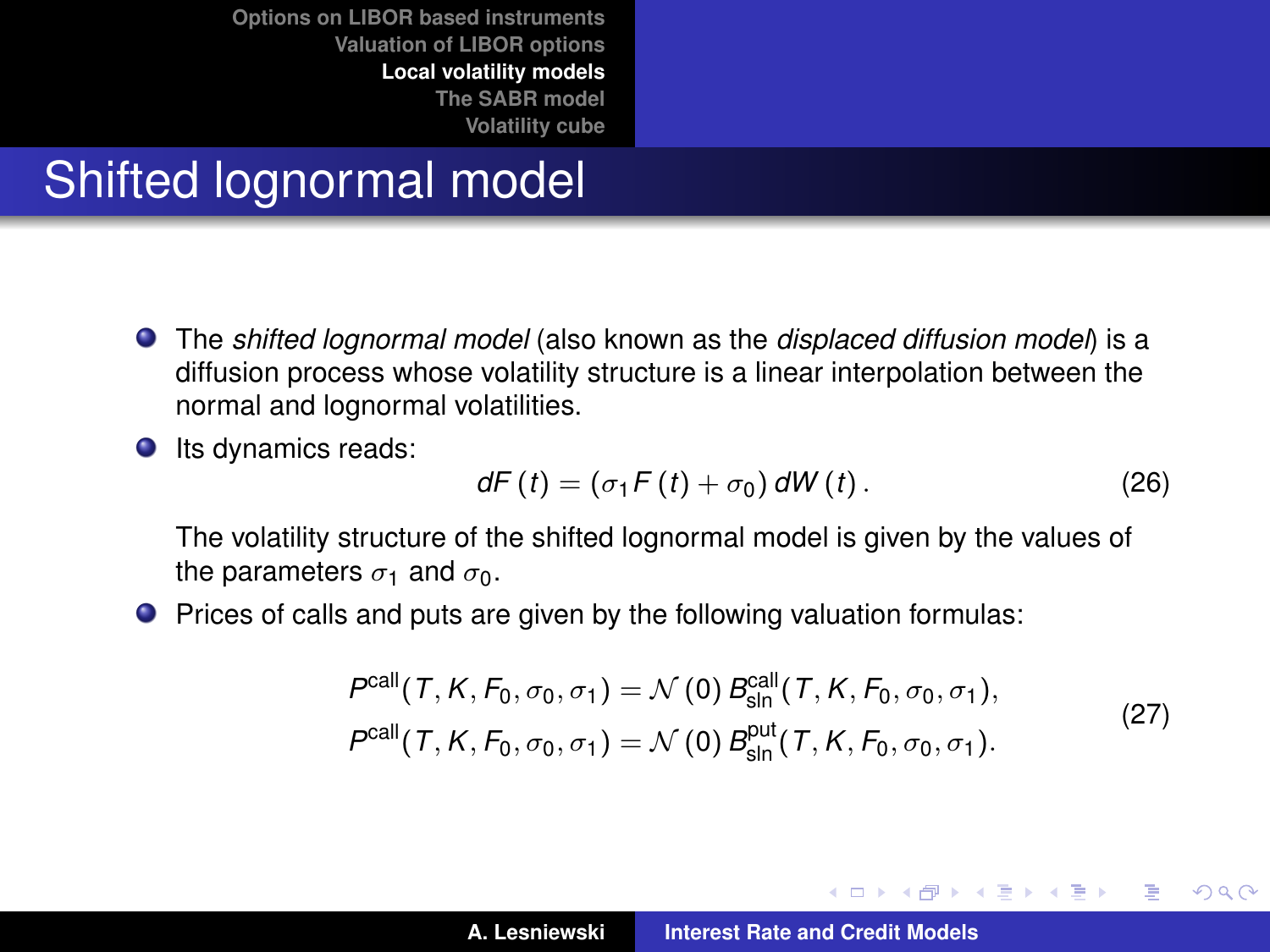### Shifted lognormal model

The functions  $B_{\text{slp}}^{\text{call}}(T, K, F_0, \sigma_0, \sigma_1)$  and  $B_{\text{sln}}^{\text{put}}(T, K, F_0, \sigma_0, \sigma_1)$  are generalizations of the corresponding functions for the lognormal and normal models:

$$
B_{\text{sln}}^{\text{call}}\left(T,K,F_0,\sigma_0,\sigma_1\right)=\left(F_0+\frac{\sigma_0}{\sigma_1}\right)N\left(d_+\right)-\left(K+\frac{\sigma_0}{\sigma_1}\right)N\left(d_-\right),\qquad(28)
$$

where

$$
d_{\pm} = \frac{\log \frac{\sigma_1 F_0 + \sigma_0}{\sigma_1 K + \sigma_0} \pm \frac{1}{2} \sigma_1^2 T}{\sigma_1 \sqrt{T}},
$$
 (29)

 $299$ 

and

$$
B_{\text{sln}}^{\text{put}}(T, K, F_0, \sigma_0, \sigma_1) = -\left(F_0 + \frac{\sigma_0}{\sigma_1}\right)N(-d_+) + \left(K + \frac{\sigma_0}{\sigma_1}\right)N(-d_-). \quad (30)
$$

**•** The shifted lognormal model is used by some market practitioners as a convenient compromise between the normal and lognormal models. It captures some aspects of the volatility smile. イロメ イ部メ イヨメ イヨメー E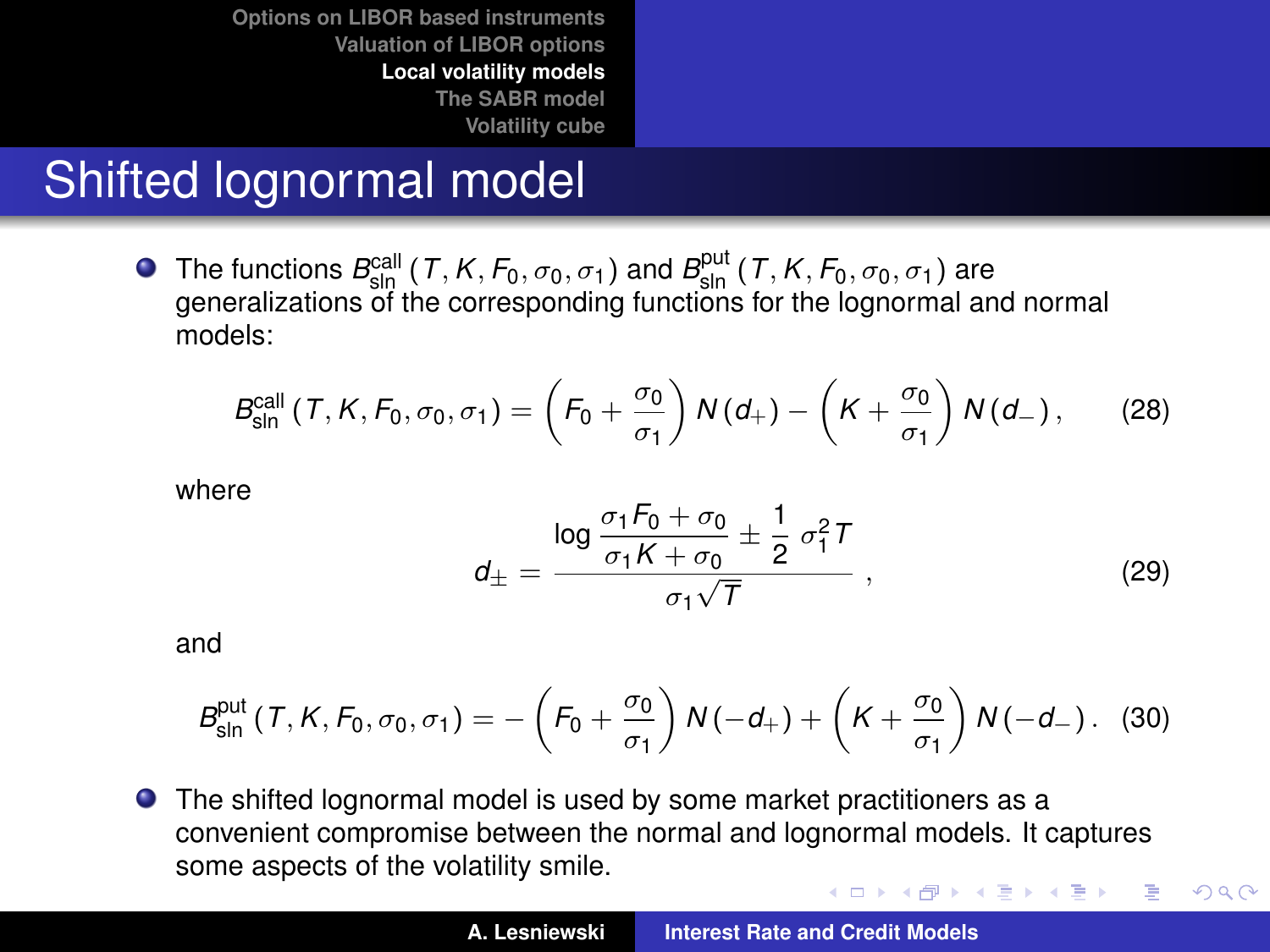

- Another model interpolating between the normal and lognormal models is the *CEV model*<sup>2</sup> , whose volatility structure is a power interpolation between the normal and lognormal volatilities.
- $\bullet$  Its dynamics is explicitly given by

$$
dF(t) = \sigma F(t)^{\beta} dW(t),
$$

where  $\beta < 1$ .

 $\bullet$  Note that the exponent  $\beta$  is allowed to be negative. In order for the dynamics to be well defined, we have to prevent *F* (*t*) from becoming negative (otherwise  $F(t)^{\beta}$  would turn imaginary!).

 $\left\{ \begin{array}{ccc} 1 & 0 & 0 \\ 0 & 1 & 0 \end{array} \right.$ 

 $QQQ$ Þ

<sup>&</sup>lt;sup>2</sup> CEV stands for "constant elasticity of variance".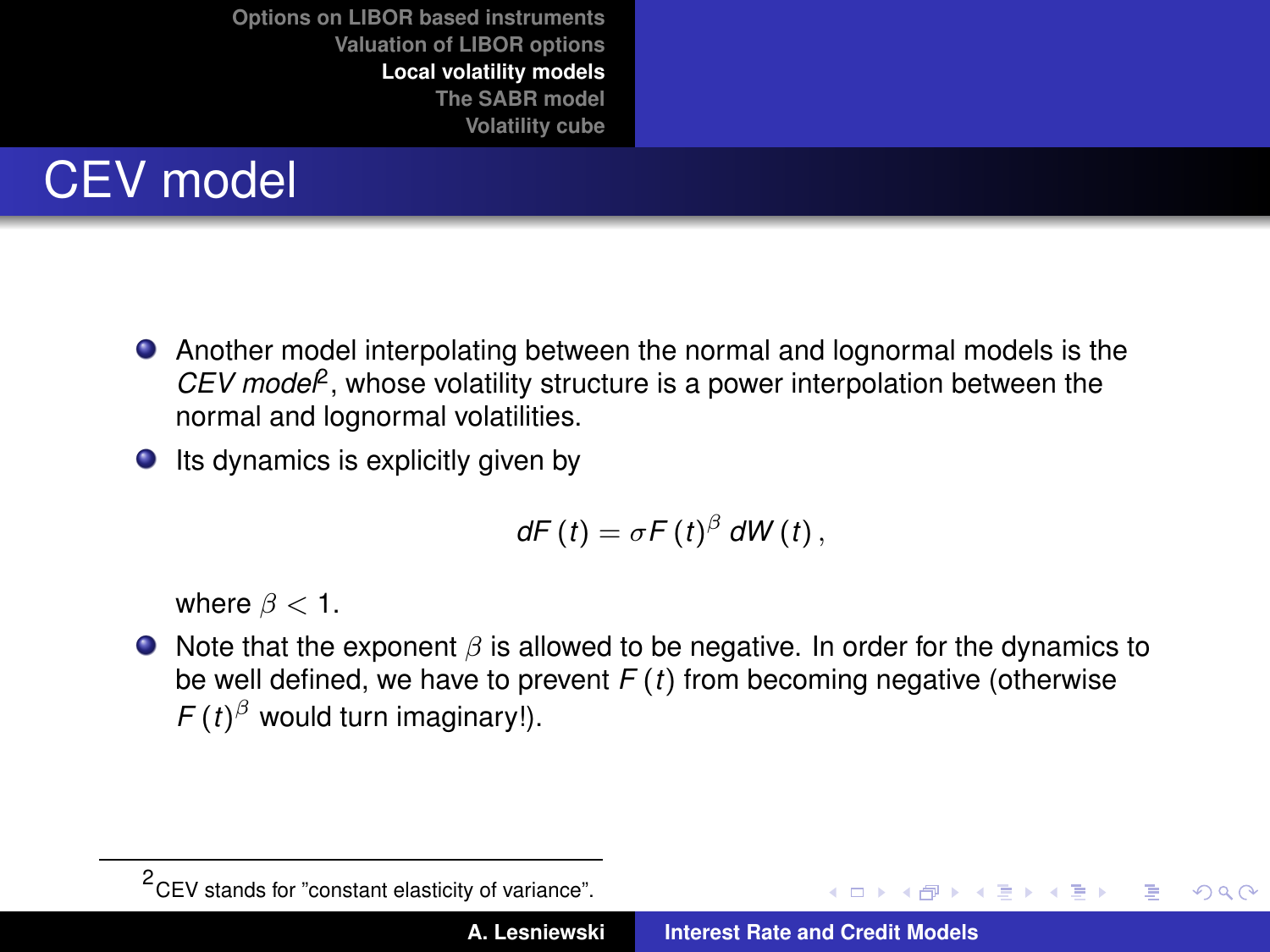## CEV model

- $\bullet$  To this end, we specify a boundary condition at  $F = 0$ . It can be
	- (i) *Dirichlet* (absorbing):  $F|_0 = 0$ . Solution exists for all values of  $\beta$ , or (ii) *Neumann (reflecting): F'* $I_0 = 0$ . Solution exists for  $\frac{1}{2} < \beta < 1$ .
	- (ii) *Neumann* (reflecting):  $F'|_0 = 0$ . Solution exists for  $\frac{1}{2} \le \beta < 1$ .
- Unlike the models discussed above, where the option valuation formulas can be obtained by purely probabilistic methods, the CEV model requires solving a terminal value problem for a partial differential equation, namely the backward Kolmogorov equation:

$$
\frac{\partial}{\partial t} B(t, t) + \frac{1}{2} \sigma^2 t^{2\beta} \frac{\partial^2}{\partial t^2} B(t, t) = 0,
$$
  
\n
$$
B(T, t) = \begin{cases} (t - K)^+, & \text{for a call,} \\ (K - t)^+, & \text{for a put,} \end{cases}
$$
\n(31)

<span id="page-46-0"></span>イロメ イ部メ イヨメ イヨメー

 $299$ 

Þ

This equation has to be supplemented by a boundary condition, Dirichlet of Neumann, at zero *f*.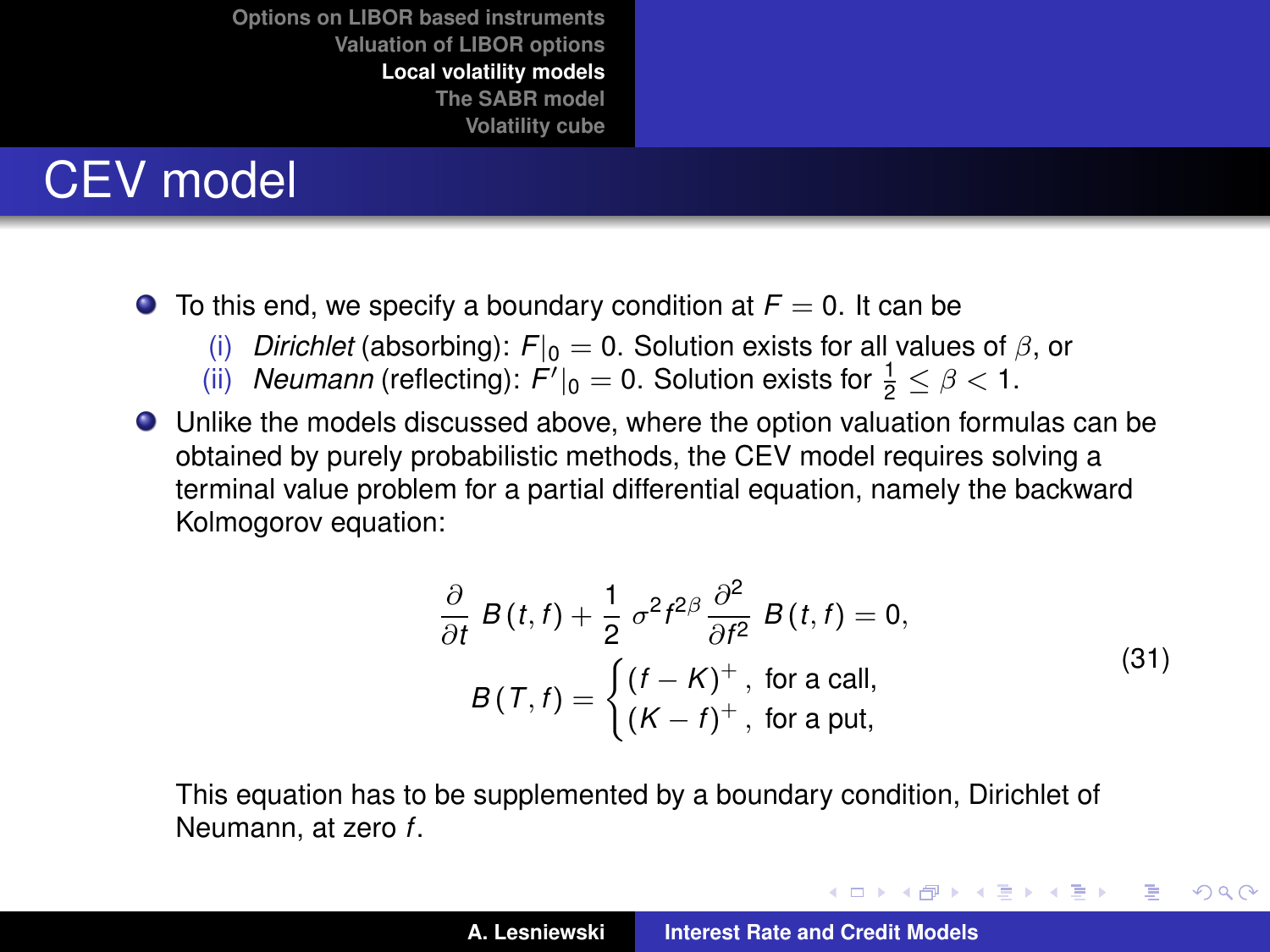

**P** Pricing formulas for the CEV model can be obtained in a closed (albeit somewhat complicated) form. For example, in the Dirichlet case the prices of calls and puts are:

$$
Pcall(T, K, F0, \sigma) = \mathcal{N}(0) BcallCEV(T, K, F0, \sigma),
$$
  
\n
$$
Pput(T, K, F0, \sigma) = \mathcal{N}(0) BoutCEV(T, K, F0, \sigma).
$$
\n(32)

イロメ イ部メ イヨメ イヨメー

 $299$ 重

The functions  $B_{\text{CEV}}^{\text{call}}(T, K, F_0, \sigma)$  and  $B_{\text{CEV}}^{\text{put}}(T, K, F_0, \sigma)$  are the time  $t = 0$ solutions to the terminal value problem  $(31)$ .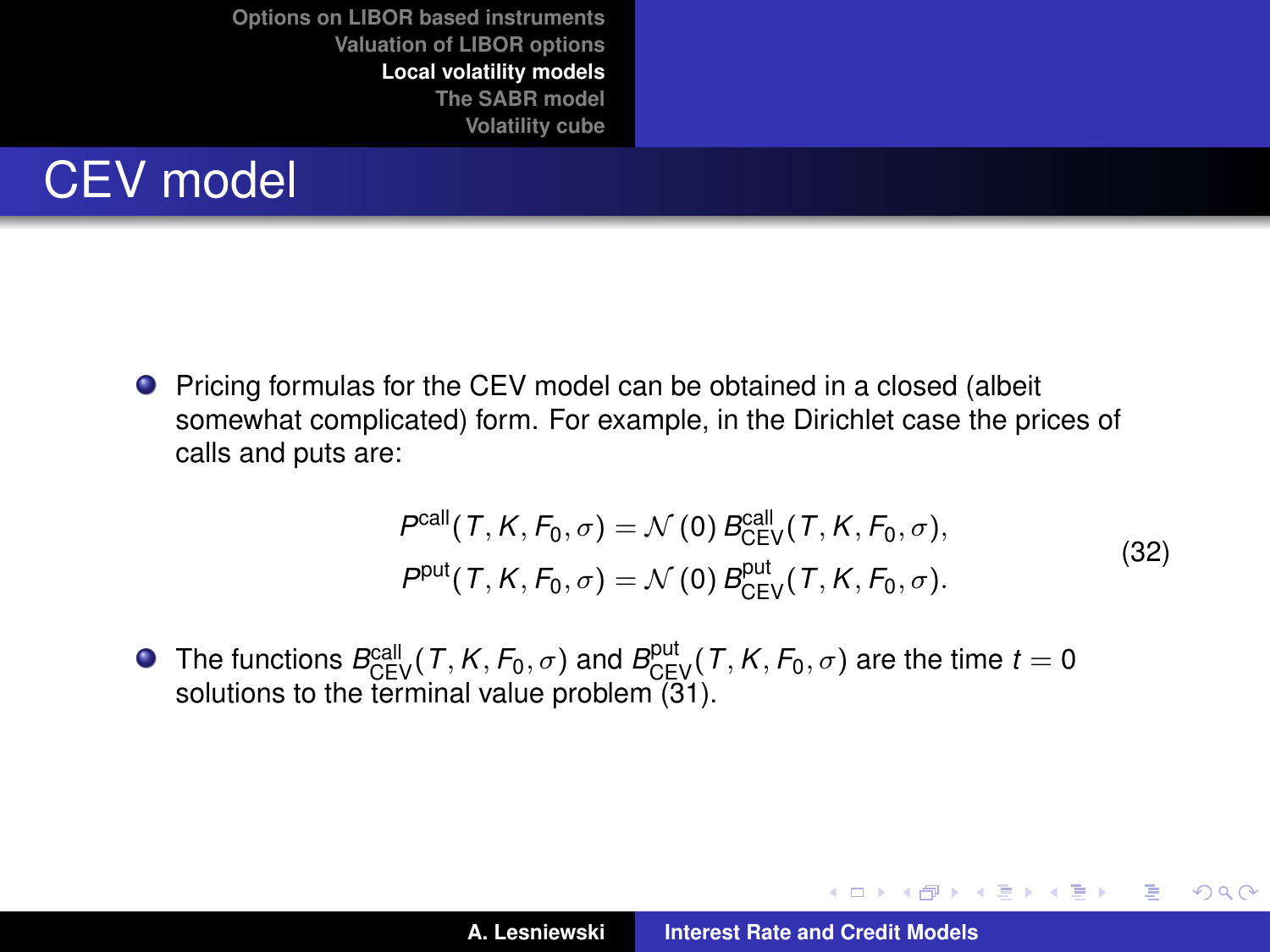### CEV model

They can be expressed in terms of the cumulative function of the non-central  $\chi^2$ distribution:

$$
\chi^2(x; r, \lambda) = \int_0^x p(y; r, \lambda) dy,
$$
 (33)

whose density is given by a Bessel function [\[6\]](#page-75-0):

$$
p(x; r, \lambda) = \frac{1}{2} \left(\frac{x}{\lambda}\right)^{(r-2)/4} \exp\left(-\frac{x+\lambda}{2}\right) l_{(r-2)/2} \left(\sqrt{\lambda x}\right).
$$
 (34)

● Let us also define the quantity:

$$
\nu = \frac{1}{2(1-\beta)} , \quad \text{i.e. } \nu \ge \frac{1}{2} . \tag{35}
$$

イロメ イ部メ イヨメ イヨメー

 $299$ 

重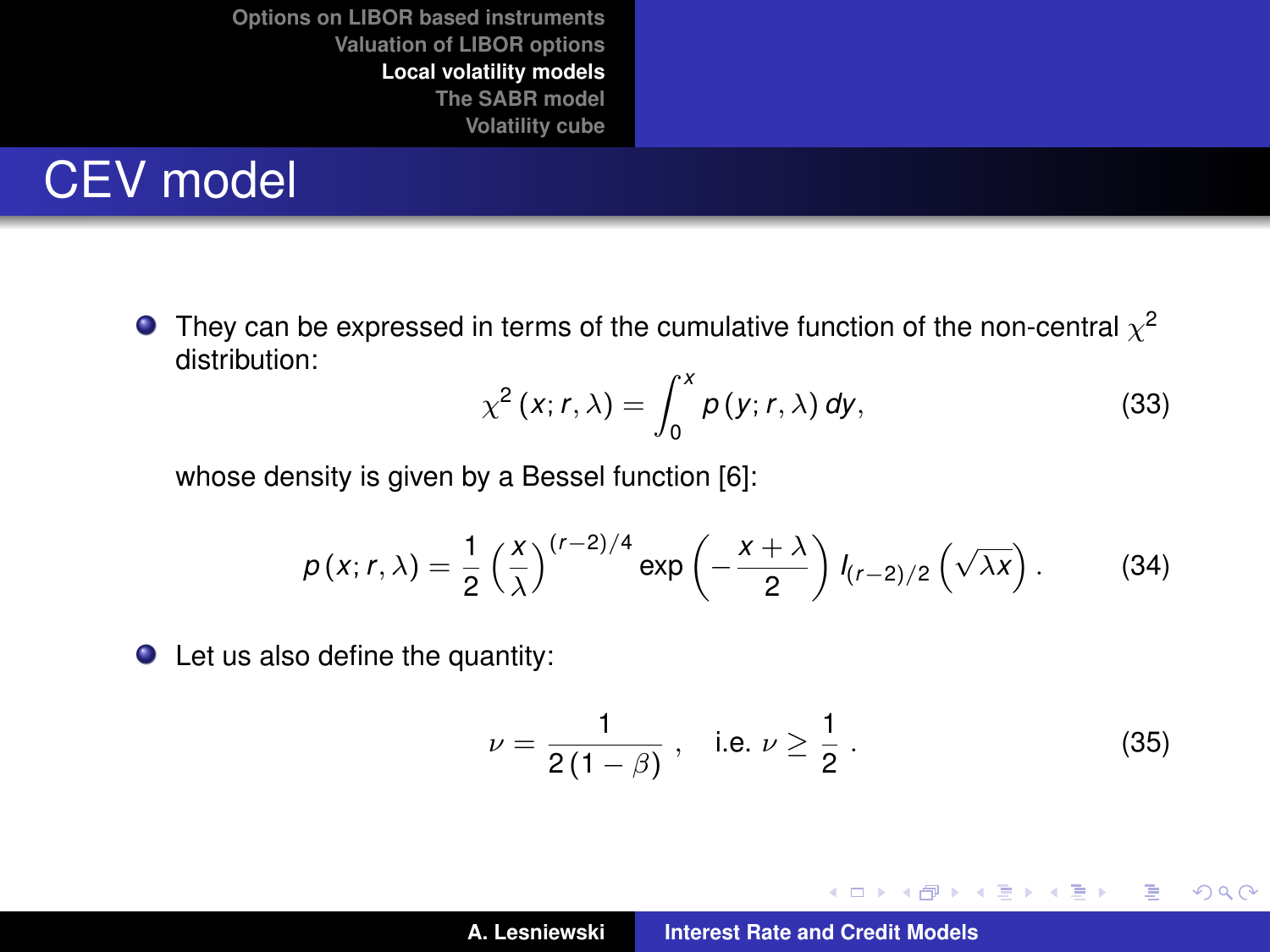### CEV model

A tedious (but fun!) computation shows then that the valuation formulas for calls and puts under the CEV model with the Dirichlet boundary condition read:

$$
B_{\text{CEV}}^{\text{call}}(T, K, F_0, \sigma) = F_0 \Big( 1 - \chi^2 \Big( \frac{4\nu^2 K^{1/\nu}}{\sigma^2 T}; \ 2\nu + 2, \frac{4\nu^2 F_0^{1/\nu}}{\sigma^2 T} \Big) \Big) - K \chi^2 \Big( \frac{4\nu^2 F_0^{1/\nu}}{\sigma^2 T}; \ 2\nu, \frac{4\nu^2 K^{1/\nu}}{\sigma^2 T} \Big) , \tag{36}
$$

and

$$
B_{CEV}^{\text{put}}(T, K, F_0, \sigma) = F_0 \chi^2 \Big( \frac{4\nu^2 K^{1/\nu}}{\sigma^2 T}; 2\nu + 2, \frac{4\nu^2 F_0^{1/\nu}}{\sigma^2 T} \Big) - K \Big( 1 - \chi^2 \Big( \frac{4\nu^2 F_0^{1/\nu}}{\sigma^2 T}; 2\nu, \frac{4\nu^2 K^{1/\nu}}{\sigma^2 T} \Big) \Big) ,
$$
 (37)

イロメ イ部メ イヨメ イヨメー

重

<span id="page-49-0"></span> $299$ 

respectively.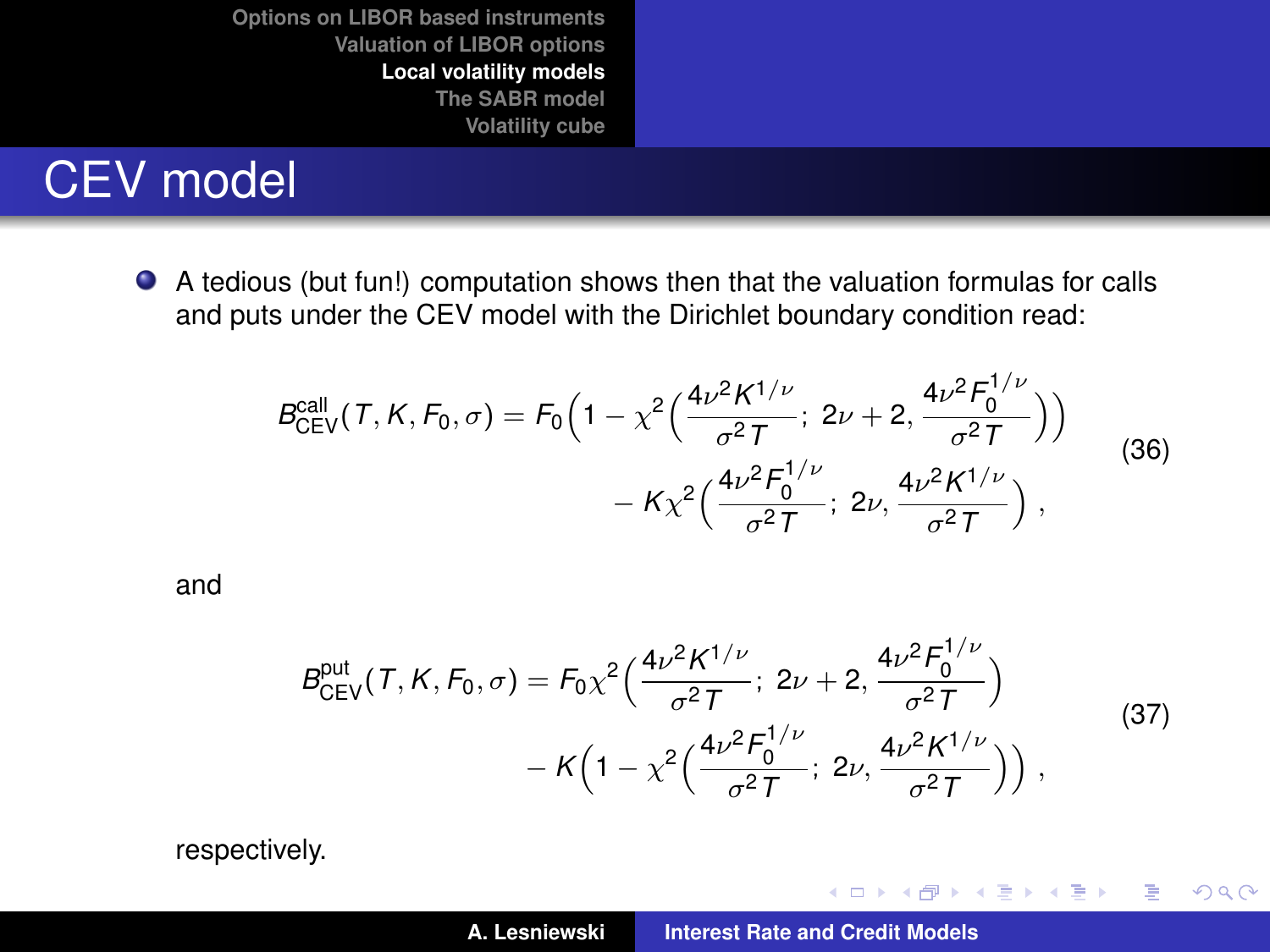### CEV model

**•** From these formulas one can deduce that the terminal probability density  $g_T(F, F_0)$  is given by

$$
g_T(F, F_0) = \frac{4\nu F_0 F^{1/\nu - 2}}{\sigma^2 T} \rho \left( \frac{4\nu^2 F^{1/\nu}}{\sigma^2 T}; \ 2\nu + 2, \ \frac{4\nu^2 F_0^{1/\nu}}{\sigma^2 T} \right). \tag{38}
$$

This is the "transition portion" of the process only. Indeed, the total mass of the density  $g_T(F, F_0)$  is less than one, meaning that there is a nonzero probability of absorption at zero. Using the series expansion [\[6\]](#page-75-0):

$$
I_{\nu}(z) = \sum_{k \ge 0} \frac{1}{k! \Gamma(\nu + k + 1)} \left(\frac{z}{2}\right)^{2k + \nu}, \qquad (39)
$$

we readily find that

$$
\int_0^\infty g_T(F, F_0) dF = 1 - \frac{1}{\Gamma(\nu)} \Gamma(\nu, \frac{2\nu^2 F_0^{1/\nu}}{\sigma^2 T}), \tag{40}
$$

where

$$
\Gamma(\nu, x) = \int_{x}^{\infty} t^{\nu - 1} e^{-t} dt
$$
 (41)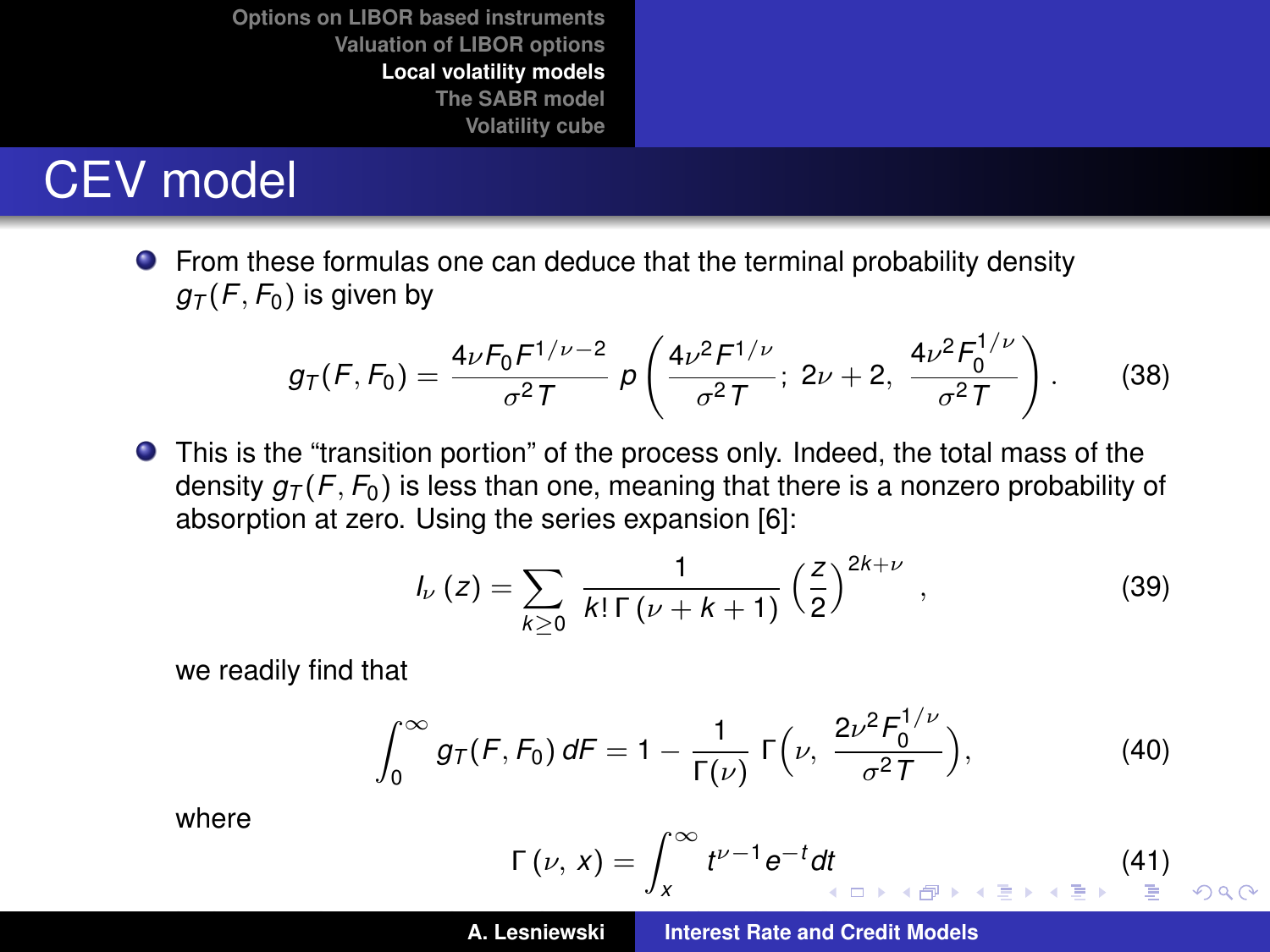

The quantity  $\bullet$ 

<span id="page-51-0"></span>
$$
\frac{1}{\Gamma(\nu)} \Gamma\left(\nu, \ \frac{2\nu^2 F_0^{1/\nu}}{\sigma^2 T}\right) \tag{42}
$$

イロメ イ部メ イ君メ イ君メー

<span id="page-51-1"></span>重  $2Q$ 

is the probability of absorption at zero. For example, in the square root process case, i.e.  $\nu = 1$ , that probability equals  $\exp(-\frac{2F_0}{\sigma^2T})$ .

- **O** The total terminal probability is thus the sum of  $g<sub>T</sub>(F, F<sub>0</sub>)$  and the Dirac delta function  $\delta(F)$  multiplied by the absorption probability [\(42\)](#page-51-0).
- Similar valuation formulas hold for the Neumann boundary condition but we will not reproduce them here (see the note [\[5\]](#page-75-2) for details)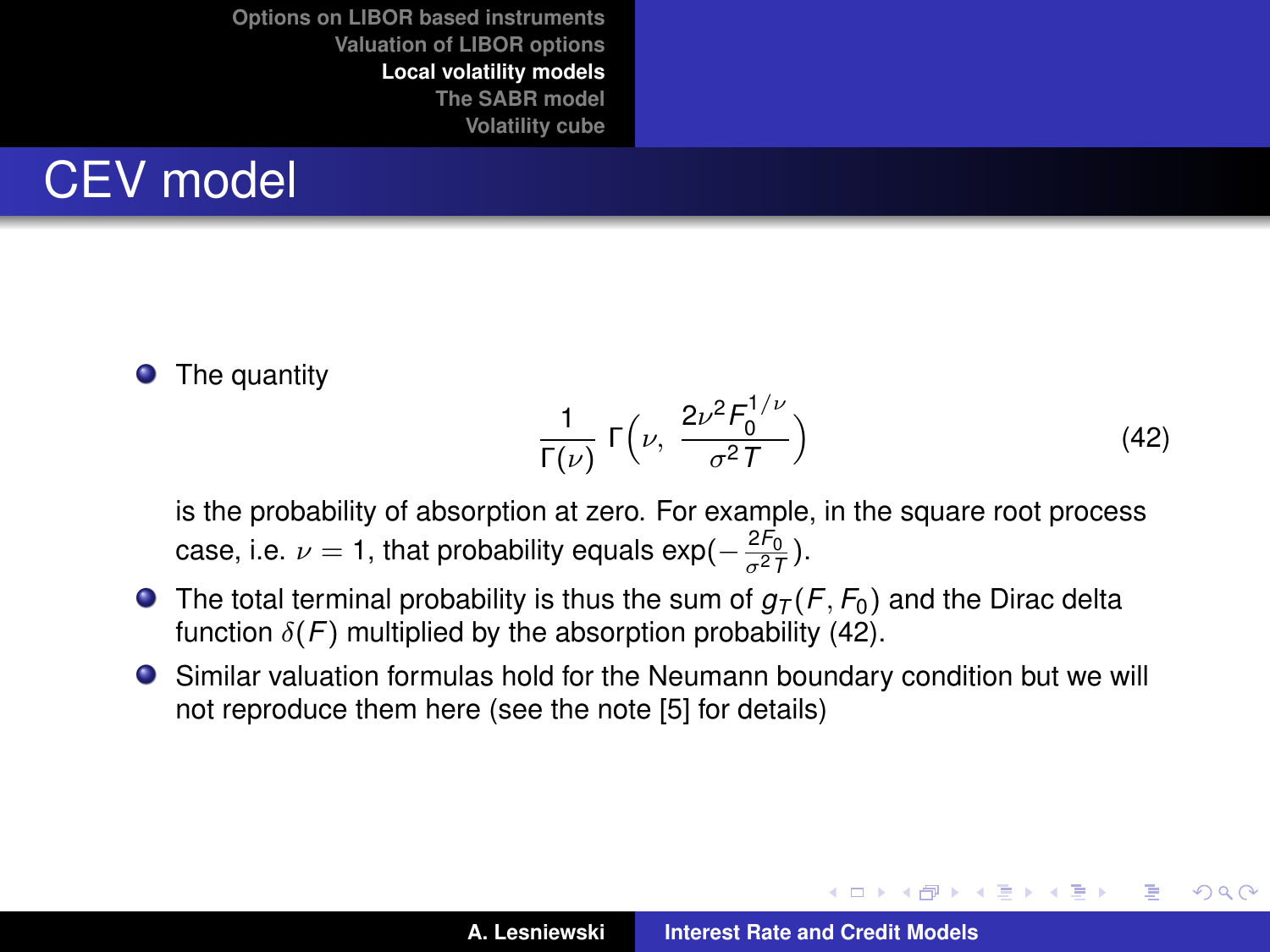## Beyond local volatility models

- The volatility skew models that we have discussed so far improve on Black's models but still fail to accurately reflect the market dynamics.
- One issue is, for example, the "wing effect" exhibited by the implied volatilities of some maturities (especially shorter dated) and tenors which is not captured by these models: the implied volatilities tend to rise for high strikes forming the familiar "smile" shape.
- Among the attempts to move beyond the locality framework are:
	- (i) *Stochastic volatility models*. In this approach, we add a new stochastic factor to the dynamics by assuming that a suitable volatility parameter itself follows a stochastic process.
	- (ii) *Jump diffusion models*. These models use a broader class of stochastic processes (for example, *Levy processes*) to drive the dynamics of the underlying asset. These more general processes allow for discontinuities ("jumps") in the asset dynamics.
- Because of time constraints we shall limit our discussion to an example of approach (i), namely the SABR stochastic volatility model [\[2\]](#page-75-3).

イロメ イ部メ イヨメ イヨメー

<span id="page-52-0"></span> $299$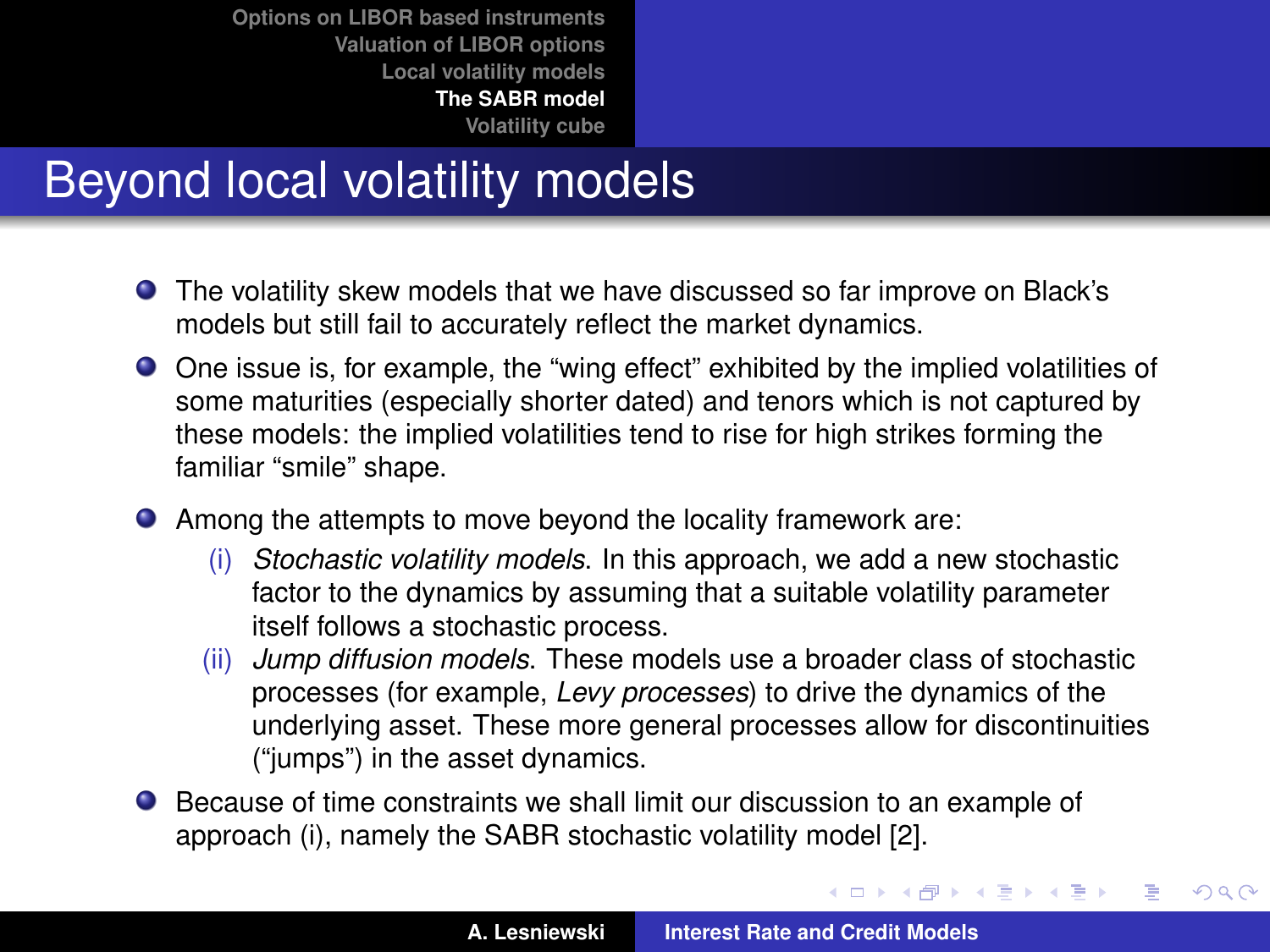## Dynamics of SABR

- The SABR model is an extension of the CEV model in which the volatility parameter is assumed to follow a stochastic process.
- $\bullet$  Its dynamics is explicitly given by:

<span id="page-53-1"></span>
$$
dF(t) = \sigma(t) C(F(t)) dW(t),
$$
  
\n
$$
d\sigma(t) = \alpha \sigma(t) dZ(t).
$$
\n(43)

<span id="page-53-0"></span> $QQ$ 

● Here *F* (*t*) is the forward rate process which, depending on context, may denote a LIBOR forward or a forward swap rate<sup>3</sup>, and  $\sigma\left(t\right)$  is the stochastic volatility parameter. The process is driven by two Brownian motions, *W* (*t*) and *Z* (*t*), with

 $E\left[ dW(t) dZ(t) \right] = \rho dt$ ,

where the correlation  $\rho$  is assumed constant.

<sup>3</sup> The SABR model specification is also used in markets other than intere[st ra](#page-52-0)t[e m](#page-54-0)[ar](#page-52-0)[ket,](#page-53-0) [a](#page-54-0)[nd](#page-51-1) [t](#page-52-0)[hu](#page-65-0)[s](#page-66-0) *[F](#page-51-1)* [\(](#page-52-0)*t*) [ma](#page-66-0)[y](#page-0-0) denote e.g. a crude oil forward. K ロ ▶ K 御 ▶ K 唐 ▶ K 唐 ▶ 『唐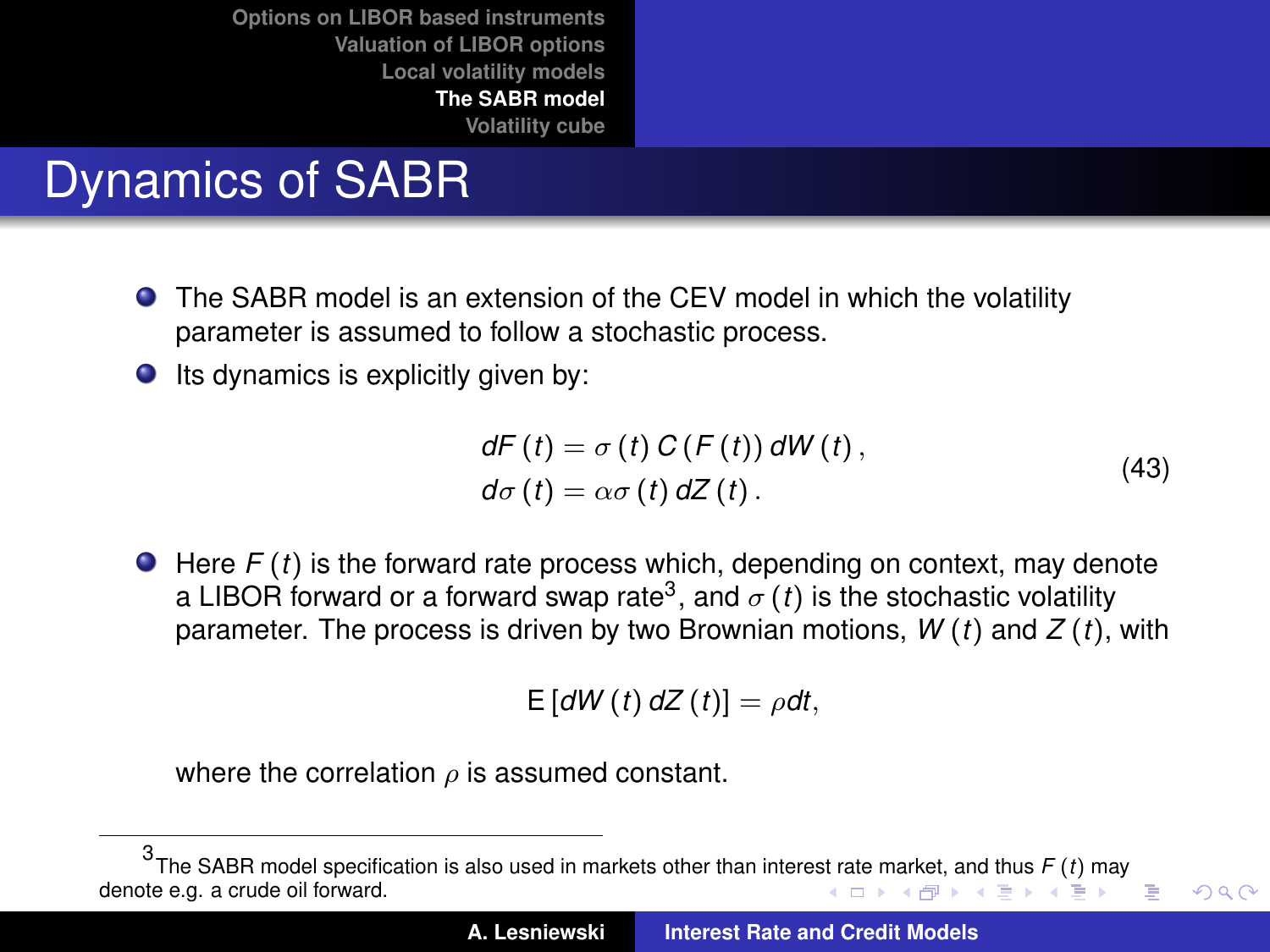## Dynamics of SABR

 $\bullet$  The diffusion coefficient  $C(F)$  is assumed to be of the CEV type:

$$
C(F) = F^{\beta}.
$$
 (44)

- $\bullet$  Note that we assume that a suitable numeraire has been chosen so that  $F(t)$  is a martingale. The process  $\sigma\left( t\right)$  is the stochastic component of the volatility of  $F_{t},$ and  $\alpha$  is the volatility of  $\sigma$  (*t*) (*vol of vol*) which is also assumed to be constant.
- As usual, we supplement the dynamics with the initial condition

$$
F(0) = F_0,
$$
  
\n
$$
\sigma(0) = \sigma_0,
$$
\n(45)

イロメ イ団メ イヨメ イヨメー

重

<span id="page-54-0"></span> $299$ 

where  $F_0$  is the current value of the forward, and  $\sigma_0$  is the current value of the volatility parameter.

 $\bullet$  Note that the dynamics [\(43\)](#page-53-1) requires a boundary condition at  $F = 0$ . One usually imposes the absorbing (Dirichlet) boundary condition.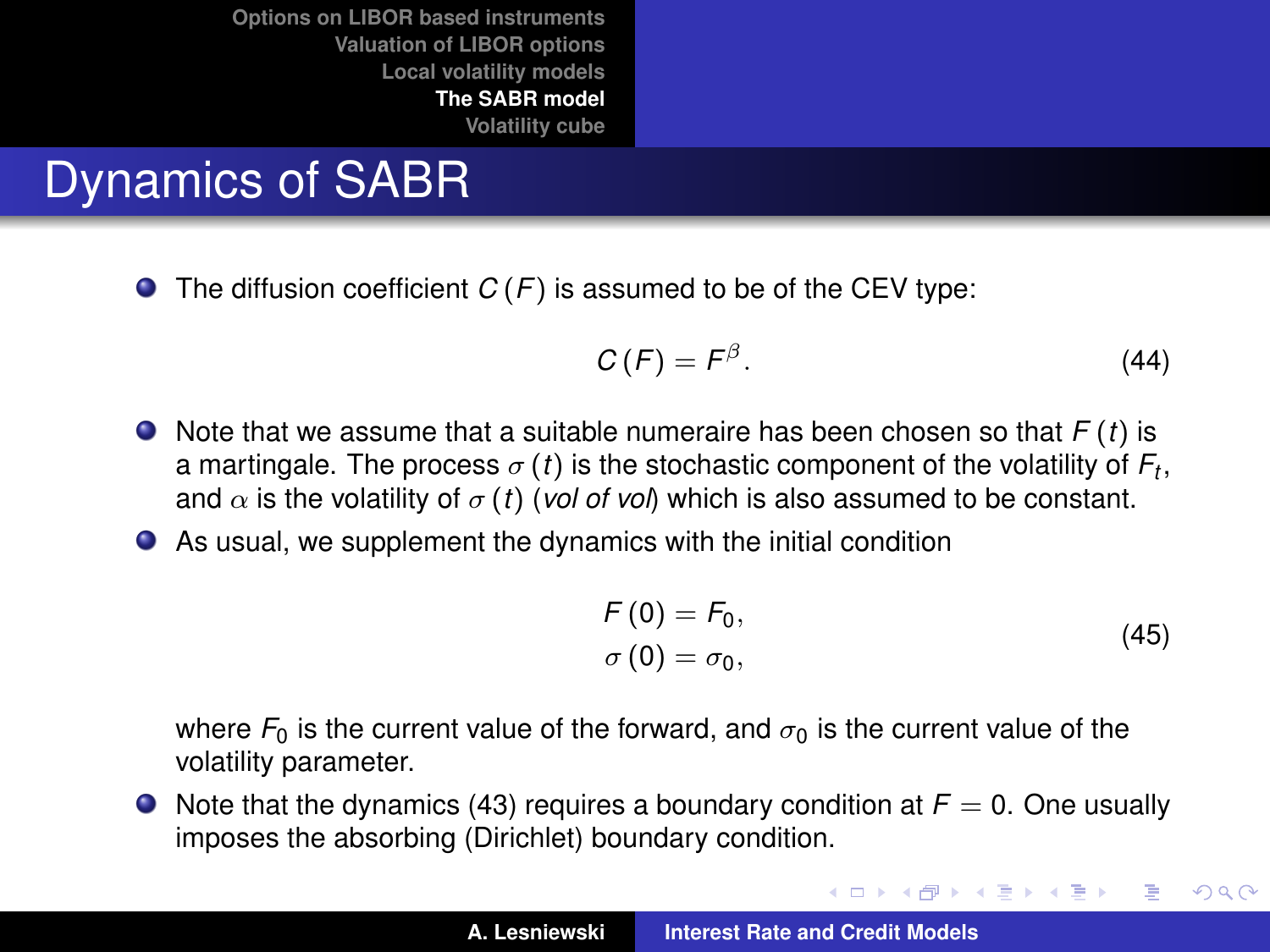## SABR PDE

- As in the case of the CEV model, the analysis of the SABR model requires solving the terminal value problem for the backward Kolmogorov equation associated with the process [\(43\)](#page-53-1).
- $\bullet$  Namely, the valuation function  $B = B(t, K, x, \Sigma, y)$  (where *x* corresponds to the forward *F* and *y* corresponds to the volatility parameter  $\sigma$ ) is the solution to the following terminal value problem:

$$
\frac{\partial}{\partial t} B + \frac{1}{2} y^2 \left( x^{2\beta} \frac{\partial^2}{\partial x^2} + 2\alpha \rho x^{\beta} \frac{\partial^2}{\partial x \partial y} + \alpha^2 \frac{\partial^2}{\partial y^2} \right) B = 0,
$$
  
\n
$$
B(T, K, x, \Sigma, y) = \begin{cases} (x - K)^+ & \delta(y - \Sigma), \text{ for a call,} \\ (K - x)^+ & \delta(y - \Sigma), \text{ for a put.} \end{cases}
$$
(46)

**Here, Σ** is the *unknown* value of the volatility parameter  $\sigma$  at option expiration *T*.

K ロ ⊁ K 伊 ⊁ K 君 ⊁ K 君 ⊁ .

<span id="page-55-0"></span>Þ

 $298$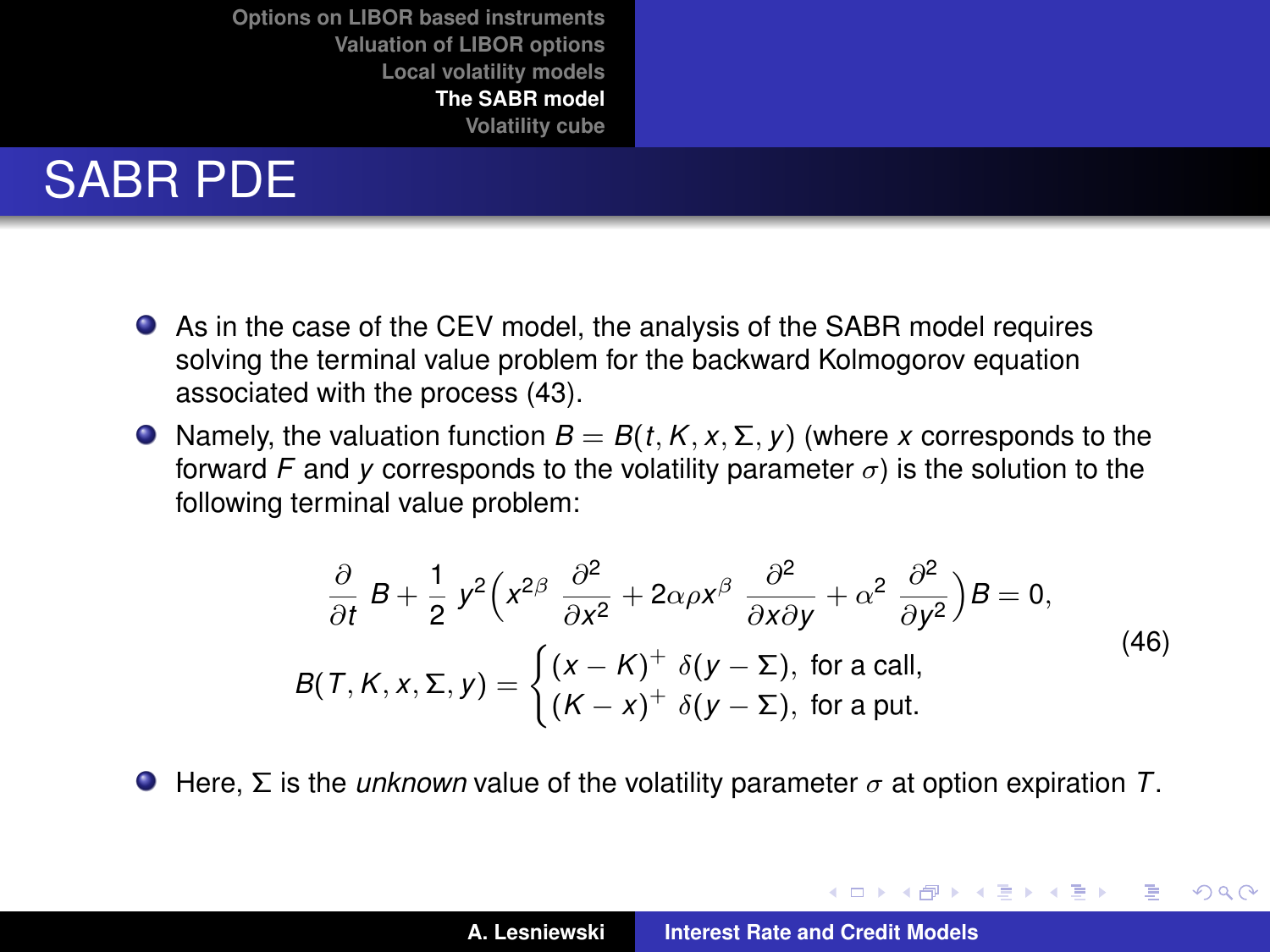

 $\bullet$ The price of an option (call or put) is then given by

<span id="page-56-0"></span>
$$
P(T, K, F_0, \sigma) = \mathcal{N}(0) \int_0^\infty B(T, K, F_0, \Sigma, \sigma_0) d\Sigma, \qquad (47)
$$

i.e. the unknown terminal value of  $\Sigma$  is integrated out.

- From a numerical perspective, this formula is rather cumbersome: it requires solving the three dimensional PDE [\(46\)](#page-55-0) and then calculating the integral [\(47\)](#page-56-0)
- **Except for the special case of**  $\beta = 0$ **, no explicit solution to this model is known,** and even in this case the explicit solution is to complex to be of practical use.

(ロトス個) (運) (運)

<span id="page-56-1"></span>Þ  $2Q$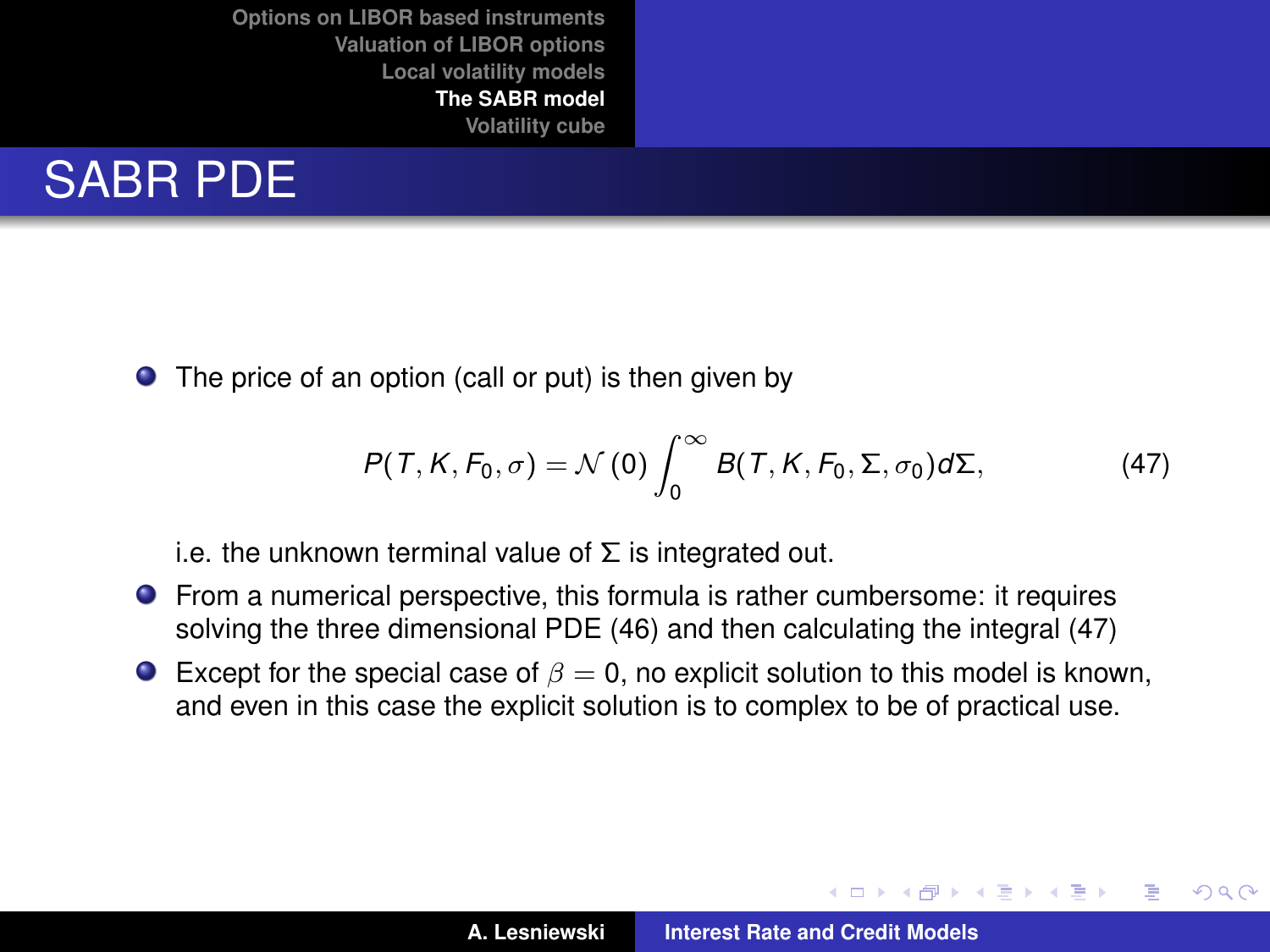# SABR implied volatility

- **•** The SABR model can be solved approximately by means of a perturbation expansion in the parameter  $\varepsilon = T\alpha^2$ , where  $T$  is the maturity of the option.
- As it happens, this parameter is typically small and the approximate solution is actually quite accurate.
- Also significantly, this solution is very easy to implement in computer code, and it lends itself well to risk management of large portfolios of options in real time.
- **The parameter**  $\alpha$  shows a persistent stable term structure as a function of the swaption maturity and the tenor of the underlying swap.
- $\bullet$  On a given market snapshot, the highest  $\alpha$ 's is located in the upper left corner of the volatility matrix (short expirations and short tenors), and the lowest one is located in the lower right corner (long expirations and long tenors).
- **Typically,**  $\alpha$  **is a monotone decreasing function of both the option expiry and the** underlying swap tenor. A typical range of values of  $\alpha$  is 0.2  $\lessapprox \alpha \lessapprox$  2.4

<span id="page-57-0"></span> $298$ 

 $^4$ On a few days at the height [o](#page-65-0)f the rece[nt](#page-52-0) financial crisis the value of  $\alpha$  [corre](#page-56-1)s[po](#page-58-0)[nd](#page-56-1)[ing](#page-57-0) [to](#page-58-0) [1](#page-51-1) [m](#page-52-0)o[nth](#page-66-0) [i](#page-51-1)nt[o](#page-65-0) [1 y](#page-66-0)[ear](#page-0-0) swaptions was as high as 4.7.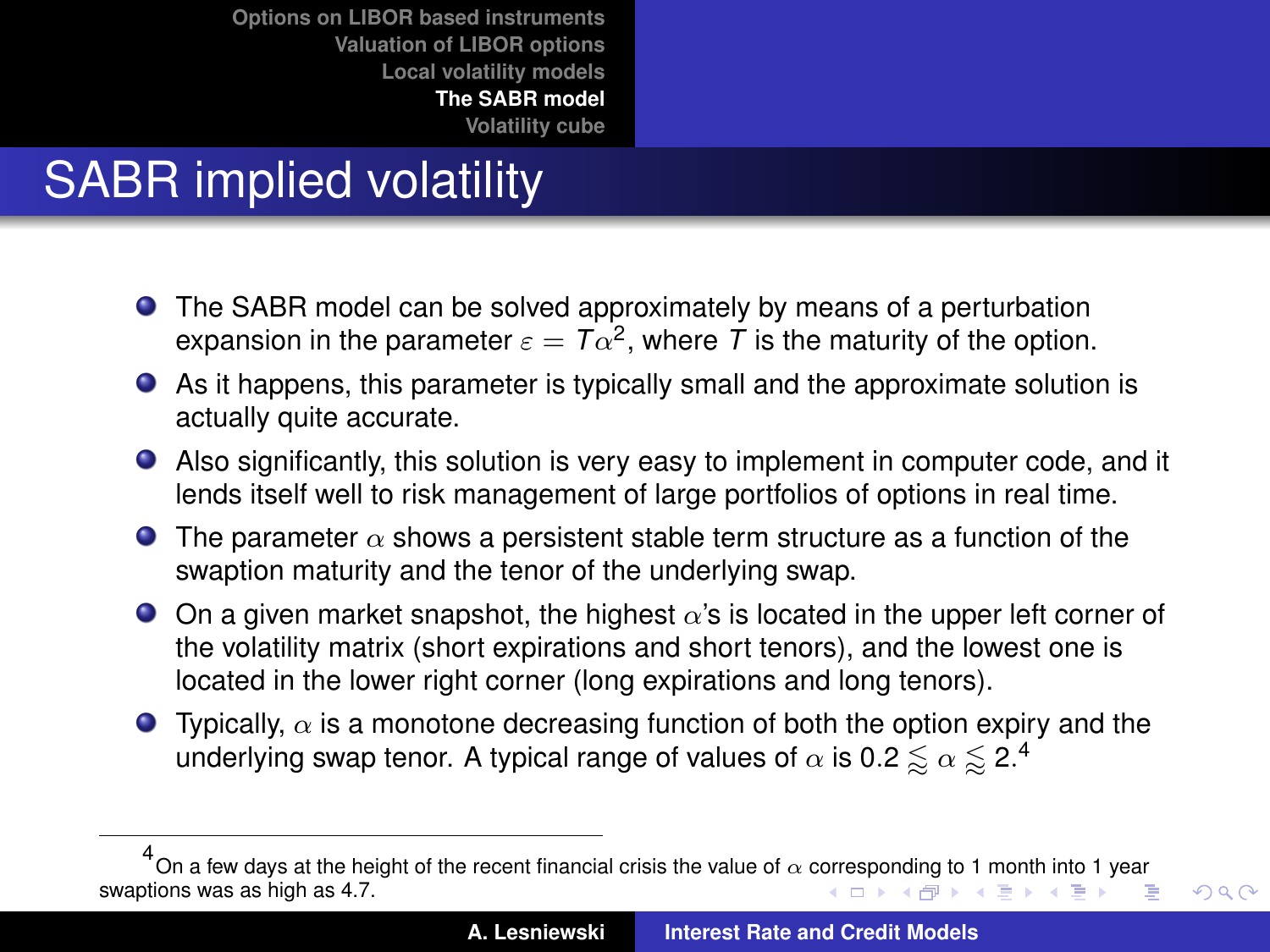## SABR implied volatility

- As already mentioned, there is no known closed form option valuation formula in the SABR model.
- Instead, one takes the following approach. We force the valuation formula to be of the form

$$
P^{\text{call}}(T, K, F_0, \sigma_n) = \mathcal{N}(0) \sigma_n \sqrt{T} \Big( d_+ N(d_+) + N'(d_+) \Big),
$$
  
\n
$$
P^{\text{put}}(T, K, F_0, \sigma_n) = \mathcal{N}(0) \sigma_n \sqrt{T} \Big( d_- N(d_-) + N'(d_-) \Big),
$$
  
\n
$$
d_{\pm} = \pm \frac{F_0 - K}{\sigma_n \sqrt{T}},
$$
\n(48)

given by the normal model, with the (normal) implied volatility  $\sigma_{\rm n}$  depending on the SABR model parameters.

イロメ イ部メ イヨメ イヨメー

 $299$ 

<span id="page-58-0"></span>重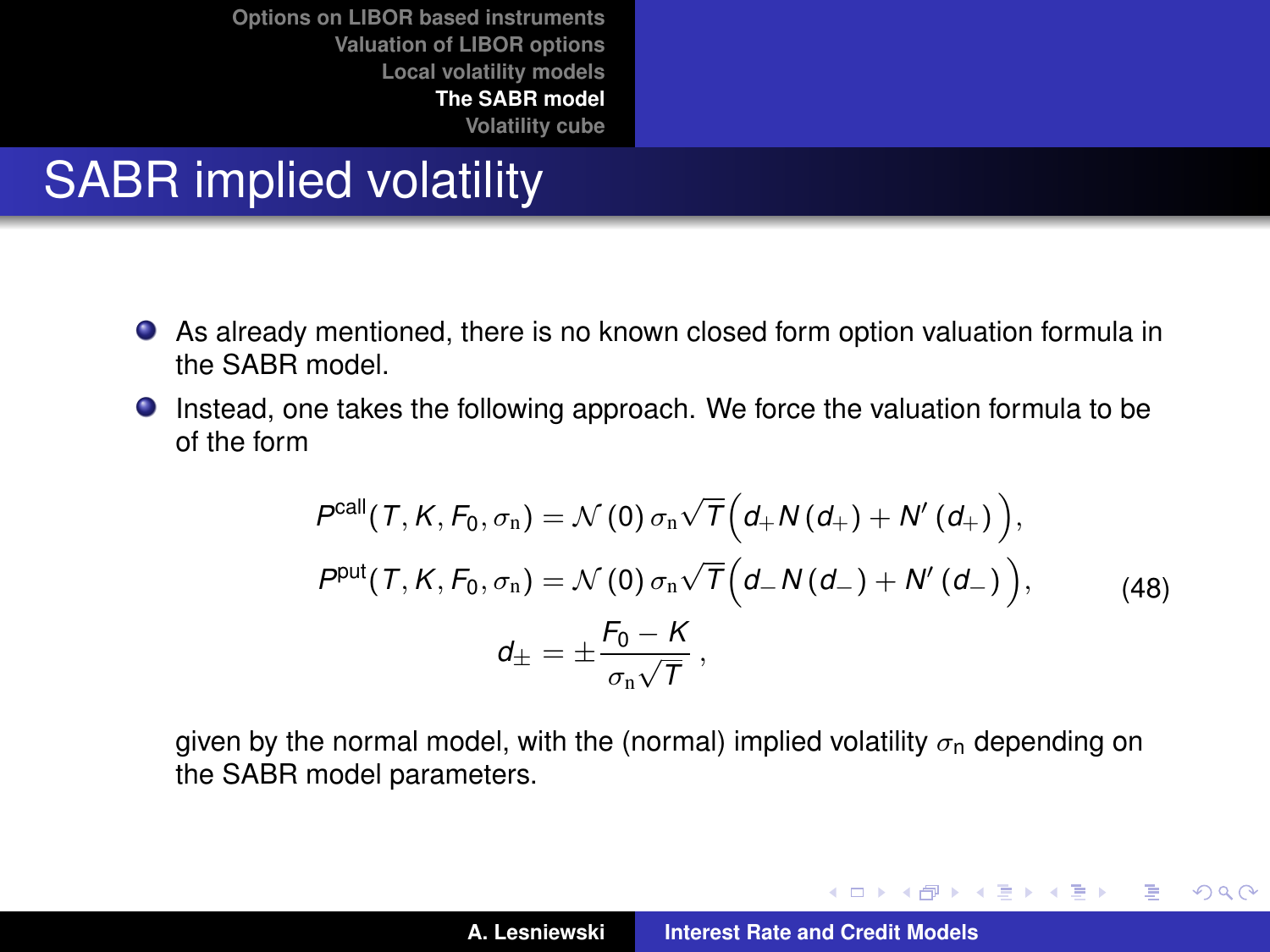## SABR implied volatility

 $\bullet$ A detailed analysis of the SABR PDE shows that the implied normal volatility is then approximately given by:

<span id="page-59-0"></span>
$$
\sigma_{n}(T, K, F_0, \sigma_0, \alpha, \beta, \rho) = \alpha \frac{F_0 - K}{D(\zeta)} \left\{ 1 + \left[ \frac{2\gamma_2 - \gamma_1^2}{24} \times \left( \frac{\sigma_0 C(F_{\text{mid}})}{\alpha} \right)^2 + \frac{\rho \gamma_1}{4} \frac{\sigma_0 C(F_{\text{mid}})}{\alpha} + \frac{2 - 3\rho^2}{24} \right] \varepsilon + \dots \right\}.
$$
\n(49)

 $\bullet$  Here,  $F_{mid}$  denotes a conveniently chosen midpoint between  $F_0$  and K (such as  $(F_0 + K)/2$ , and

$$
\gamma_1 = \frac{C'(F_{\text{mid}})}{C(F_{\text{mid}})},
$$

$$
\gamma_2 = \frac{C''(F_{\text{mid}})}{C(F_{\text{mid}})}.
$$

イロメ イ部メ イヨメ イヨメー

 $299$ 

重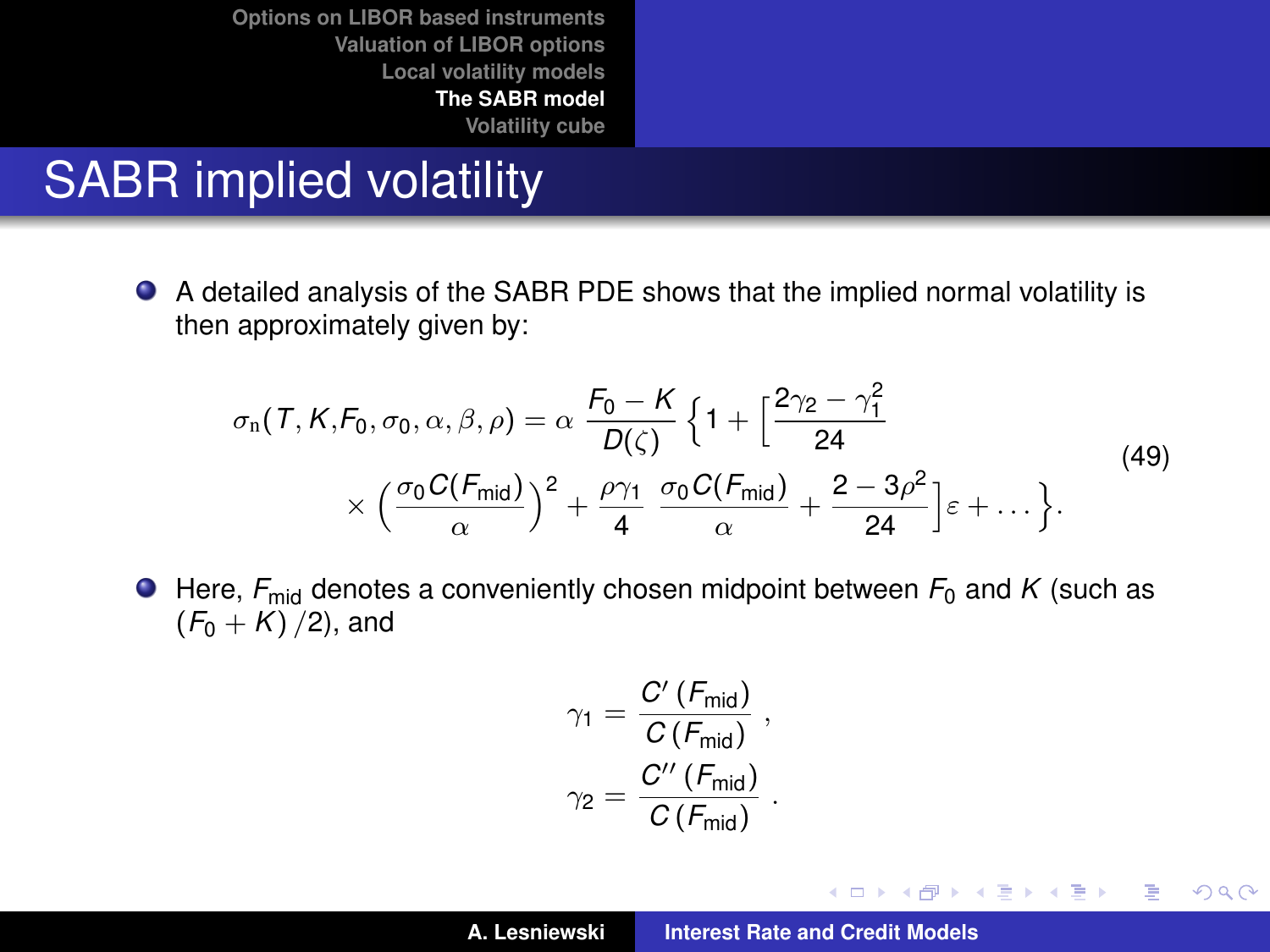### SABR implied volatility

**The distance function**  $\delta(\zeta)$  entering the formula above is given by:

$$
D(\zeta)=\log\Big(\frac{\sqrt{1-2\rho\zeta+\zeta^2}+\zeta-\rho}{1-\rho}\Big),\,
$$

where

$$
\zeta = \frac{\alpha}{\sigma_0} \int_K^{F_0} \frac{dx}{C(x)}
$$
  
= 
$$
\frac{\alpha}{\sigma_0 (1 - \beta)} \left( F_0^{1 - \beta} - K^{1 - \beta} \right).
$$
 (50)

イロメ イ部メ イヨメ イヨメー

 $299$ 

重

**The** *normal SABR model* corresponds to  $\beta = 0$ ,  $\rho = 0$ , in which case:

$$
D(\zeta) = \log \left( \sqrt{1 + \zeta^2} + \zeta \right),
$$
  

$$
\zeta = \frac{\alpha}{\sigma_0} \left( F_0 - K \right).
$$

**A. Lesniewski [Interest Rate and Credit Models](#page-0-0)**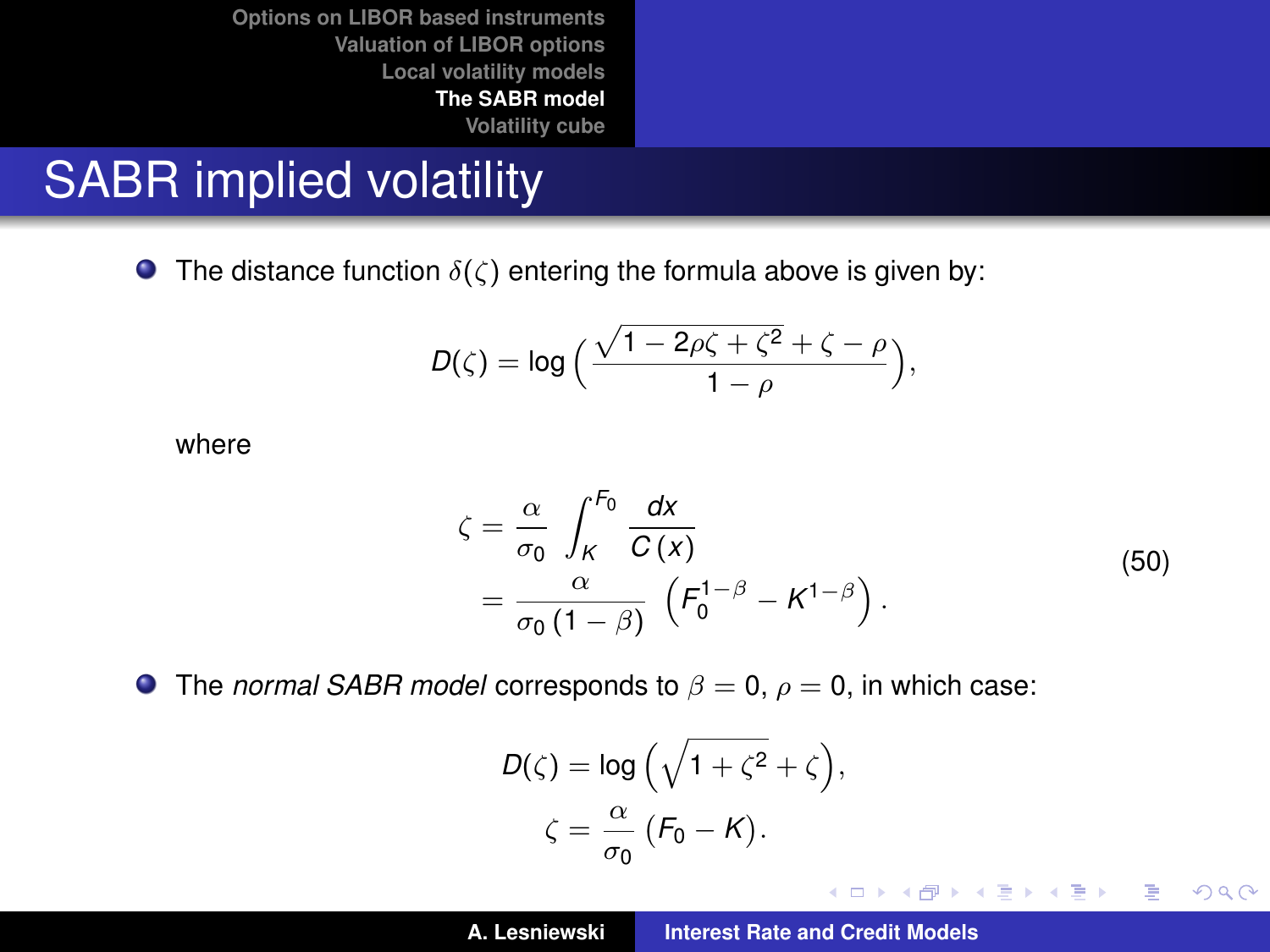### SABR implied volatility

A similar asymptotic formula exists for the implied lognormal volatility  $\sigma_{\ln}$ . Namely,

<span id="page-61-0"></span>
$$
\sigma_{\ln}(T, K, F_0, \sigma_0, \alpha, \beta, \rho) = \alpha \frac{\log(F_0/K)}{D(\zeta)} \Big\{ 1 + \Big[ \frac{2\gamma_2 - \gamma_1^2 + 1/F_{\text{mid}}^2}{24} \Big] \times \Big( \frac{\sigma_0 C(F_{\text{mid}})}{\alpha} \Big)^2 + \frac{\rho \gamma_1}{4} \frac{\sigma_0 C(F_{\text{mid}})}{\alpha} + \frac{2 - 3\rho^2}{24} \Big] \varepsilon + \dots \Big\}.
$$
\n(51)

イロメ イ部メ イヨメ イヨメー

重

 $299$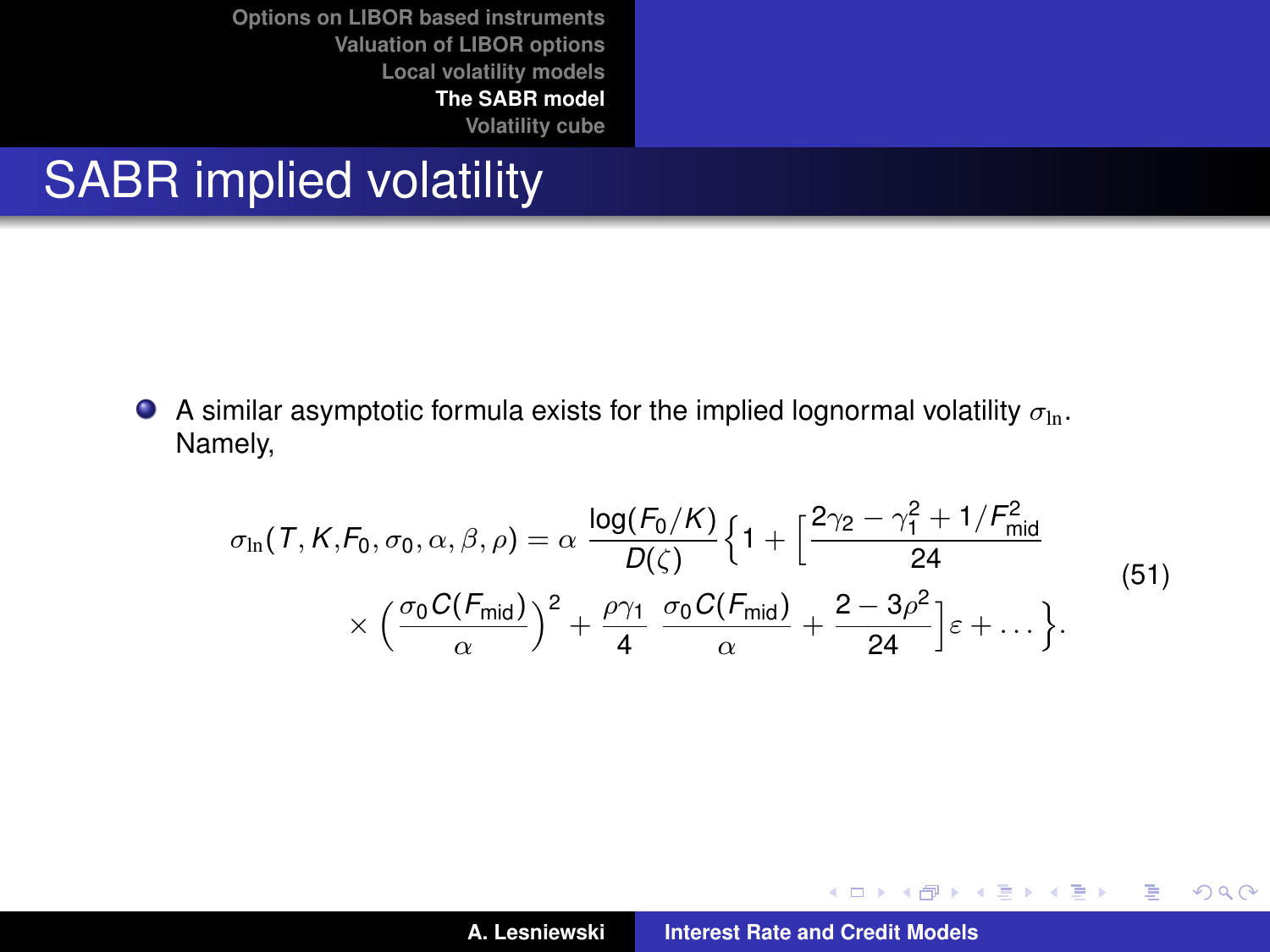## Arbitrage in the SABR implied vol approximation

- The explicit implied volatility given by formulas [\(49\)](#page-59-0) or [\(51\)](#page-61-0) make the SABR model easy to implement, calibrate, and use.
- These implied volatility formulas are usually treated as if they were exact, even though they are derived from an asymptotic expansion which requires that  $\alpha^2$ *T*  $\ll$  1.
- The unstated argument is that instead of treating these formulas as an accurate approximation to the SABR model, they could be regarded as the exact solution to some other model which is well approximated by the SABR model.
- This is a valid viewpoint as long as the option prices obtained using the explicit formulas for  $\sigma_{\rm n}$  (or  $\sigma_{\rm ln}$ ) are arbitrage free.
- There are two key requirements for arbitrage freeness of a volatility smile model:
	- (i) Put-call parity, which holds automatically since we are using the same implied volatility  $\sigma_{\rm n}$  for both calls and puts.
	- (ii) The terminal probability density function implied by the call and put prices needs to be positive.

イロメ イ部メ イ君メ イ君メー

 $299$ 

Þ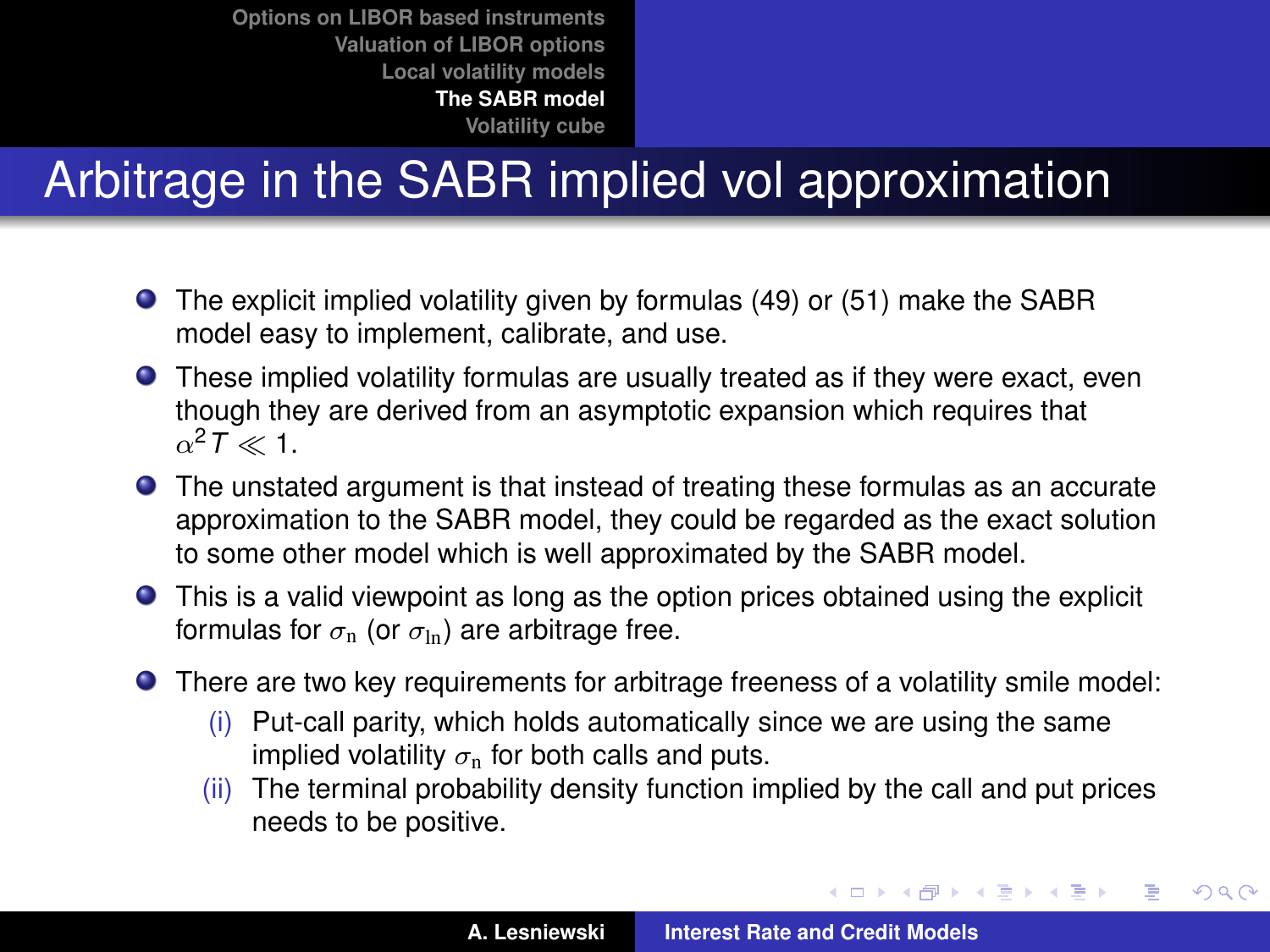### Arbitrage in the SABR implied vol approximation

To explore the second condition, note that call and put prices can be written quite  $\bullet$ generally as

$$
P^{\text{call}}(T,K) = \int_{-\infty}^{\infty} (F - K)^{+} g_{T}(F,K) dF,
$$
  
\n
$$
P^{\text{put}}(T,K) = \int_{-\infty}^{\infty} (K - F)^{+} g_{T}(F,K) dF,
$$
\n(52)

where  $g_T(F, K)$  is the risk-neutral probability density at the exercise date (including the delta function from the Dirichlet boundary condition).

● As we saw earlier,

$$
\frac{\partial^2}{\partial K^2} P^{\text{call}}(T, K) = \frac{\partial^2}{\partial K^2} P^{\text{put}}(T, K)
$$
  
=  $g_T(F, K)$   
\ge 0, (53)

イロメ イ部メ イヨメ イヨメー

重

 $298$ 

<span id="page-63-0"></span>for all *K*.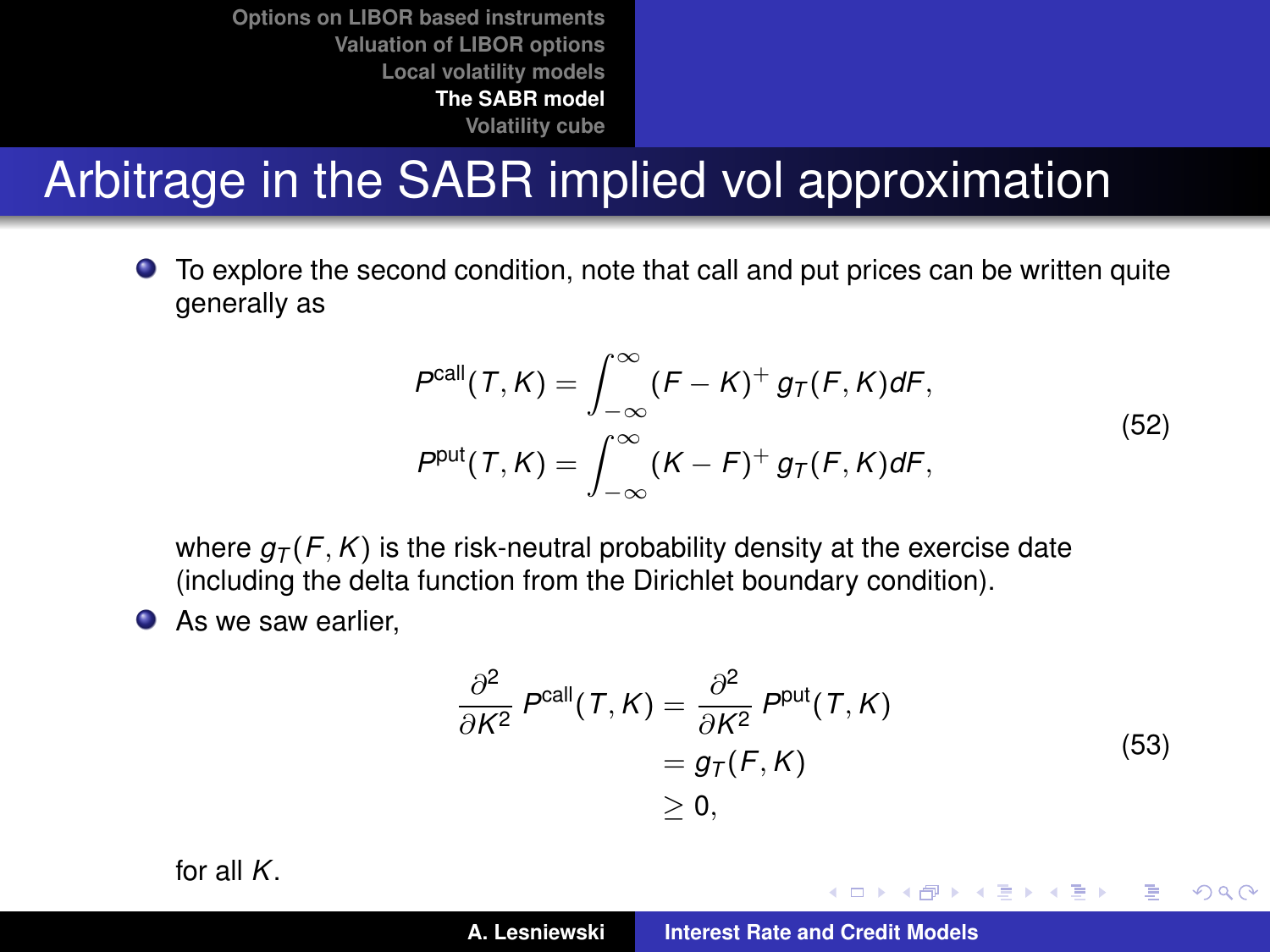## Arbitrage in the SABR implied vol approximation

So the explicit implied volatility formula [\(49\)](#page-59-0) can represent an arbitrage free model only if

$$
\frac{\partial^2}{\partial K^2} P^{\text{call}}(T, K, F_0, \sigma_n(K, \ldots)) = \frac{\partial^2}{\partial K^2} P^{\text{put}}(T, K, F_0, \sigma_n(K, \ldots)) \qquad (54)
$$
  

$$
\geq 0.
$$

- In other words, there cannot be a "butterfly arbitrage". As it turns out, it is not terribly uncommon for this requirement to be violated for very low strike and long expiry options. The problem does not appear to be the quality of the call and put prices obtained from the explicit implied volatility formulas, because these usually remain quite accurate.
- Rather, the problem seems to be that implied volatility curves are not a robust representation of option prices for low strikes. It is very easy to find a reasonable looking volatility curve  $\sigma_n(K, \ldots)$ ) which violates the arbitrage free constraint in [\(53\)](#page-63-0) for a range of values of *K*.
- This issue is resolved in [\[4\]](#page-75-4) where a somewhat more refined analysis of the model is presented. イロメ イ部メ イヨメ イヨメー

 $2Q$ 

Þ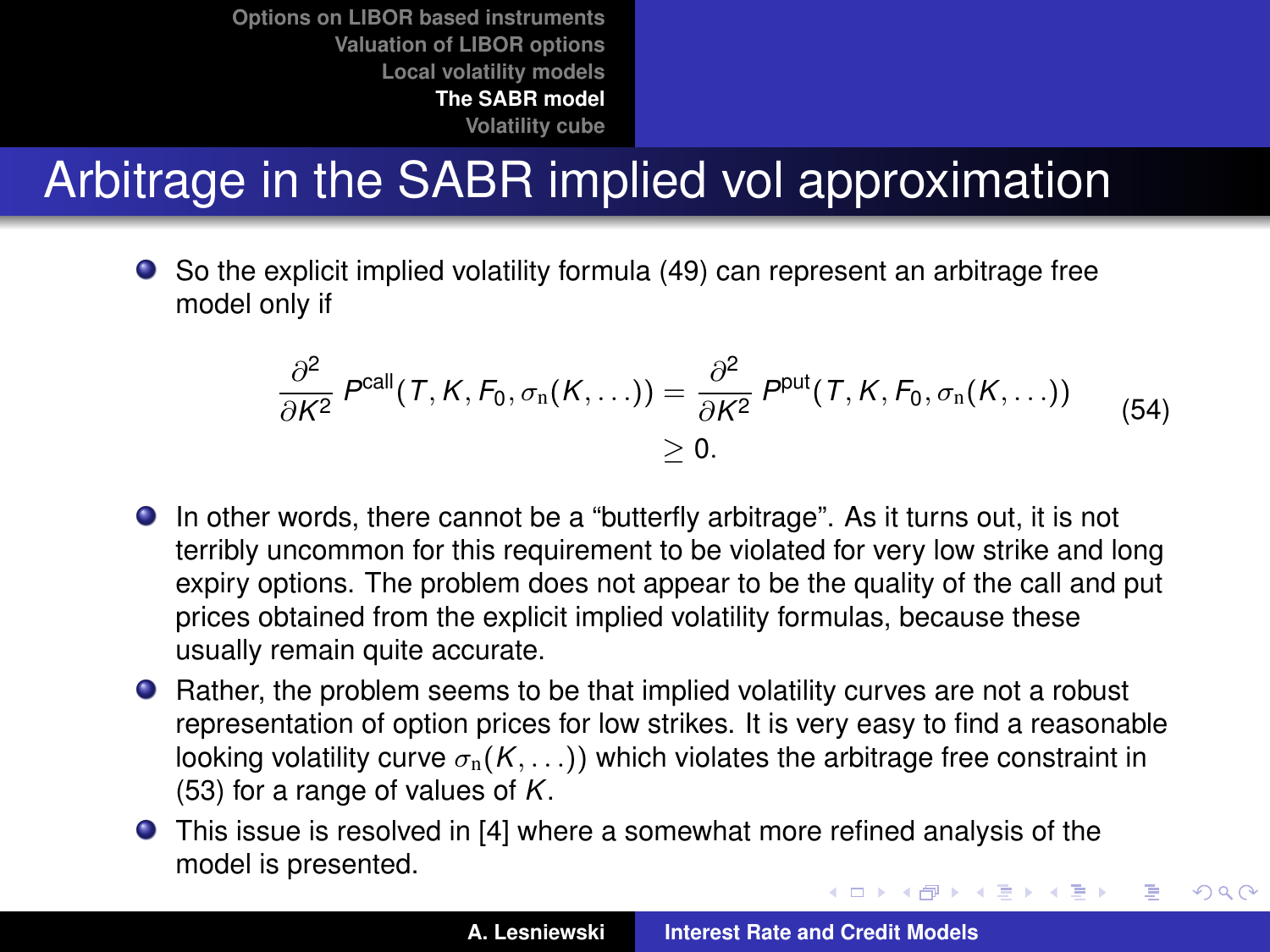### SABR and negative rates

- In the aftermath of the last financial crisis, central banks (particularly in the US and EU) implemented the policy of *quantitative easing* in order to provide liquidity to the markets.
- As a result, some of the rates in the EU and Japanese markets became negative.
- The original version of the SABR model requires rates to be positive. In order to adapt it to the reality of negative rates, market practitioners extended it to the *shifted SABR model*.
- $\bullet$  Its dynamics is given by:

$$
dF(t) = \sigma(t) (F(t) + \theta)^{\beta} dW(t),
$$
  
\n
$$
d\sigma(t) = \alpha \sigma(t) dZ(t),
$$
\n(55)

イロメ イ部メ イ君メ イ君メー

 $2Q$ 

<span id="page-65-0"></span>重

where  $\theta > 0$  is a shift parameter.

Note that the asymptotic formulas [\(49\)](#page-59-0) and [\(51\)](#page-61-0) for the implied volatility apply to the shifted SABR model.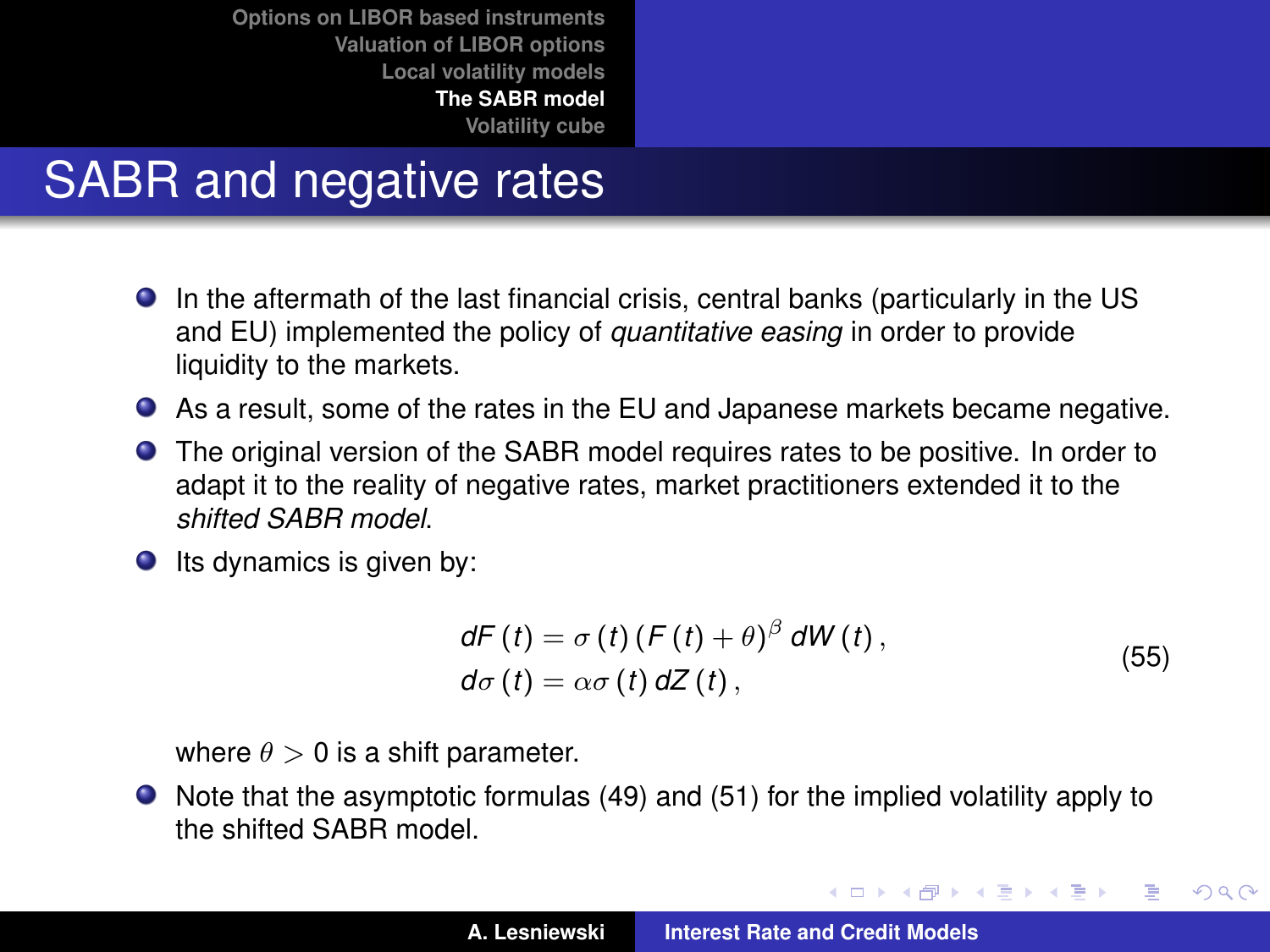## Calibration of SABR

- For each option maturity and underlying we have to specify 4 model parameters:  $\sigma_0$ ,  $\alpha$ ,  $\beta$ ,  $\rho$  (and the shift parameter  $\theta$  in the markets with negative rates).
- In order to do it we need market implied volatilities for several different strikes.
- Given this, the calibration poses no problem: one can use any standard NLS optimization algorithm.
- Calibration results show interesting term structure of the model parameters as functions of the maturity and underlying.
- As we already mentioned, typical is the shape of the parameter  $\alpha$  which start out high for short dated options and then declines monotonically as the option expiration increases. This reflects the presence of jumps in the short end of the curve.

イロメ イ部メ イヨメ イヨメー

 $2Q$ 

<span id="page-66-0"></span>Þ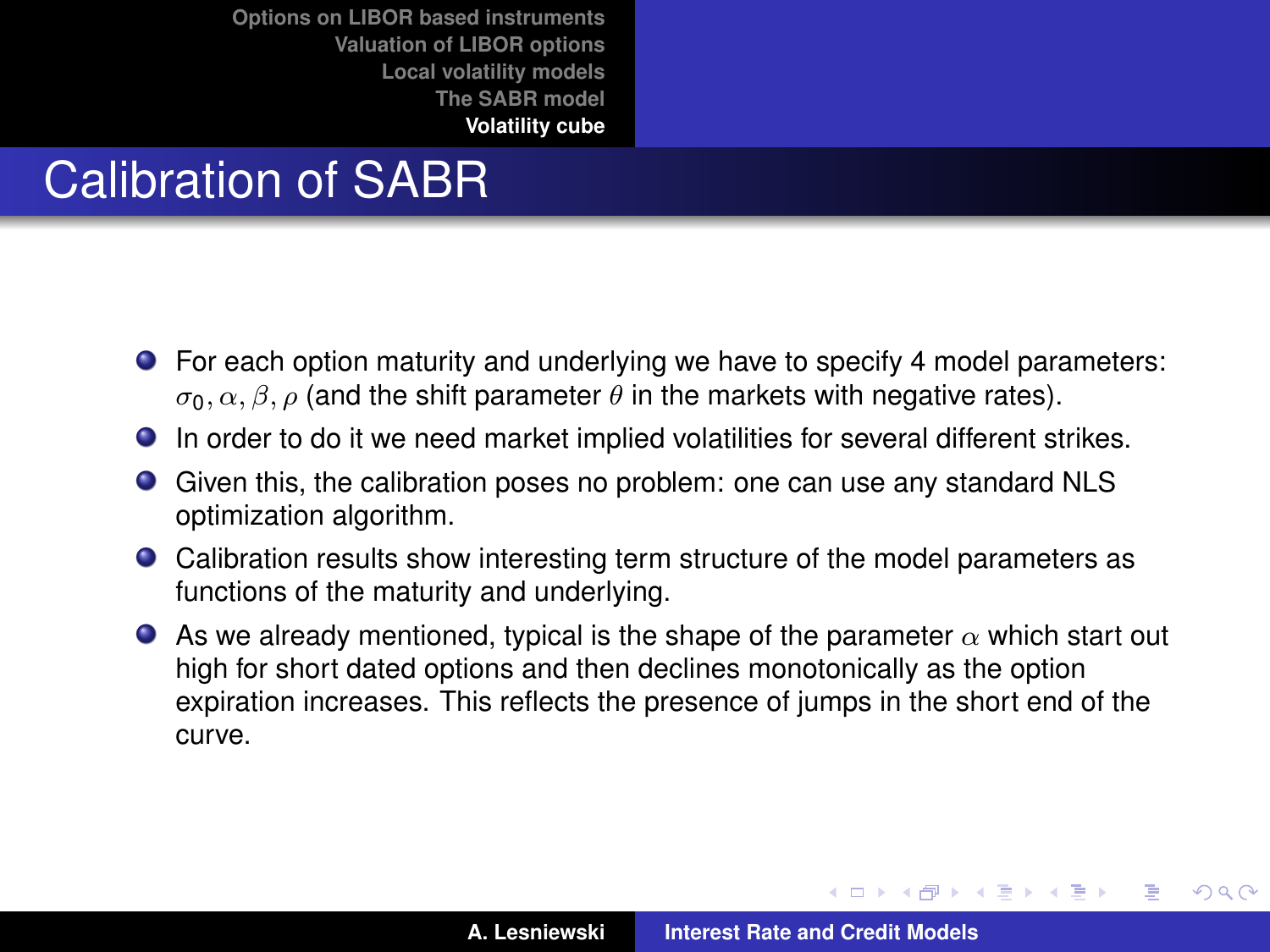## Calibration of SABR

- It turns out that there is a bit of redundancy between the parameters  $\beta$  and  $\rho$ . As a result, one usually calibrates the model by fixing one of these parameters.
- **The first approach is to fix**  $\beta$  < 1, say  $\beta$  = 0.5, and calibrate  $\sigma_0$ ,  $\alpha$ ,  $\rho$ . This choice of calibration methodology works quite well under "normal" conditions.
- In times of distress, such as 2008 2009, the height of the last financial crisis, the choice of  $\beta = 0.5$  occasionally led to extreme calibrations of the correlation parameters ( $\rho = \pm 1$ ).
- As a result, some practitioners choose high  $\beta$ 's,  $\beta \approx 1$  for short expiry options and let it decay as option expiries move out.
- **The second approach is to fix**  $\rho = 0$ , and calibrate  $\sigma_0$ ,  $\alpha$ ,  $\beta$ .

イロメ イ部メ イヨメ イヨメー

 $2Q$ ÷.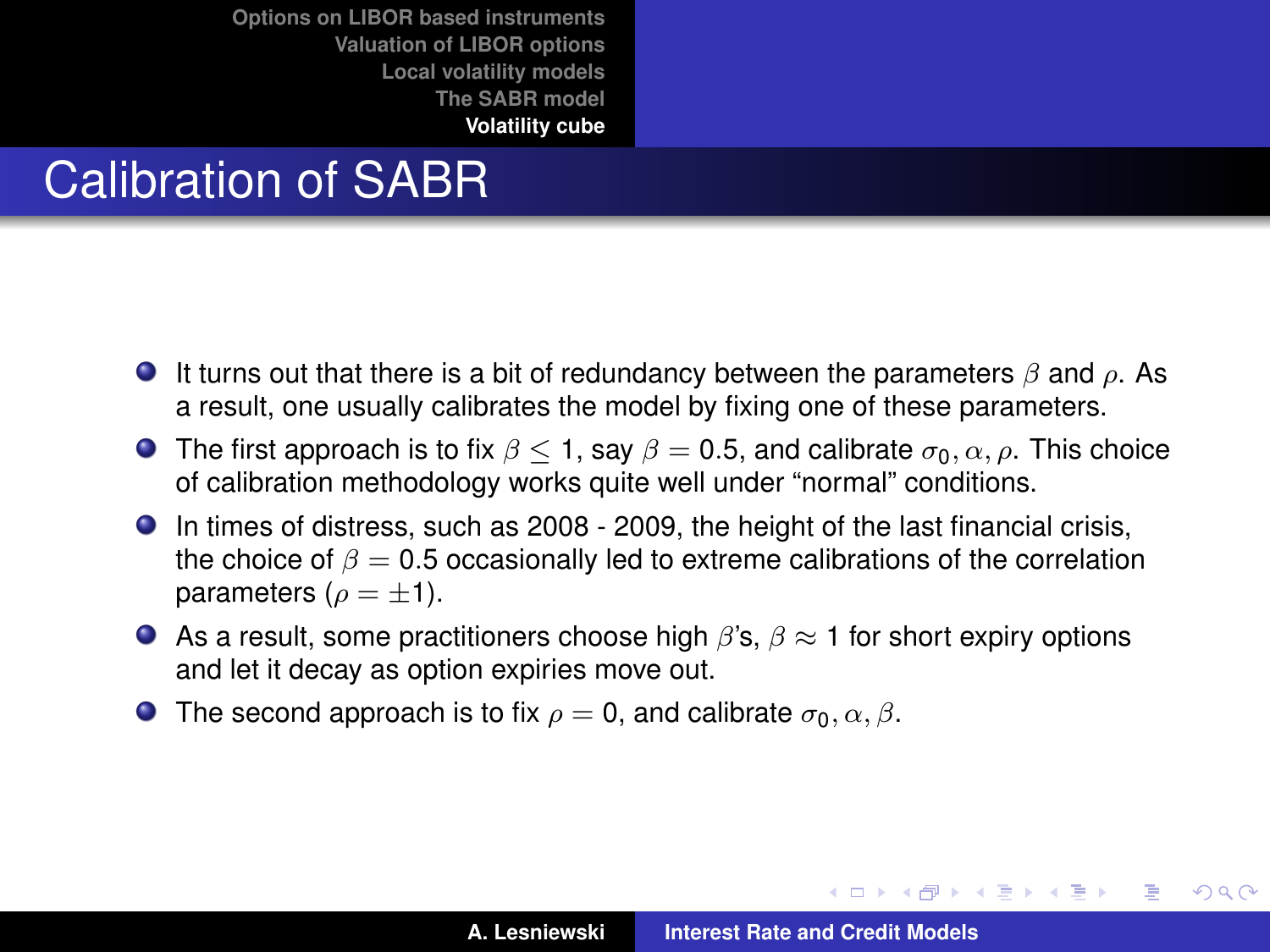## Building volatility cube

- We can organize the implied swaption volatilities by:
	- (i) Option expiration.
	- (ii) Tenor of the underlying swap.
	- (iii) Strike on the option.
- This three dimensional object is referred to as the *volatility cube*.
- Swaption market is relatively liquid but, on a given day, only a limited number of structures trade.
- Out of over a hundred elements of the volatility matrix, the market provides information for certain benchmark maturities (1 month, 3 months, 6 months, 1 year, ...), underlyings (1 year, 2 years, 5 years, ...), and strikes  $(ATM, \pm 50$  bp, ...) only.
- The process of volatility cube construction requires performing intelligent interpolations for the remaining expiries and tenors in a way that does not allow for arbitrage.

イロメ イ部メ イ君メ イ君メー

 $2Q$ 

Þ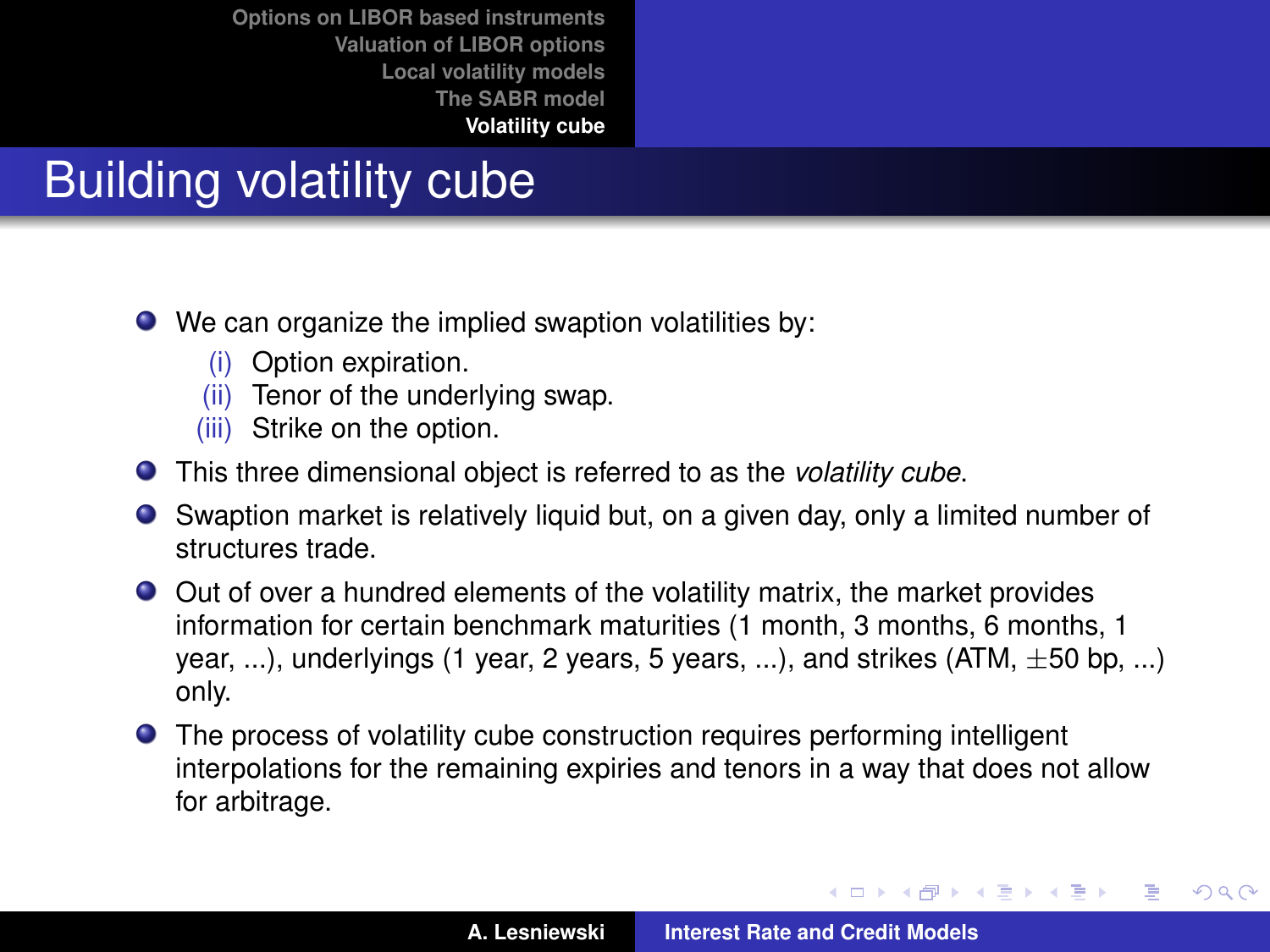### Building volatility cube

The market quotes swaption volatilities for certain standard maturities and underlyings. Table [4](#page-69-0) contains a snapshot of the matrix of lognormal (Black) at the money swaption volatilities for the standard expirations and underlyings.

|     | 1Υ    | 2Y    | 3Y    | 4Y    | 5Y    | 7Y    | 10Y   | 15Y   | 20Y   | 30Y   |
|-----|-------|-------|-------|-------|-------|-------|-------|-------|-------|-------|
| 1M  | 71.7% | 68.2% | 61.8% | 56.0% | 50.6% | 49.7% | 47.3% | 44.4% | 43.4% | 43.0% |
| ЗM  | 73.6% | 68.8% | 61.1% | 55.9% | 51.5% | 49.6% | 47.2% | 44.0% | 42.8% | 42.8% |
| 6M  | 72.2% | 70.0% | 60.0% | 55.6% | 51.9% | 49.0% | 46.1% | 42.9% | 42.1% | 41.9% |
| 1Y  | 73.8% | 65.5% | 57.1% | 52.9% | 49.7% | 46.6% | 43.8% | 40.8% | 40.3% | 40.0% |
| 2Y  | 73.7% | 59.0% | 51.4% | 47.2% | 45.4% | 42.0% | 39.4% | 37.0% | 36.6% | 36.4% |
| 3Y  | 57.8% | 49.0% | 44.3% | 41.8% | 40.4% | 37.9% | 36.0% | 34.3% | 34.1% | 33.4% |
| 4Y  | 46.0% | 41.6% | 39.2% | 37.8% | 36.8% | 35.1% | 33.9% | 32.7% | 32.4% | 32.1% |
| 5Y  | 39.7% | 37.8% | 36.6% | 35.6% | 34.8% | 33.5% | 32.6% | 31.7% | 31.6% | 31.3% |
| 7Y  | 34.4% | 33.4% | 32.4% | 31.7% | 31.2% | 30.7% | 30.7% | 30.0% | 29.7% | 29.2% |
| 10Y | 29.8% | 29.4% | 29.1% | 28.8% | 28.7% | 28.8% | 29.2% | 28.2% | 27.5% | 26.8% |

<span id="page-69-0"></span>Table: [4.](#page-69-0) Swaption ATM lognormal volatilities

(ロトス個) (運) (運)

 $299$ Þ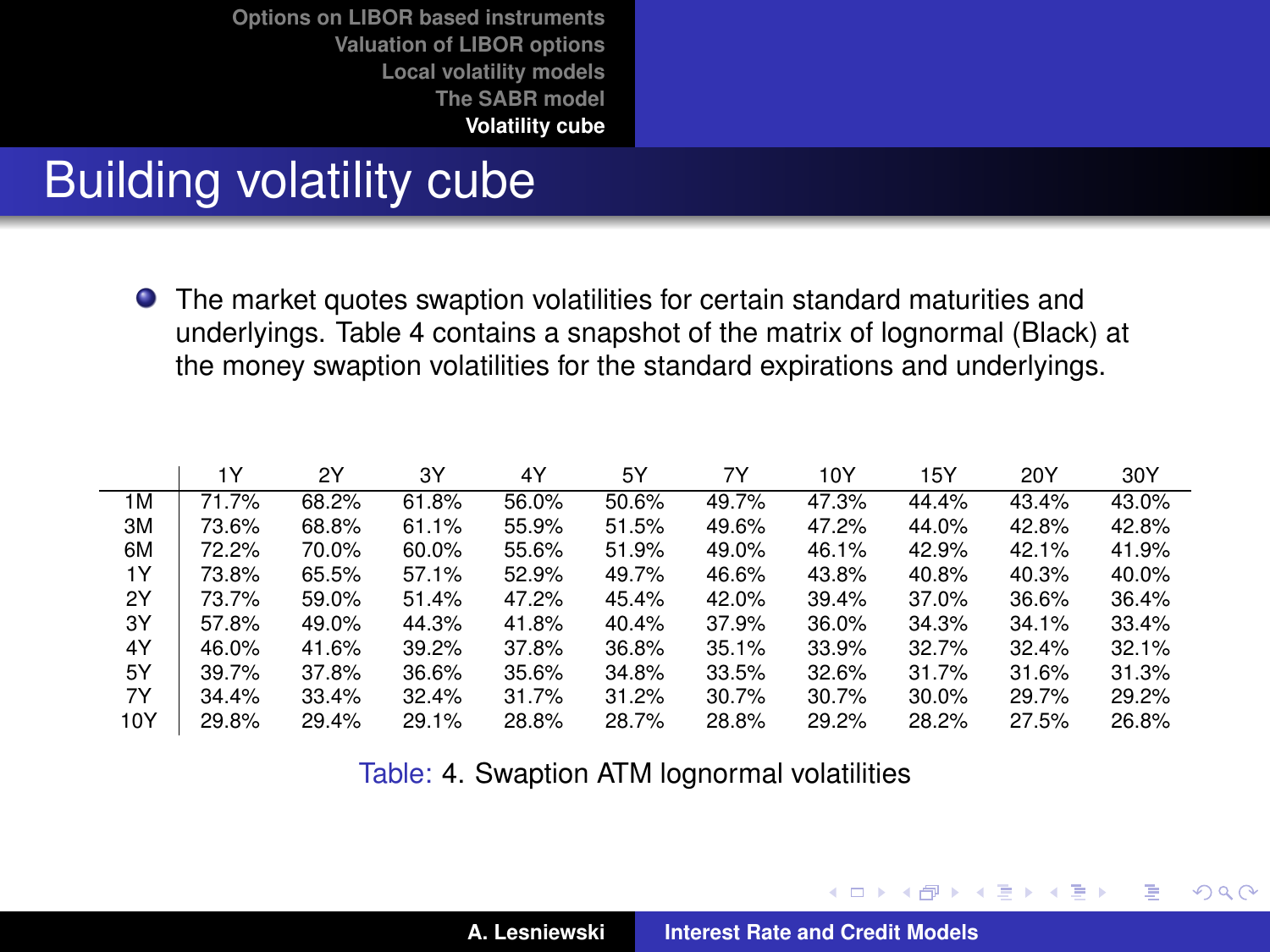### Building volatility cube

Alternatively, Table [5](#page-70-0) contains the matrix of normal at the money swaption volatilities expressed, for ease of readability, in basis points.

|     | 1Υ  | 2Y  | ЗY  | 4Y  | 5Υ  | 7Y  | 10Y | 15Y | 20Y | 30Y |
|-----|-----|-----|-----|-----|-----|-----|-----|-----|-----|-----|
| 1M  | 48  | 48  | 51  | 58  | 65  | 85  | 101 | 111 | 114 | 116 |
| 3M  | 51  | 49  | 53  | 61  | 69  | 88  | 102 | 111 | 113 | 116 |
| 6M  | 51  | 52  | 56  | 66  | 75  | 91  | 103 | 110 | 112 | 115 |
| 1Y  | 52  | 56  | 63  | 74  | 82  | 94  | 104 | 108 | 110 | 111 |
| 2Y  | 72  | 76  | 83  | 88  | 94  | 99  | 103 | 104 | 104 | 104 |
| 3Y  | 91  | 93  | 95  | 98  | 100 | 101 | 103 | 102 | 101 | 99  |
| 4Y  | 101 | 101 | 101 | 102 | 102 | 102 | 103 | 100 | 98  | 97  |
| 5Y  | 105 | 104 | 104 | 104 | 104 | 103 | 102 | 99  | 97  | 95  |
| 7Υ  | 103 | 102 | 101 | 100 | 100 | 99  | 98  | 94  | 92  | 89  |
| 10Y | 98  | 97  | 96  | 95  | 94  | 93  | 92  | 87  | 84  | 81  |

<span id="page-70-0"></span>Table: [5.](#page-70-0) Swaption ATM normal volatilities (in basis points)

イロメ イ部メ イヨメ イヨメー

 $2Q$ 

重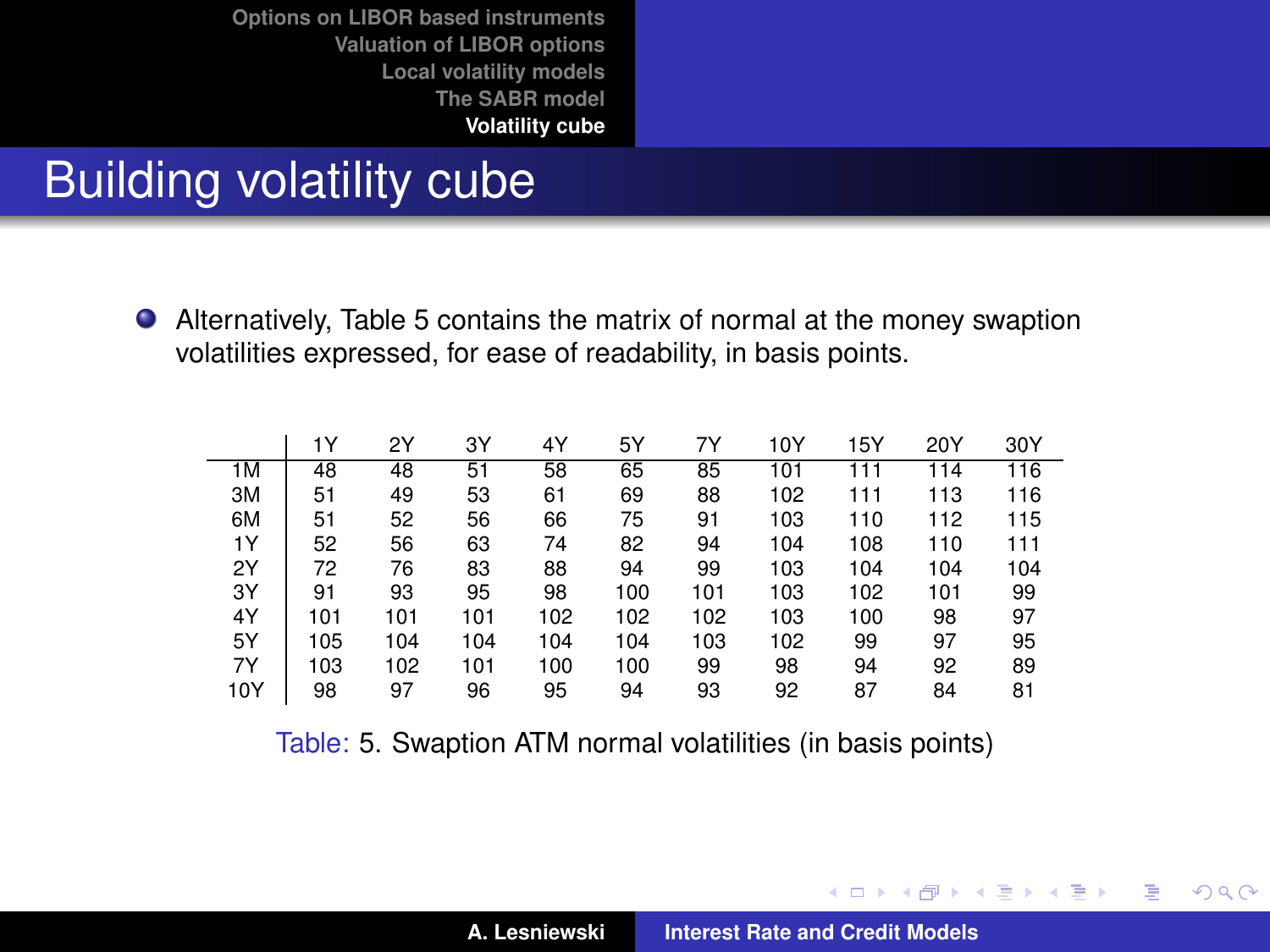### Building volatility cube

The matrix of at the money volatilities should be accompanied by the matrix of forward swap rates, calculated from the rate market snapshot. These are the at the money strikes for the corresponding swaptions. This is illustrated by Table [6.](#page-71-0)

|     | 1Y    | 2Y    | 3Y    | 4Y    | 5Y    | 7Υ    | 10Y   | 15Y   | 20Y   | 30Y   |
|-----|-------|-------|-------|-------|-------|-------|-------|-------|-------|-------|
| 1M  | 0.67% | 0.70% | 0.82% | 1.04% | 1.29% | 1.72% | 2.13% | 2.49% | 2.62% | 2.71% |
| ЗM  | 0.69% | 0.72% | 0.87% | 1.10% | 1.35% | 1.77% | 2.18% | 2.52% | 2.64% | 2.72% |
| 6M  | 0.71% | 0.76% | 0.94% | 1.19% | 1.45% | 1.86% | 2.25% | 2.57% | 2.67% | 2.75% |
| 1Y  | 0.72% | 0.87% | 1.13% | 1.41% | 1.66% | 2.03% | 2.38% | 2.66% | 2.74% | 2.80% |
| 2Y  | 1.02% | 1.33% | 1.64% | 1.90% | 2.10% | 2.39% | 2.66% | 2.84% | 2.88% | 2.90% |
| 3Y  | 1.64% | 1.96% | 2.21% | 2.39% | 2.52% | 2.72% | 2.91% | 3.00% | 3.00% | 3.00% |
| 4Y  | 2.27% | 2.50% | 2.64% | 2.75% | 2.84% | 2.98% | 3.09% | 3.11% | 3.09% | 3.07% |
| 5Y  | 2.72% | 2.84% | 2.92% | 2.99% | 3.06% | 3.15% | 3.21% | 3.18% | 3.14% | 3.11% |
| 7Y  | 3.08% | 3.16% | 3.21% | 3.26% | 3.29% | 3.31% | 3.29% | 3.22% | 3.17% | 3.13% |
| 10Y | 3.40% | 3.41% | 3.41% | 3.40% | 3.38% | 3.33% | 3.26% | 3.18% | 3.14% | 3.11% |

<span id="page-71-0"></span>Table: [6.](#page-71-0) Forward swap rates (ATM strikes)

(ロトス個) (運) (運)

 $2Q$ 

Þ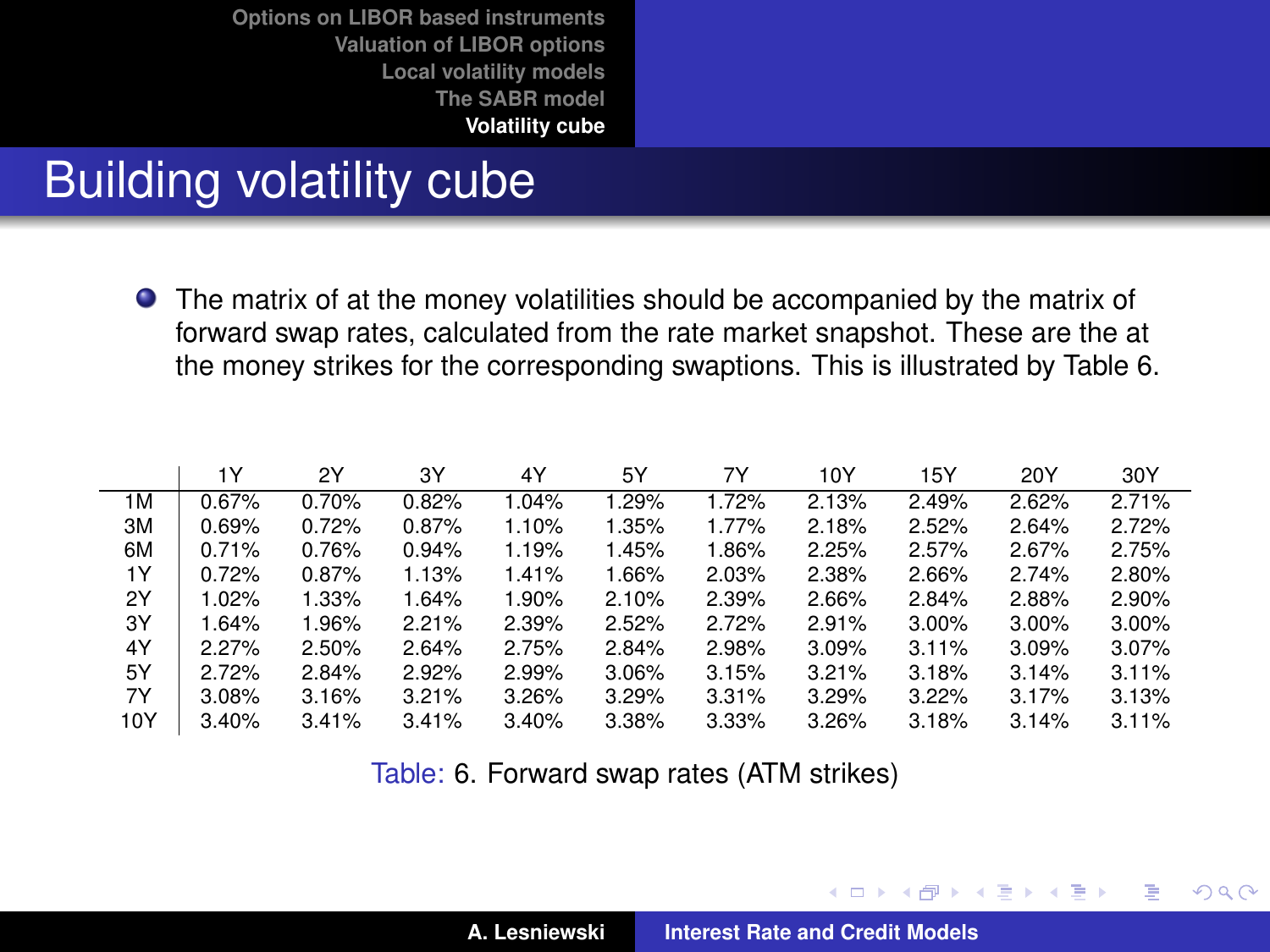## Stripping cap volatility

- A cap is a basket of options of different maturities and different moneynesses.
- $\bullet$  For simplicity, the market quotes cap / floor prices in terms of a single number, the *flat volatility*. This is the single volatility which, when substituted into the valuation formula (for all caplets / floorlets!), reproduces the correct price of the instrument.
- Clearly, flat volatility is a dubious concept: since a single caplet may be part of different caps it gets assigned different flat volatilities.
- The process of constructing actual implied caplet volatility from market quotes is called *stripping* cap volatility.
- The result is a sequence of ATM caplet volatilities for maturities ranging from one day to, say, 30 years. Convenient benchmarks are 3 months, 6 months, 9 months, ... . The market data usually include Eurodollar options and OTC caps and floors.

(ロトス個) (運) (運)

 $QQ$ 

Þ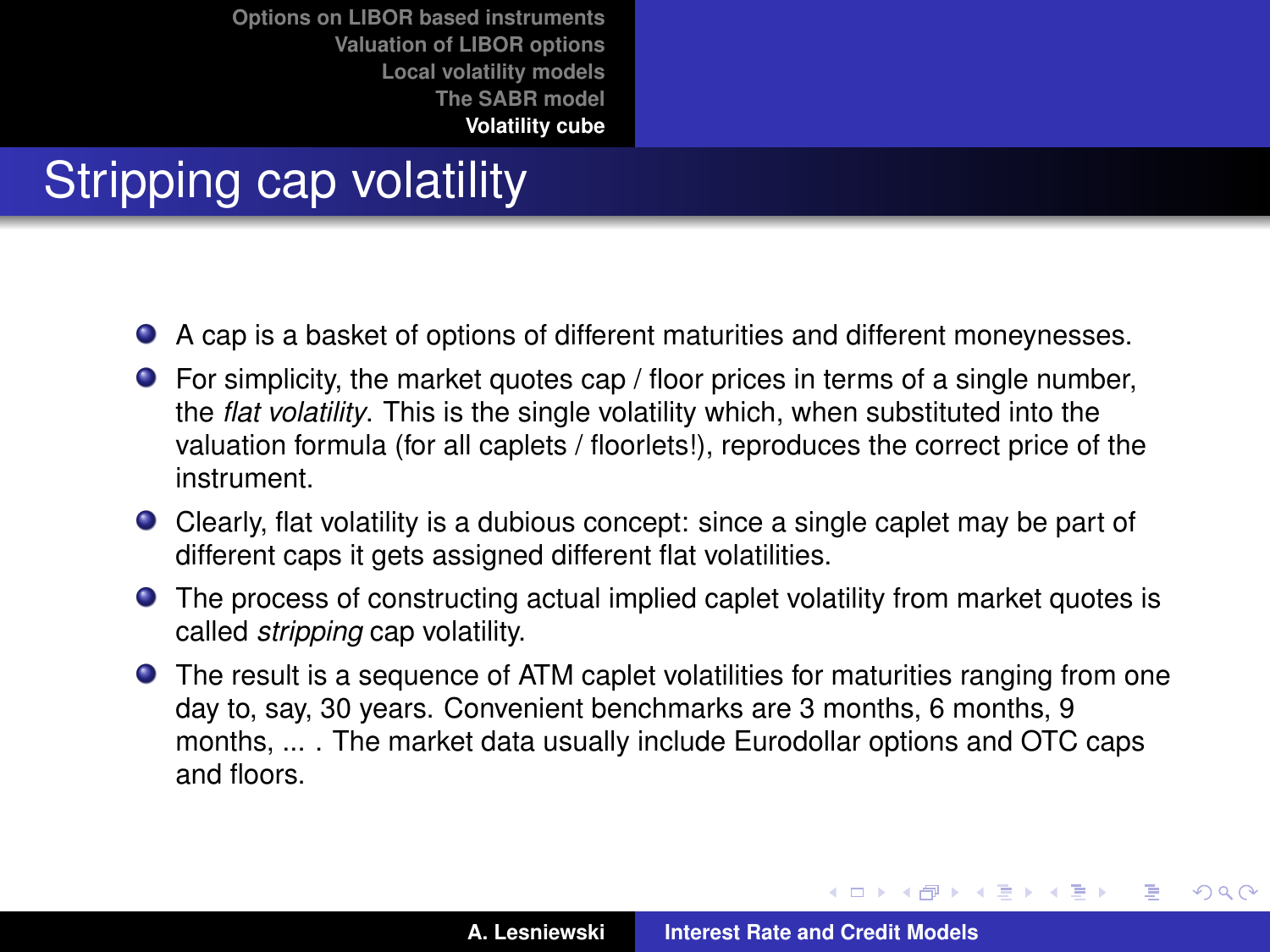## Stripping cap volatility

- There are various methods of stripping at the money cap volatility. Among them we mention:
	- (i) *Bootstrap*. One starts at the short end and moves further trying to match the prices of Eurodollar options and spot starting caps / floors. This method tends to produce a jagged shape of the volatility curve.
	- (ii) *Optimization*. This method produces a smooth shape of the cap volatility curve but is somewhat more involved. We use a two step approach: in the first step fit the caplet volatilities to the *hump function*:

$$
H(t) = (\alpha + \beta t)e^{-\lambda t} + \mu.
$$
 (56)

イロメ イ部メ イヨメ イヨメー

 $299$ 

Þ

- Generally, the hump function gives a qualitatively correct shape of the cap volatility. Quantitatively, the fit is insufficient for accurate pricing and should be refined. A good approach is to use cubic splines.
- O Once  $\alpha$ ,  $\beta$ ,  $\lambda$ , and  $\mu$  have been calibrated, we use cubic splines in a way similar to the method explained in Lecture Notes #1 in order to nail down the details of the caplet volatility curve.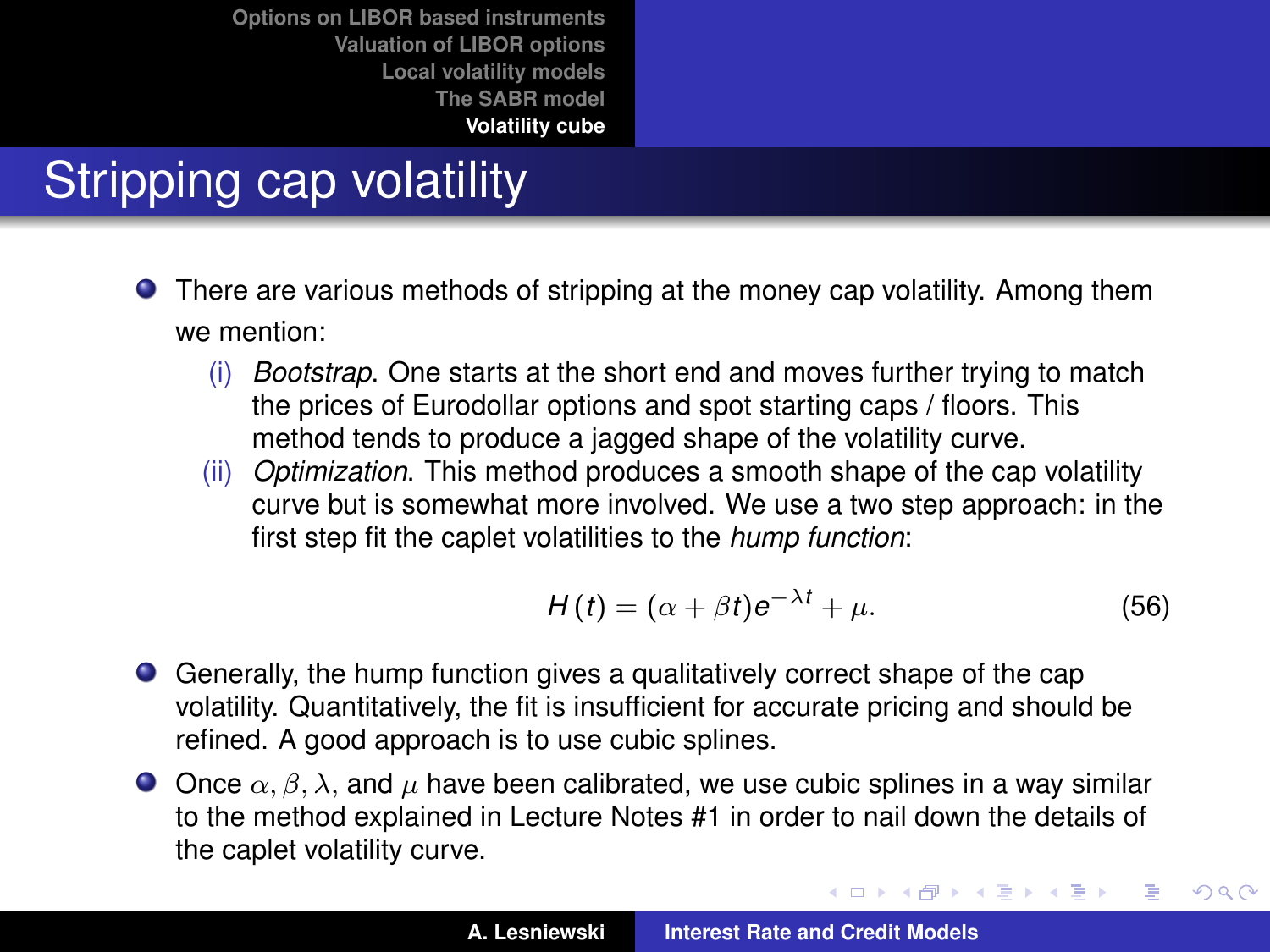

- The third dimension of the volatility cube is the strike dependence of volatility.
- $\bullet$ It can be conveniently characterized in terms of the parameters of the smile model such as the parameters  $\alpha$ ,  $\beta$ , and  $\rho$  of the SABR model.
- We can conveniently organize these parameters in matrices of the same dimensions as the at the money volatility matrices.

(ロトス個) (運) (運)

 $299$ 

重